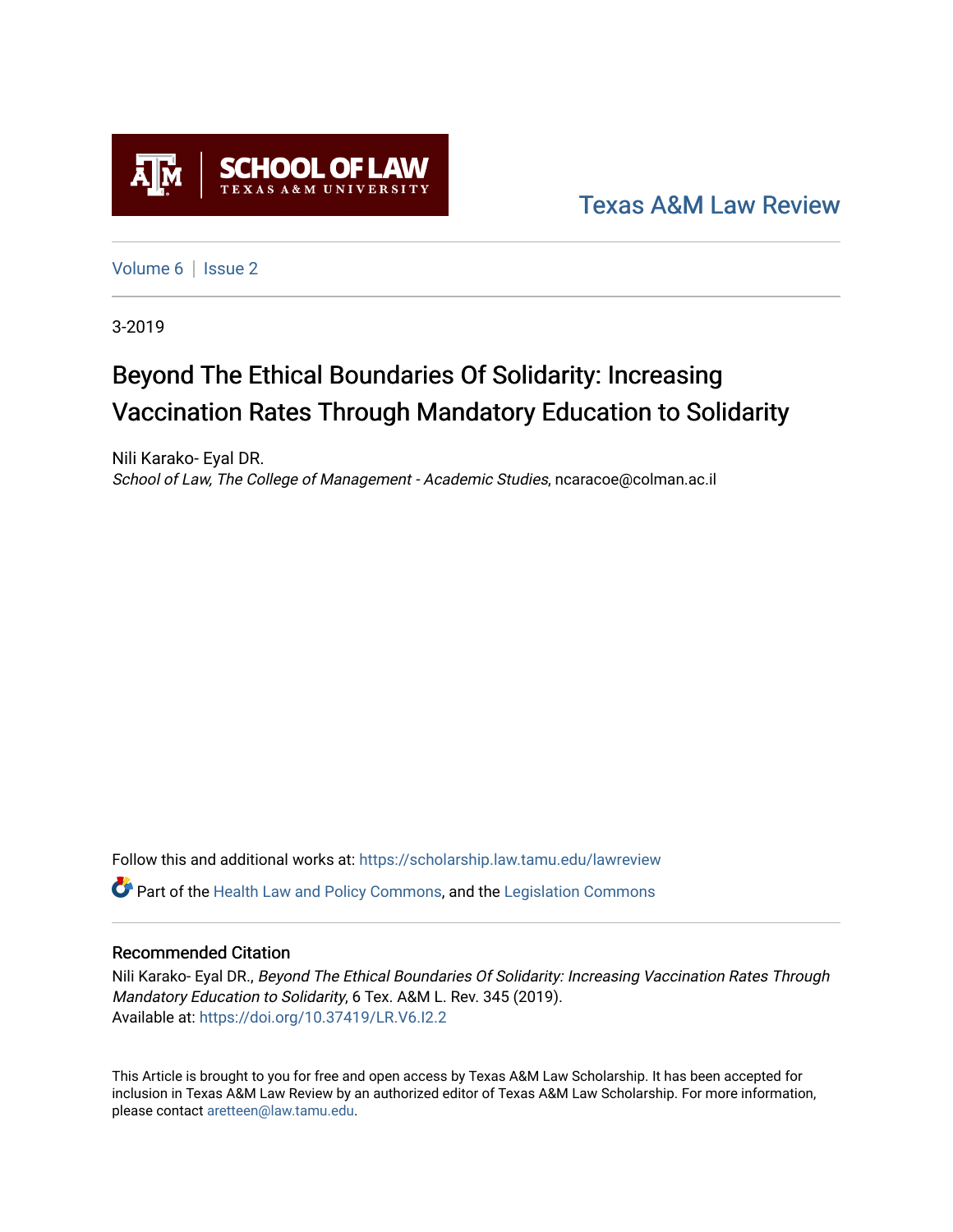# **BEYOND THE ETHICAL BOUNDARIES OF SOLIDARITY: INCREASING VACCINATION RATES THROUGH MANDATORY EDUCATION TO SOLIDARITY**

*by: Dr. Nili Karako-Eyal*

#### TABLE OF CONTENTS

| II. SOLIDARITY, PUBLIC HEALTH ETHICS AND               |     |
|--------------------------------------------------------|-----|
|                                                        | 347 |
| III. TRANSFORMING SOLIDARITY FROM AN ETHICAL VALUE     |     |
| TO A COMPONENT OF VACCINATION LEGISLATION              | 355 |
| IV. THE EXPRESSIVE FUNCTION OF SOLIDARITY              |     |
| LEGISLATION                                            | 364 |
|                                                        | 364 |
|                                                        | 365 |
|                                                        | 370 |
|                                                        | 373 |
| E. Final Thoughts on Effects of Solidarity Legislation | 379 |
| V. THE DIRECT INFLUENCE OF SOLIDARITY LEGISLATION.     | 380 |
| IMPROVING THE EXPRESSIVE AND DIRECT INFLUENCE          |     |
| OF SOLIDARITY LEGISLATION                              | 383 |
|                                                        | 389 |
|                                                        |     |

#### I. INTRODUCTION

Mandatory vaccination laws require children to be vaccinated against certain communicable diseases to attend school. These laws also provide exemptions to school vaccination requirements.<sup>1</sup> All states exempt children from vaccination requirements for medical reasons, and most states also provide an exemption for religious and/or other personal reasons.<sup>2</sup> Seven states include an educational component in their religious or philosophical exemption process, requiring that parents receive information regarding the benefits of vaccination and the risks of not being vaccinated.<sup>3</sup> Of these seven states, five re-

<sup>1.</sup> *See State School Immunization Requirements and Vaccine Exemption Laws*, CTRS. FOR DISEASE CONTROL & PREVENTION 2 (Feb. 2017), https://www.cdc.gov/ phlp/docs/school-vaccinations.pdf [https://perma.cc/8JRQ-MEA2].

<sup>2.</sup> *See* Erik Skinner, *Vaccination Policies: Requirements and Exemptions for Entering School*, NAT'L CONF. ST. LEGISLATORS (Dec. 2016), http://www.ncsl.org/docu ments/legisbriefs/2017/lb\_2548.pdf [https://perma.cc/7U4J-D4MG].

<sup>3.</sup> *Id.*

DOI: https://doi.org/10.37419/LR.V6.I2.2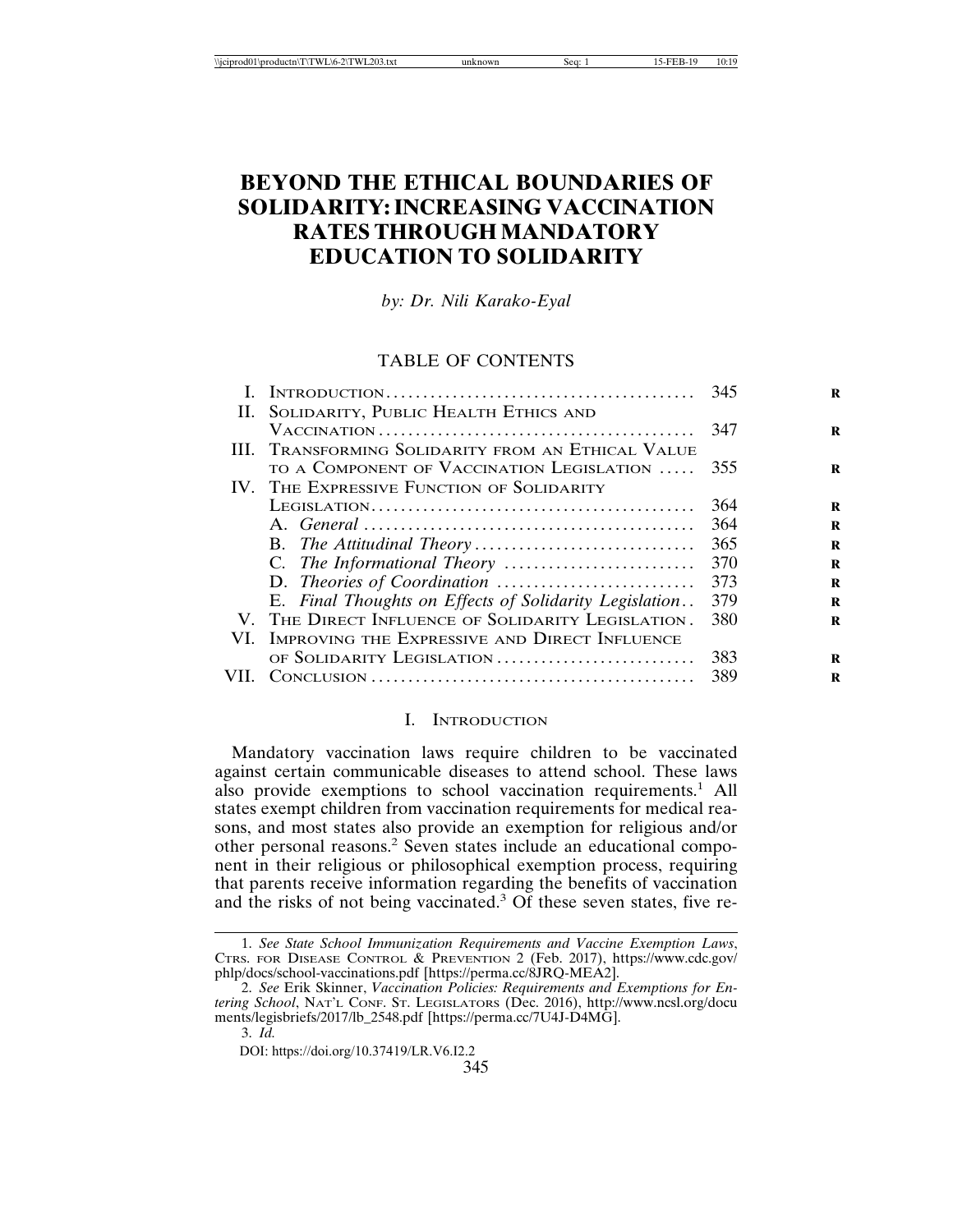quire that information regarding the social benefits of vaccination will be provided to parents.<sup>4</sup>

This type of legislation is part of an overall trend to tighten the vaccine exemption process, which is reflected in the vaccination laws of an increasing number of states.<sup>5</sup> Tightening the vaccine exemption process through the addition of administrative requirements has been proven to decrease exemption rates.<sup>6</sup> But this is not the focus of this Article. Instead, the Article focuses on one aspect of the educational component of the legislation—educating parents regarding the social benefits of vaccines. The Article explores the nature of the obligation to be educated regarding the social benefits of vaccines and the potential influence of this legislation on parents' vaccination decision making.

I claim that this legislation should be conceptualized and understood through the concept of solidarity. Following this conclusion, I will explore the potential effects of solidarity legislation on parents' vaccination behavior. For this purpose, two aspects of the legislation will be addressed. First, I will discuss the language included in these laws, which explicitly declare that vaccines have social benefits. I will explore the expressive functions of this language and their potential influence on parental attitudes, beliefs, and behaviors. I will continue by addressing the educational process that this legislation requires. Addressing this aspect of the legislation, I will examine whether providing parents information regarding the social benefits of vaccines through educational encounters is expected to increase their motivation to vaccinate their child.

The Article comprises four parts. Section II discusses the term "solidarity" in general and in the special context of healthcare and vaccination. Solidarity, I conclude, is of special importance in the context of vaccination. Section III describes the legal rules that obligate parents to be educated regarding the social benefits of vaccines. This section presents the transformation of solidarity from an ethical value to a legal component, thus creating legislation, which I will name "solidarity legislation." Section IV presents the expressive approach to the law and applies it to solidarity legislation. The Article presents and applies

6. *See* Saad B. Omer et al., *Vaccination Policies and Rates of Exemption From Immunization, 2005–2011*, 367 NEW ENG. J. MED. 1170, 1171 (2012).

<sup>4.</sup> *See infra* text accompanying notes 60–84.

<sup>5.</sup> James Lobo*, Vindicating the Vaccine: Injecting Strength into Mandatory School Vaccination Requirements to Safeguard the Public Health*, 57 B.C. L. REV. 261, 285–286 (2016); Jennifer S. Rota et al., *Processes for Obtaining Nonmedical Exemptions to State Immunization Laws*, 91 AM. J. PUB. HEALTH 645, 647 (2001). For example, personal and religious belief exemptions are not allowed in some states. *See, e.g.*, Act of June 30, 2015, ch. 35, 2015 Cal. Legis. Serv. 1440 (West); Act of May 28, 2015, ch.37, § 4, 2015 Vt. Acts & Resolves 341, 345–46. Legal initiatives to eliminate religious and/or philosophical belief exemptions to vaccination were also undertaken in other states. *See, e.g.*, H.B. 1043, 91st Gen. Assemb., Reg. Sess. (Ark. 2017); H.F. 261, 87th Gen. Assemb., Reg. Sess. (Iowa 2017).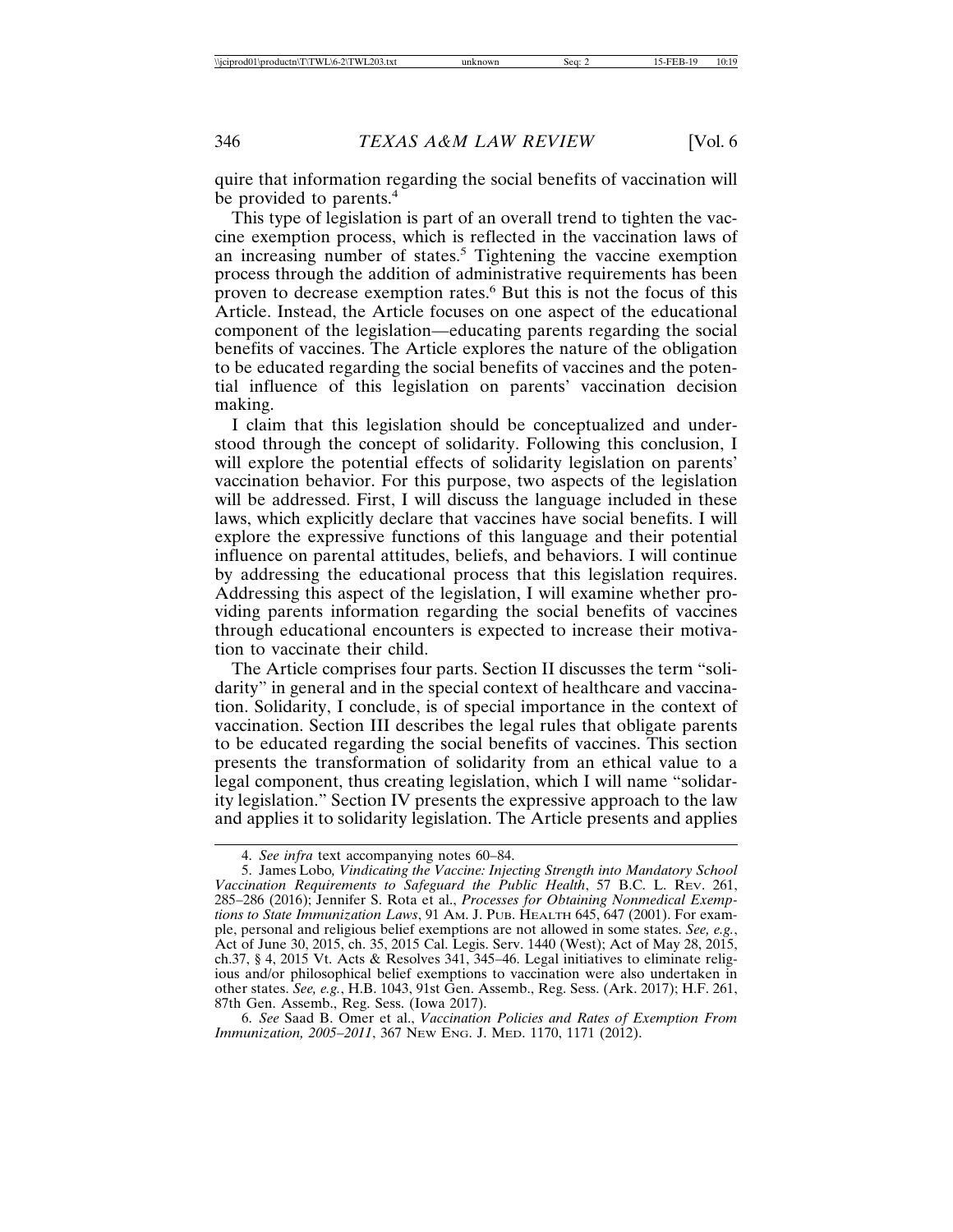three expressive theories of the law: "the attitudinal theory," "the informational theory," and "theories of coordination." The discussion in this section suggests that although solidarity legislation has an expressive potential and is thus expected to have an influence on parents' vaccination behavior, there are reasons to believe that its influence on parents' attitudes, beliefs, and behaviors will be limited. Section V focuses on the educational process that is expected to occur following the legislation and its potential effects on parents' vaccination decisions. It concludes that the causal connection between providing parents information regarding vaccines' prosocial benefits and vaccination decisions is not straightforward. Based on the previous sections of the Article, Section VI suggests that the expressive and direct influence of solidarity legislation may be improved, for example, by framing the information provided to parents or providing them with certain types of information. Section VII concludes the Article and provides suggestions for reform.

#### II. SOLIDARITY, PUBLIC HEALTH ETHICS AND VACCINATION

Although it is commonly accepted that solidarity is a prosocial concept,<sup>7</sup> scholars' understandings of the term are diverse, changing over time and across contexts.<sup>8</sup> Accordingly, solidarity has many different meanings and definitions<sup>9</sup> and has often been described as vague,

<sup>7.</sup> *See, e.g.*, Ulrich Steinvorth, *The Concept and Possibilities of Solidarity*, *in* PHIL-OSOPHICAL STUDIES IN CONTEMPORARY CULTURE: SOLIDARITY 29, 29 (Kurt Bayertz ed., 1999); Shawn H. E. Harmon, *Solidarity: A (New) Ethic for Global Health Policy* 14 Health Care Analysis 215, 216 (2006); Jelena Vasiljeviæ, *The Possibilities and Constrains of Engaging Solidarity in Citizenship*, 27 FILOZOFIJA I DRUSTVO 373, 381 (2016).

<sup>8.</sup> For an extensive discussion of the historical and political legacy of the term solidarity, see Barbara Prainsack & Alena Buyx, *Solidarity: Reflections on an Emerging Concept in Bioethics*, NUFFIELD COUNS. ON BIOETHICS 6–10 (Nov. 2011), http:// nuffieldbioethics.org/wp-content/uploads/2014/07/Solidarity\_report\_FINAL.pdf

<sup>[</sup>https://perma.cc/7T2F-H2NE] [hereinafter Prainsack & Buyx, *Solidarity*]; Aleksander Glos, *Solidarity in the Legal Frames*, 44 DIAMETROS 204, 205 (2015); Michel Hoelzl, *Recognizing the Sacrificial Victim: The problem of solidarity for Critical Social Theory*, 6 J. FOR CULTURAL & RELIGIOUS THEORY 45, 50–53 (2004). *See generally* Karl H. Metz, *Solidarity and History: Institutions and Social Concepts of Solidarity in* 19th Century Western Europe, in PHILOSOPHICAL STUDIES IN CONTEMPORARY CUL-TURE: SOLIDARITY 191, 191–207 (Kurt Bayertz ed., 1999).

<sup>9.</sup> For a review of the different meanings of solidarity, see, e.g., Barbara Prainsack & Alena Buyx, *Thinking Ethical and Regulatory Frameworks in Medicine From the Perspective of Solidarity on Both Sides of the Atlantic*, 37 THEORETICAL MED. BIOETHICS 489, 490 (2016) [hereinafter Prainsack & Buyx, *Thinking Ethical*]; Prainsack & Buyx, *Solidarity*, *supra* note 8, at 20–22, 36; Harmon, *supra* note 7, at 217; Ruud Ter Meulen, *Solidarity and Justice in Health Care: A Critical Analysis of Their Relationship*, 43 DIAMETROS 1, 9–10, 14–16 (2015); Emmanuel Melissaris, *On Solidarity* (LSE L., Soc'y & Econ. Working Paper, No. 10/2017); AVERY KOLERS, A MORAL THEORY OF SOLIDARITY 4 (2016); Darryl Gunson, *Solidarity and the Universal Declaration on Bioethics and Human Rights*, 34 J. MED. & PHILOSOPHY 241, 244–45 (2009). This observation also applies to the context of health care. *See* Richard B. Saltman, *Health Sector Solidarity: A Core European Value but with Broadly Varying Content*, 4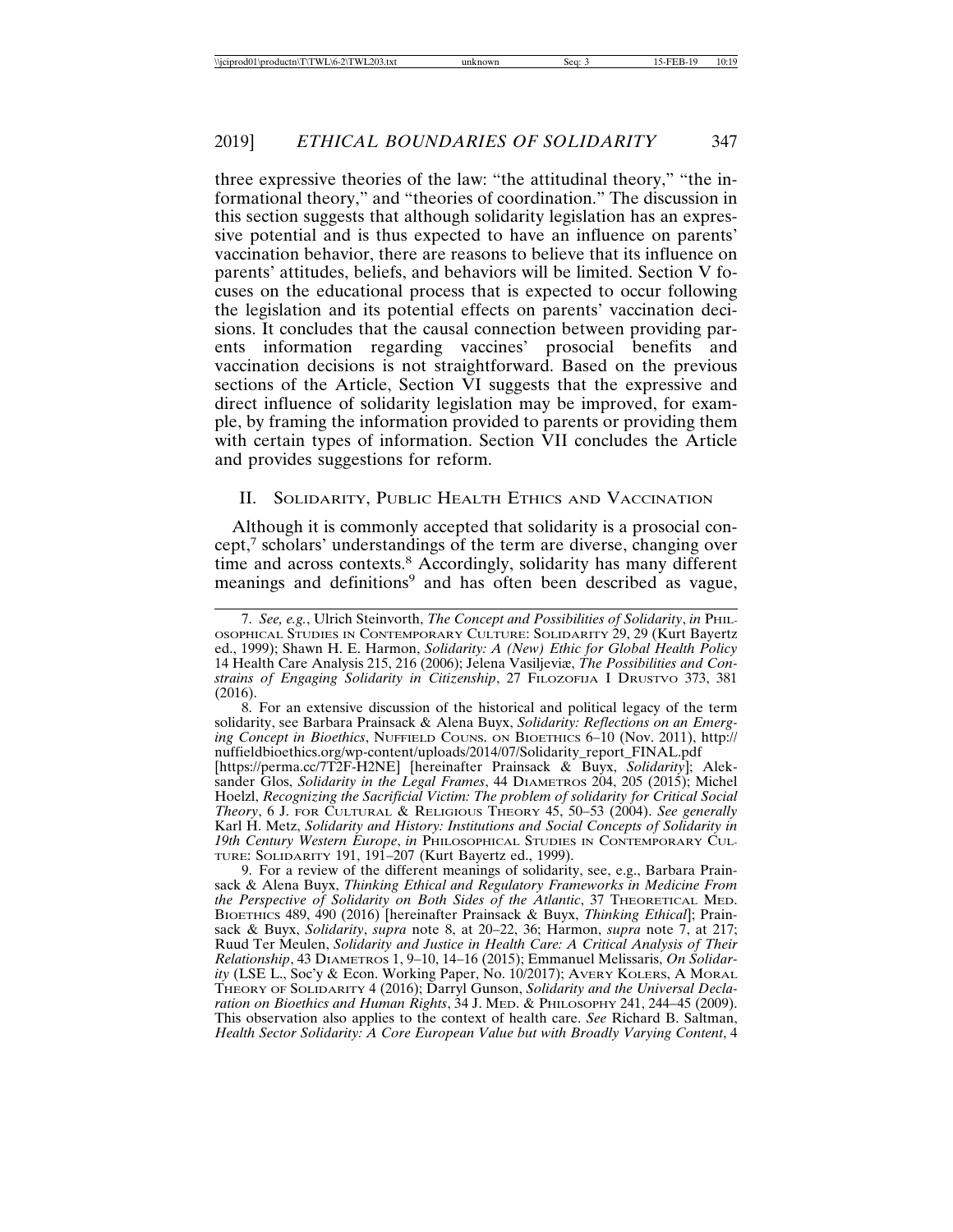controversial, and complex.<sup>10</sup>

Against this background, Prainsack and Buyx's current and extensive work, which includes a systematic analysis of the term "solidarity," is of substantial importance.<sup>11</sup> Seeking to set out the basic elements of the term "solidarity,"<sup>12</sup> Prainsack and Buyx define solidarity in its most elementary form as an act of commitment to carry the "costs" (financial, social, emotional, and other contributions) of assisting others with whom the individual finds similarity in a relevant respect.<sup>13</sup>

They further claim that solidarity, as they understand it, has several characteristics. First and foremost, it is a practice. Something that is enacted, not merely a feeling, a thought, or an abstract concept. Thus, it requires actions. Motivations or feelings, such as empathy, are not sufficient.<sup>14</sup> Second, while focusing on costs, their definition of solidarity does not exclude scenarios in which groups and individuals also benefit from assisting others. According to this view, a collateral selfinterested motivation for an act or even the expectation of a personal benefit does not prevent a practice from being solidaristic. It is only when self-interest is the main motivation that the resulting practice should not be considered solidaristic.<sup>15</sup> Third, while solidaristic prac-

ISR. J. HEALTH POL'Y RES. 1, 1–2 (2015); Prainsack & Buyx, *Solidarity*, *supra* note 8, at 20, 22.

10. *See* Prainsack & Buyx, *Solidarity*, *supra* note 8, at 36; Glos, *supra* note 8, at 204; Hoelzl, *supra* note 8, at 45; Kurt Bayertz, *Four Uses of "Solidarity"*, *in* PHILO-SOPHICAL STUDIES IN CONTEMPORARY CULTURE: SOLIDARITY 3, 4 (Kurt Bayertz ed., 1999); Saltman, *supra* note 9, at 1.

11. I chose to focus on Prainsack and Buyx's work for three reasons: first, their work provides one of the most extensive reviews of the term "solidarity." Second, it is a project accomplished in recent years. Thus, it provides an up-to-date review of the term. Third, while reflecting on the nature of the term "solidarity" in general and based on different perspectives, Prainsack and Buyx present a working definition of the term that cuts across political, philosophical, and social dimensions. Thus, their working definition is applicable to various bioethics discussions.

12. *See* Barbara Prainsack & Alena Buyx, *Solidarity in Contemporary Bioethics— Towards a New Approach*, 26 BIOETHICS 343, 346 (2012) [hereinafter Prainsack & Buyx, *Solidarity in Contemporary Bioethics*].

13. *See* Prainsack & Buyx, *Thinking Ethical*, *supra* note 9, at 493; Prainsack & Buyx, *Solidarity*, *supra* note 8, at 46. Prainsack and Buyx claim that solidarity is an act of commitment to carry costs, which was criticized by Dawson and Jennings. Dawson and Jennings claimed that costs are not a necessary requirement for solidarity. Angus Dawson & Bruce Jennings, *The Place of Solidarity in Public Health Ethics*, 34 PUB. HEALTH REV. 65, 74 (2012). Considering that Prainsack and Buyx included "other contributions" in the term "costs," it is questionable whether this theoretical dispute is of practical meaning. Moreover, there can be no dispute that in the context of the paper, the vaccinated child and the parents incur costs.

14. *See* Prainsack & Buyx, *Solidarity in Contemporary Bioethics*, *supra* note 12, at 346; Prainsack & Buyx, *Solidarity*, *supra* note 8, at 49. This characteristic was also noted by other scholars as a necessary requirement of solidarity. *See, e.g.*, Gunson, *supra* note 9, at 246.

15. *See* Prainsack & Buyx, *Thinking Ethical*, *supra* note 9, at 494. For the claim that solidarity is characterized through motivation that reaches beyond self-interest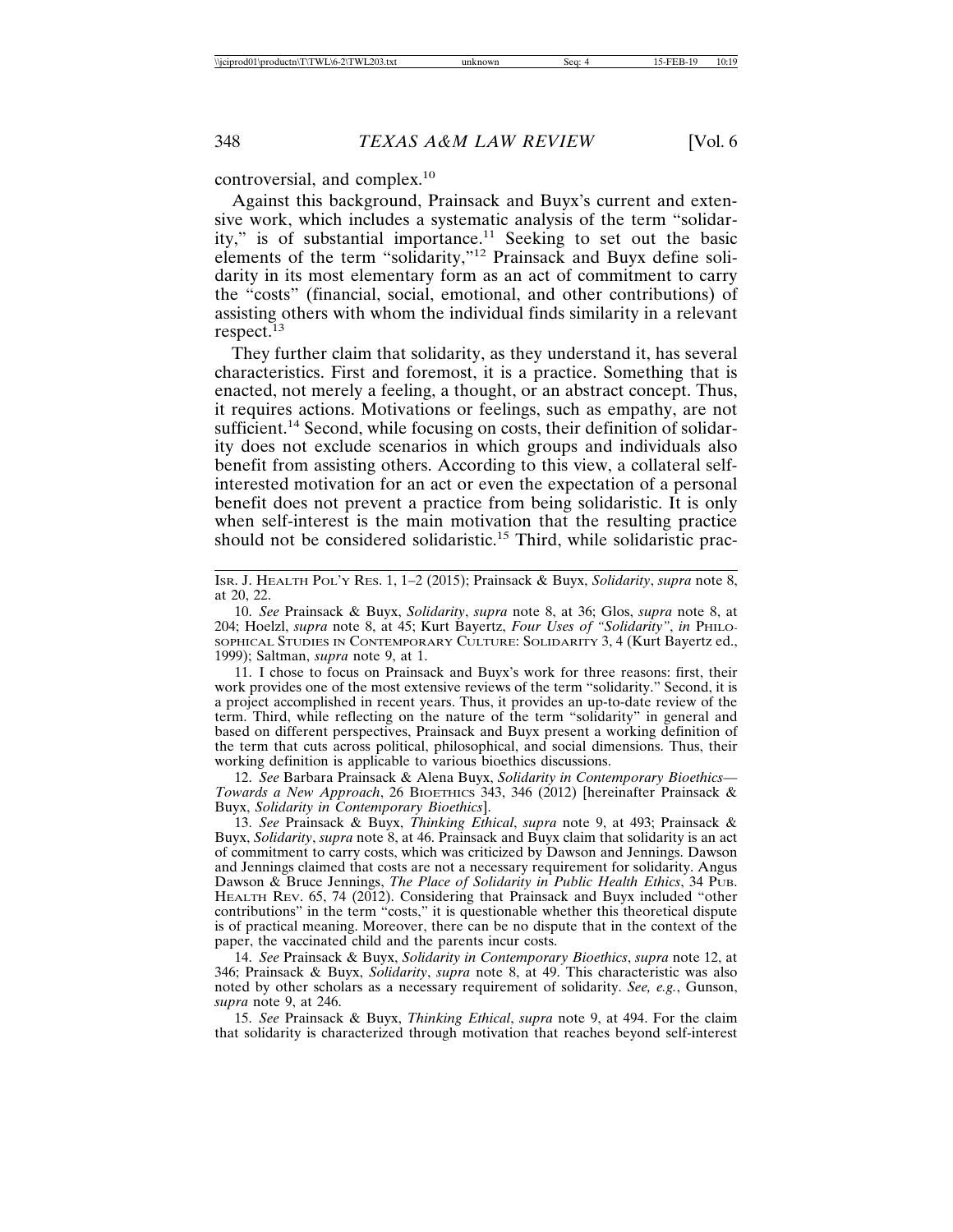tice regularly occurs in a context of stark differences among individuals, it requires the recognition of relevant similarity among individuals.16 According to their understanding of the term, individuals practice solidarity with other individuals with whom they recognize subjective similarity in a relevant respect.<sup>17</sup> This requirement is met if an individual considers himself or herself to have something in common with the other individuals who matter in a specific situation.<sup>18</sup> The recognition of similarity may take many forms: It entails the awareness of being associated by choice, fate, or other circumstances with other individuals. Alternatively, it is an instance of seeing one's own potential or actual fate, or that of loved ones, in the fate of another.19

Prainsack and Buyx further identify three tiers by which individuals come to engage in practicing solidarity.20 The first tier applies to the interpersonal level. At this level, solidarity comprises manifestations of the willingness to carry costs to assist other individuals with whom a person recognizes sameness or similarity in at least one relevant respect.<sup>21</sup> Solidarity in the second tier is comprised of manifestations of a collective commitment to carry costs to assist other individuals who

17. Prainsack & Buyx, *Thinking Ethical*, *supra* note 9, at 494.

18. *See id.*; Prainsack & Buyx, *Solidarity in Contemporary Bioethics*, *supra* note 12, at 346–47.

19. Prainsack & Buyx, *Solidarity in Contemporary Bioethics*, *supra* note 12, at 346. Other scholars have described similarity as sharing the same ends, which may take the form of sharing values, ideals, aspirations or goals, such as equality and justice. *See* Adam Steven Cureton, On the Nature, Grounds and Limits of Social Moral Rules 64 (2011) (unpublished Ph.D. dissertation, University of North Carolina at Chapel Hill), https://cdr.lib.unc.edu/indexablecontent/uuid:607865cf-e155-4d0f-8844-45fa9275c331 [https://perma.cc/9JT3-YZKB]; Vasiljeviæ, *supra* note 7, at 381; Harmon, *supra* note 7, at 218.

20. *See* Prainsack & Buyx, *Solidarity in Contemporary Bioethics*, *supra* note 12, at 346–48. This distinction was criticized by Dawson and Jennings. Dawson and Jennings claimed that level 2 is the real heart of solidarity. Dawson & Jennings, *supra* note 13, at 73. Moreover, level 1 should not be considered as solidarity at all because it misses the dimension of a group in which individuals share common commitments towards other individuals in the group. *See id.* Considering that childhood vaccination addresses commitments towards other individuals in a given community, there is no need to resolve this dispute for the purpose of this Article. The claim that childhood vaccination addresses commitments towards other individuals in a given community will subsequently be explored. *See supra* Part II.

21. *See* Prainsack & Buyx, *Solidarity in Contemporary Bioethics*, *supra* note 12, at 346. Like Prainsack and Buyx, other scholars claim that solidarity may exist at the individual level. *See, e.g.*, Gunson, *supra* note 9, at 248 (claiming that solidarity has no obvious limits, and thus, it may exist in the context of individuals, groups, communities, and the global society).

and, as such, may be described as non-instrumental cooperation, see Glos, *supra* note 8, at 207–08; Dawson & Jennings, *supra* note 13, at 74.

<sup>16.</sup> In the words of Gunson: "Although it may be natural to think of solidarity as being between members of the same group, it need not be. All that seems to be required is that people—groups or individuals—are connected by their adherence to or support for a common goal." Gunson, *supra* note 9, at 246–47. *See also* Glos, *supra* note 8, at 206 (for the same approach).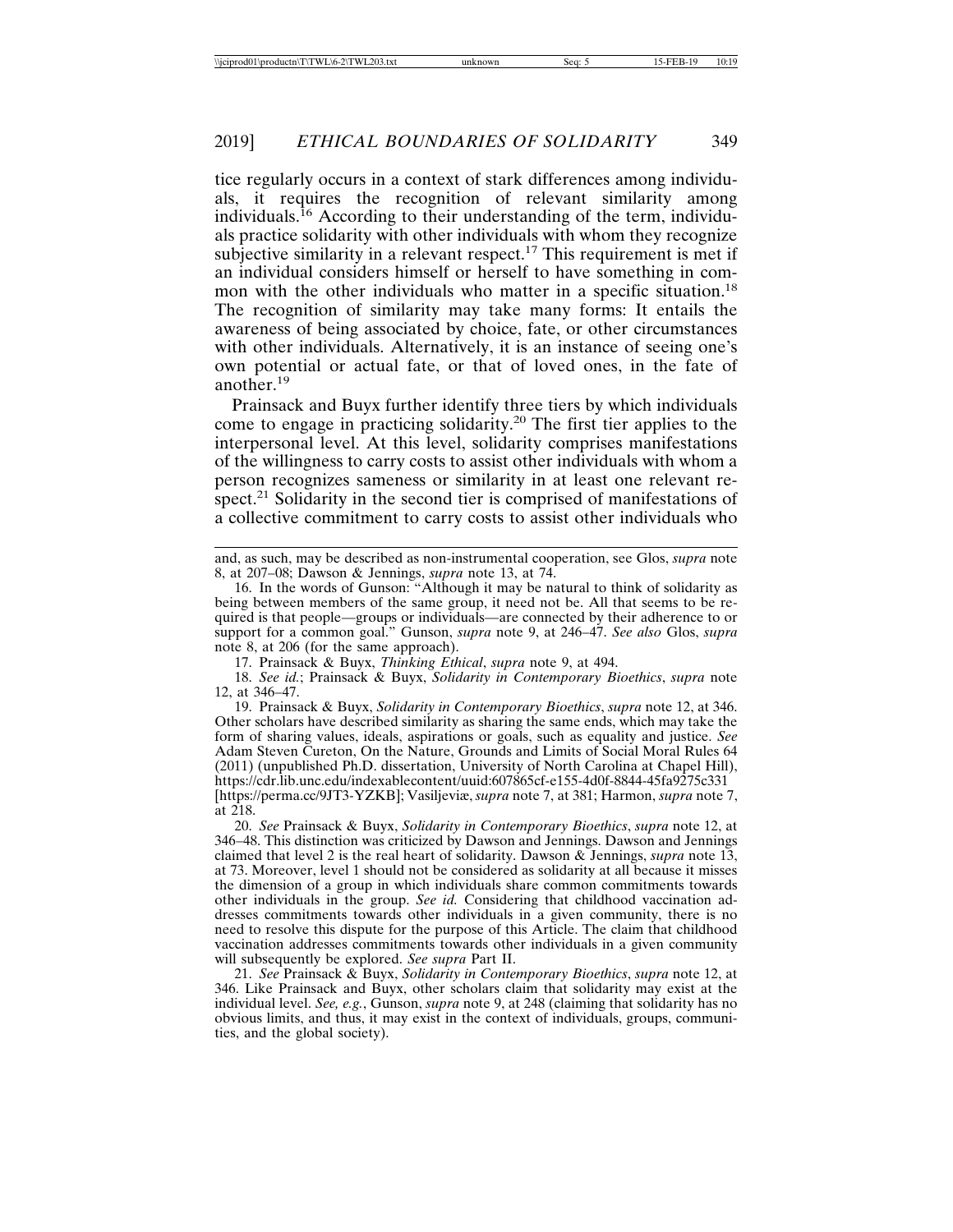are all linked by means of a shared situation or cause.22 Tier-three solidarity is created when values or principles of solidarity manifest themselves in contractual or other legal norms. These contractual or legal arrangements are highly institutionalized enactments of carrying costs to assist other individuals recognized as having sameness.<sup>23</sup>

This Article is also inspired by Bierhoff and Kupper's distinction between two forms of solidarity: (1) solidarity formed based on common interest; and (2) solidarity with the interests of other individuals.24 The first form of solidarity refers to the cooperation of concerned individuals with the goal of improvement of their own fate. The basic idea of this form of solidarity is that certain groups of individuals who have a group interest in common recognize that they presumably are not able to reach the goal by individual efforts; however, it is possible to be successful as a group of individuals who experience a community of interests.25 The second form of solidarity is not directly linked to one's interests. Solidarity of this type is elicited by treating problems of needy individuals all over the world. In this case, solidarity does not serve one's interests.<sup>26</sup> Jorgen Husted, who made a similar distinction, referred to these two forms of solidarity as group solidarity and moral solidarity.<sup>27</sup> Within group solidarity, the common interest is the cement or organizing principle of the group. The members have a common interest in the sense that what is good or harmful to this interest is (or, at least, is perceived to be) good or harmful to the individual. In situations in which solidarity is not practiced for the common interest of an identifiable group or is only practiced to a limited extent, Husted suggests that individuals may demonstrate solidarity for the sake of the needy benefiting from it. In these circumstances, the act is based on individual moral responsibility rather than collective responsibility to a group. Instead of a defined group with shared aims and objectives, there is a more general bond between individuals, a sense of sharing a common lot and recognizing oneself in the other individuals. Husted suggests "that the basic principle underpinning

<sup>22.</sup> As Prainsack and Buyx explained, this is the case, for example, with respect to self-help groups. *See* Prainsack & Buyx, *Solidarity in Contemporary Bioethics*, *supra* note 12, at 347.

<sup>23.</sup> Examples of this solidarity include welfare states and welfare society arrangements. *See id*.

<sup>24.</sup> Hans W. Bierhoff & Beate Kupper, *Social Psychology of Solidarity*, *in* PHILO-SOPHICAL STUDIES IN CONTEMPORARY CULTURE: SOLIDARITY 133, 133 (Kurt Bayertz ed., 1999).

<sup>25.</sup> *Id.*

<sup>26.</sup> *Id*. at 134.

<sup>27.</sup> Darren Shickle et al., *Public Policies, Law and Bioethics: A Framework for Producing Public Health Policy Across the European Union,* EUR. PUB. HEALTH ETH-ICS NETWORK 85 (Mar. 1, 2003–Aug. 31, 2006), http://eprints.whiterose.ac.uk/100247/ 1/EuroPHENfullreport\_libre.pdf [https://perma.cc/V84H-VKWZ].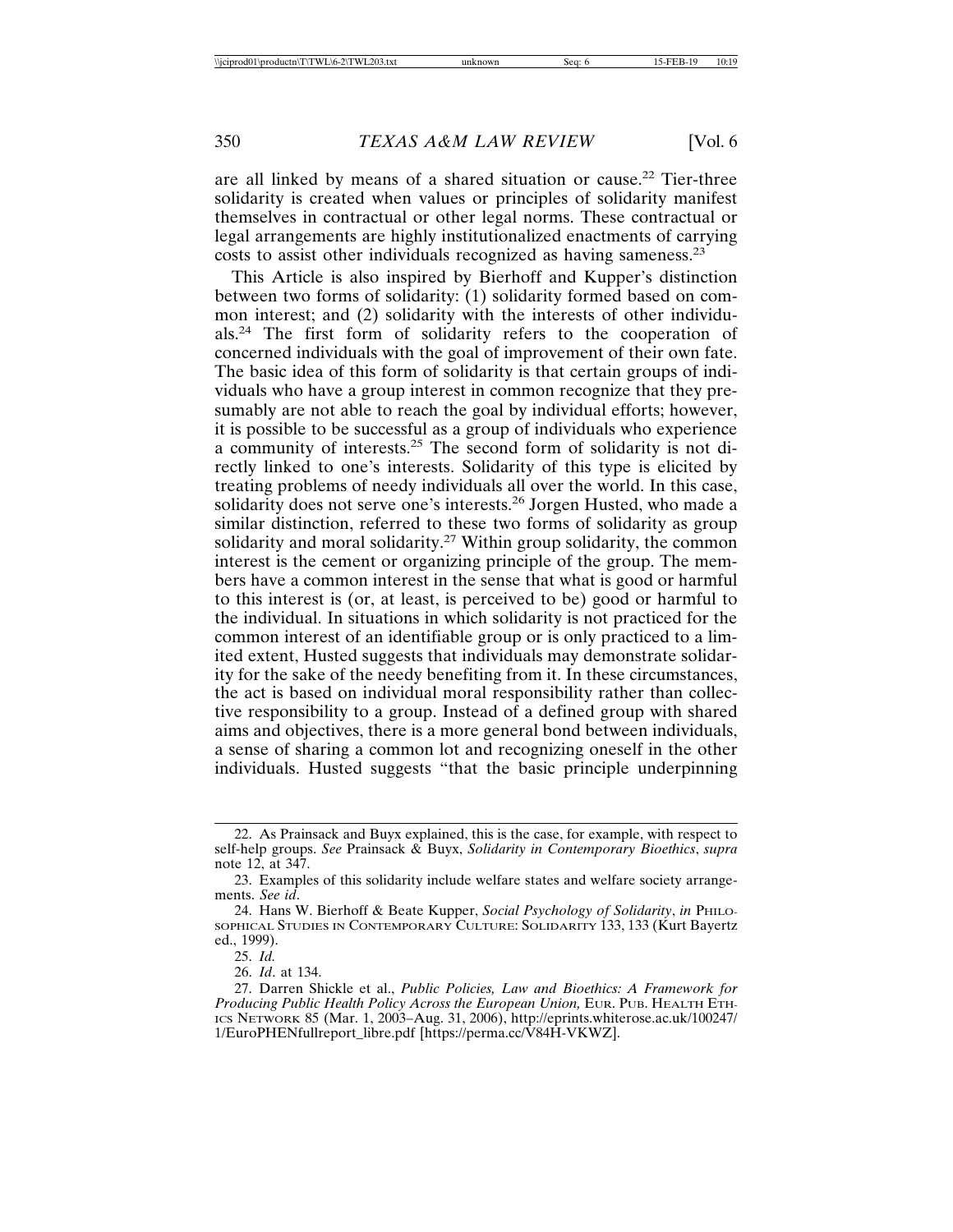this form of solidarity is making the other person's causes one's own out of a sense of duty."<sup>28</sup>

In the recent years, the concept of solidarity has been increasingly addressed in bioethical discourse.29 Overall, this discourse is in its beginning; however, the notion of solidarity has been invoked more explicitly and substantially more frequently in the field of public health than in other areas of bioethics.<sup>30</sup>

This is not surprising. Solidarity is highly relevant to the context of public health.<sup>31</sup> As Verweij and Dawson indicated, "public health . . . consists of collective interventions that aim to promote and protect the health of the public."32 Public health addresses the issue of what "we, as a society, do collectively to assure the conditions in which people can be healthy."33 In contrast to personal healthcare, which has the individual patient as its primary focus, public health strives to im-

28. *Id.*

30. *See* Prainsack & Buyx, *Solidarity*, *supra* note 8, at 23; *Solidarity in Public Health Ethics and Practice: Its Conceptions, Uses and Implications*, QUE. NAT'L COL-LABORATING CTR. FOR HEALTHY PUB. POL'Y 3–5 (July 2015), http://www.ncchpp.ca/ docs/2015\_Ethics\_Solidarity\_En.pdf [https://perma.cc/75HJ-YNUS]. The idea that solidarity is a relevant value to public health discourse was expressed in several ethical documents. *See, e.g.*, *Principles of the Ethical Practice of Public Health*, PUB. HEALTH LEADERSHIP SOC'Y 2 (2002), https://www.apha.org/-/media/files/pdf/membergroups/ ethics/ethics\_brochure.ashx [https://perma.cc/T3S7-VBUV]; UNESCO Res. 24, U.N. DOC. 33 C/22, § 13 (Universal Declaration on Bioethics and Human Rights) (Oct. 19, 2005); *A Framework for the Ethical Conduct of Public Health Initiatives*, PUB. HEALTH ONT. 10 (Apr. 2012), https://www.publichealthontario.ca/en/eRepository/ PHO%20%20Framework%20for%20Ethical%20Conduct%20of%20Public%20 Health%20Initiatives%20April%202012.pdf [https://perma.cc/2RFQ-WXXM]; NUF-FIELD COUNCIL ON BIOETHICS, PUBLIC HEALTH: ETHICAL ISSUES 23 (2007), http://nuf fieldbioethics.org/wp-content/uploads/2014/07/Public-health-ethical-issues.pdf. [https:/ /perma.cc/4BLW-AHTB]. A different understanding of current public health discourse was presented by Dawson and Jennings. Dawson and Jennings claimed that solidarity is largely a term missing from the discussion of public health ethics. *See* Dawson & Jennings, *supra* note 13, at 71. I believe that it is impossible to ignore the increasing attention that the term "solidarity" has received in the context of bioethics and health since Prainsack and Buyx published their work.

31. Some scholars, for example, Dawson and Jennings, claim that solidarity is and ought to be at the heart of ethical thinking about public health. *See* Dawson & Jennings, *supra* note 13, at 76.

32. MARCEL VERWEIJ & ANGUS DAWSON, *The Meaning of 'Public' in 'Public Health'*, *in* ETHICS, PREVENTION, AND PUBLIC HEALTH 13, 21 (Angus Dawson & Marcel Verweij eds., 2007).

33. Lisa M. Lee, *Public Health Ethics Theory: Review and Path to Convergence*, 40 J. L. MED. & ETHICS 85, 86 (2012). *See also* Lawrence Gostin, *Legal Foundations of Public Health Law and its Role in Meeting Future Challenges*, 120 PUB. HEALTH 8, 8 (2006).

<sup>29.</sup> Patricia Illingworth & Wendy E. Parmet, *Solidarity for Global Health*, 26 BIOETHICS ii, ii (2012). For an overview of this literature see Prainsack & Buyx, *Solidarity*, *supra* note 8, at 20–22; Dawson & Jennings, *supra* note 13, at 72; Gunson, *supra* note 9, at 243. Prainsack and Buyx reported that although explicit references to solidarity in bioethics are relatively scare, solidarity is substantially more prominent in bioethics writing than its explicit use. Prainsack & Buyx, *Solidarity*, *supra* note 8, at 36.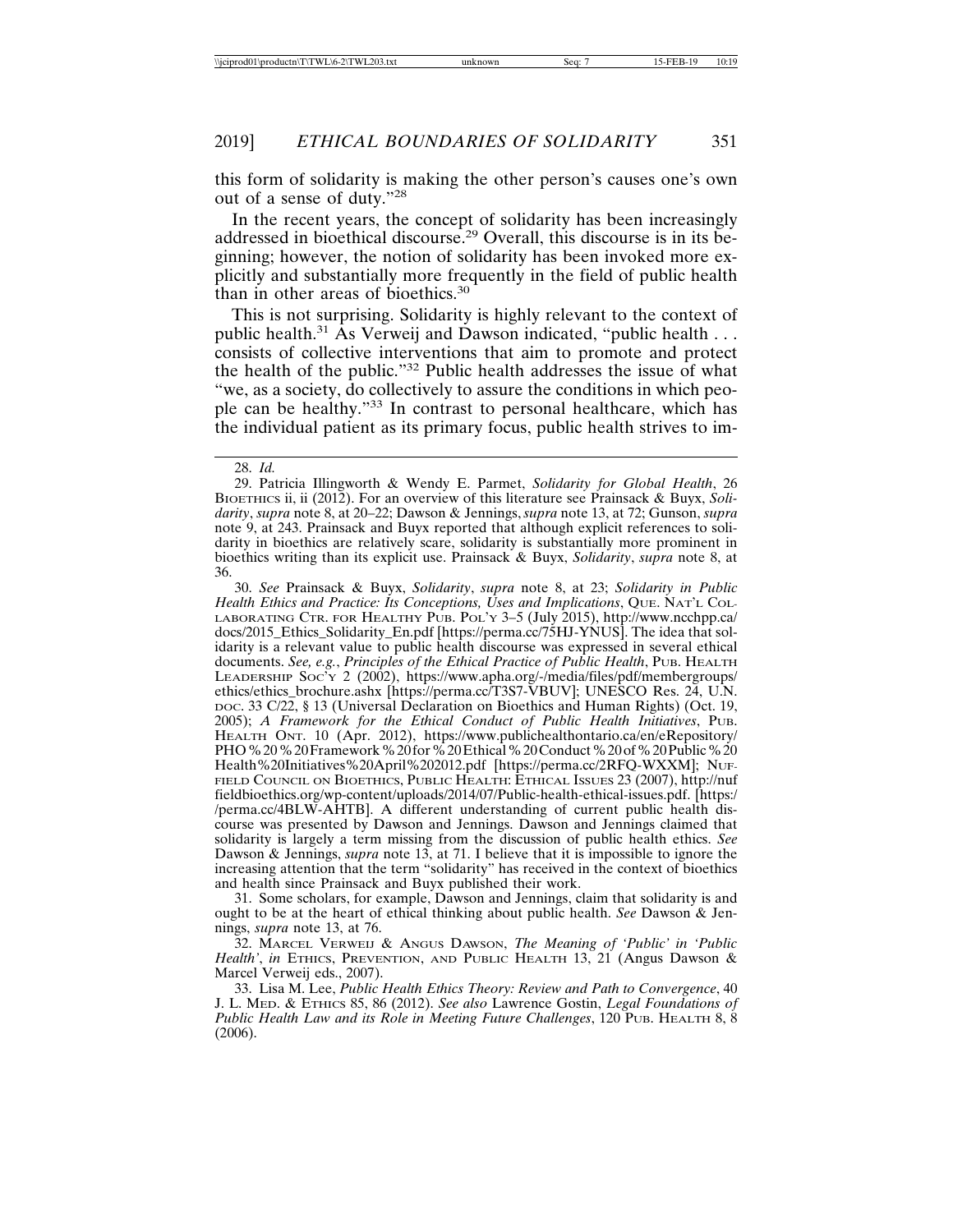prove, through collective actions, the functioning and longevity of populations.34 As the previous discussion indicates, solidarity is a concept that concerns groups or communities and involves prosocial behavior. It follows that, by its very nature, solidarity is a relevant value to public health ethics. Moreover, the practical success of public health policies and programs, as well as their capacity to gain normative legitimacy, often relies on the presence of a cultural sense of solidarity, mutual aid, and cooperation.<sup>35</sup> As the Bellagio statement of principles maintained, "public health efforts are more likely to succeed in an atmosphere of social solidarity and trust."<sup>36</sup>

The connection between solidarity and public health stands out in the case of vaccination. For individuals who can be vaccinated, vaccination is not only an act of personal benefits, but it is also an act of solidarity, which involves social benefits.<sup>37</sup>

First, when sufficient numbers of individuals in a specified group have been vaccinated, "herd immunity" (which is also termed "population immunity" or "community immunity") occurs. Once created, herd immunity provides protection to members of the community who do not have the required immunity.38 There may be various reasons why some children have not been or cannot be vaccinated. Some children cannot receive the vaccine for medical reasons. Other children have not reached the age at which vaccination is recommended. There are children who were not vaccinated because they lack access to health services or their parents have refused the vaccine. Other children may not have the required immunity although vaccinated. For example, some children did not complete the recommended childhood immunization schedule, and some individuals did not develop protective responses to vaccines (vaccine failure). These individuals depend on herd immunity for protection from the disease.39 The social nature of vaccination is also reflected in cases in which the infectious disease causes serious harm to specific sectors of the population but not to

37. *See* Mabel Berezin & Alicia Eads, *Risk is for the Rich?: Childhood Vaccination Resistance and a Culture of Health*, 165 SOC. SCI. & MED. 233, 234 (2016).

38. *See A Framework for the Ethical Conduct of Public Health Initiatives*, *supra* note 30, at 7; NUFFIELD COUNCIL ON BIOETHICS, *supra* note 30, at 54. When herd immunity occurs, the additional benefit to the individual from being vaccinated is very small because, even if not vaccinated, he would likely be protected from the disease through herd immunity. *Id.* at 56. In these cases, the main benefit of vaccination occurs at the community level through the maintenance of herd immunity, which protects individuals who, for distinct reasons, do not have the required immunity. *Id.*

39. NUFFIELD COUNCIL ON BIOETHICS, *supra* note 30, at 54.

<sup>34.</sup> Gostin, *supra* note 33, at 10; NUFFIELD COUNCIL ON BIOETHICS, *supra* note 30, at 5–6.

<sup>35.</sup> Bruce Jennings, *Relational Liberty Revisited: Membership, Solidarity and a Public Health Ethics of Place*, 8 PUB. HEALTH ETHICS 7, 7 (2015); *see* Gostin, *supra*, note 33, at 9.

<sup>36.</sup> *Bellagio Statement of Principles*, BELLAGIO MEETING ON SCO. JUST. & INFLU-ENZA (July 2006), https://www.unicef.org/avianflu/files/Bellagio\_Statement.pdf [https:/ /perma.cc/TY2Y-W2KV].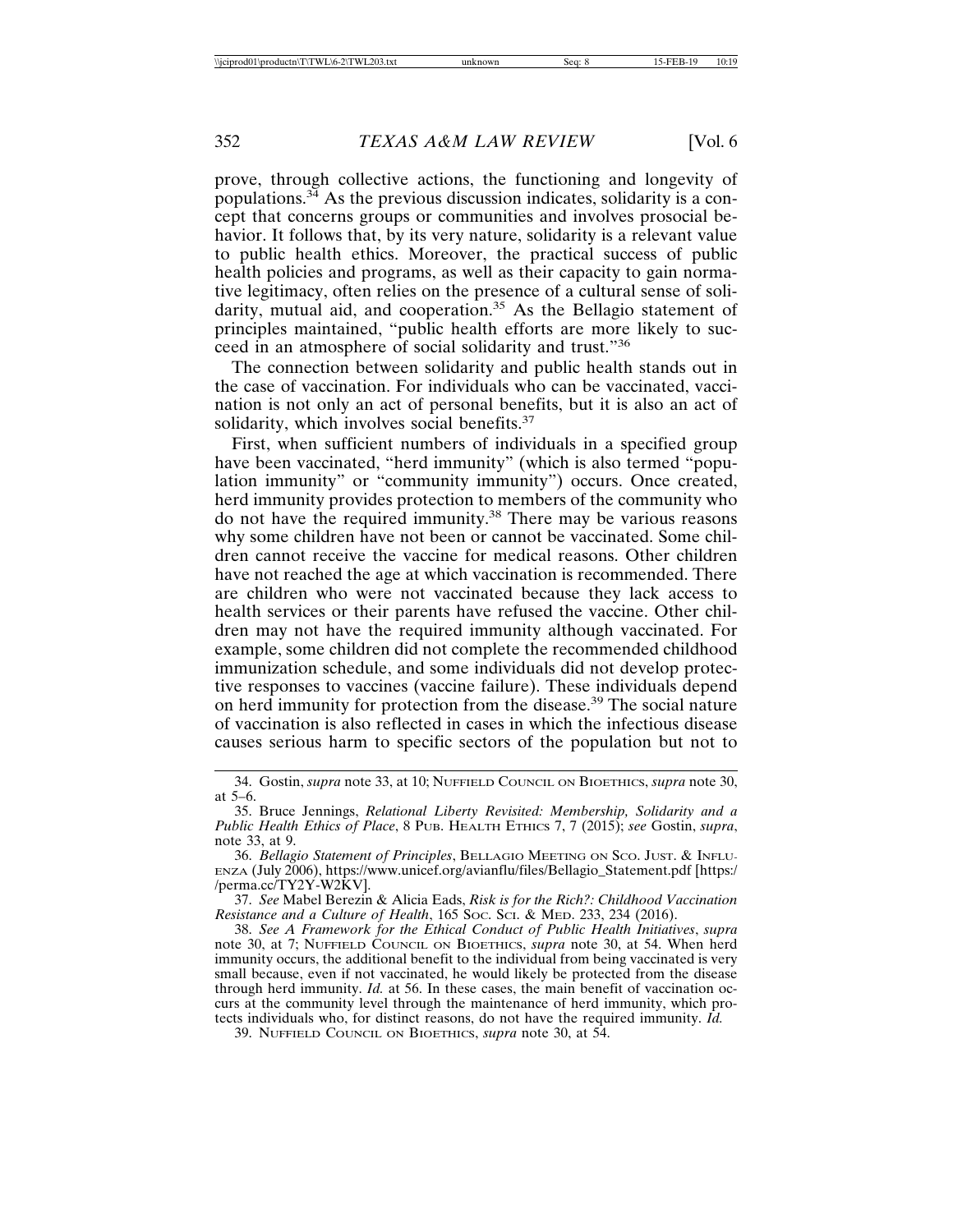other sectors. For example, some diseases seriously affect females rather than males or vice versa. In these scenarios, individuals are required to receive a vaccine to protect against a disease that would not seriously harm them in order to achieve population immunity and protect other individuals who it *could* seriously harm. One example is the mumps, measles, and rubella vaccine ("MMR"). MMR is administered to both boys and girls, even though mumps is generally most serious for males, and rubella is serious only for pregnant women.<sup>40</sup>

At a more communal level, vaccination saves healthcare and other societal costs.<sup>41</sup> It prevents outbreaks of infectious diseases and, as a result, reduces the rates of morbidity and mortality. Thus, the World Health Organization ("WHO") estimates that immunization currently averts an estimated 2 to 3 million deaths every year worldwide.<sup>42</sup> In addition, in cases in which a disease can be eradicated, successful vaccination programs are expected to save future vaccination costs, as occurred with smallpox.43 Findings reported by the Center for Disease Control ("CDC") in 2011 support these claims. According to these findings, adherence to the childhood immunization schedule of each U.S.-born cohort not only prevented approximately 42,000 deaths and 20 million cases of disease but also led to a "net savings of nearly \$14 billion in direct costs and \$69 billion in total societal costs."44 In the United Kingdom, infectious diseases continue to account for more than 10% of deaths and approximately one in three consultations in primary care.<sup>45</sup>

Finally, health is an important form of human capital. An increasing amount of research focuses on the relationship between health outcomes and economic growth. This literature expresses a growing consensus that improving health has a positive effect on national economic growth.46 For example, health enhances the productivity of

43. Dawson, *supra* note 41, at 1032.

44. *Ten Great Public Health Achievements—United States, 2001–2010*, *supra* note 41, at 36.

45. NUFFIELD COUNCIL ON BIOETHICS, *supra* note 30, at 51–52.

<sup>40.</sup> *Id.* at 56–57.

<sup>41.</sup> *See Ten Great Public Health Achievements—United States, 2001–2010*, 306 J. AM. MED. ASS'N 36, 36 (2011); NUFFIELD COUNCIL ON BIOETHICS, *supra* note 30, at 54; Angus Dawson, *The Moral Case for the Routine Vaccination of Children in Developed and Developing Countries*, 30 HEALTH AFF. 1029, 1031–32 (2011).

<sup>42.</sup> *10 Facts on Immunization*, WORLD HEALTH ORG., http://www.who.int/fea tures/factfiles/immunization/en/ (last updated Mar. 2018) [https://perma.cc/PGS2-6G D5].

<sup>46.</sup> *See, e.g.*, Peter Lorentzen et al., *Death and Development* 13 J. ECON. GROWTH 81, 83 (2008); Daron Acemoglu & Simon Johnson, *Disease and Development: The Effect of Life Expectancy on Economic Growth*, 115 J. POL. ECON. 925, 925 (2007); Daron Acemoglu et al., *Disease and Development in Historical Perspective*, 1 J. EUR. ECON. ASS'N 397, 398 (2003); NATIONAL COMMISSION ON MACROECONOMICS AND HEALTH MINISTRY OF HEALTH & FAMILY WELFARE GOVERNMENT OF INDIA, RE-PORT OF THE NATIONAL COMMISSION ON MACROECONOMICS AND HEALTH 21–22 (Sept. 2005), http://www.who.int/macrohealth/action/Report%20of%20the%20Nation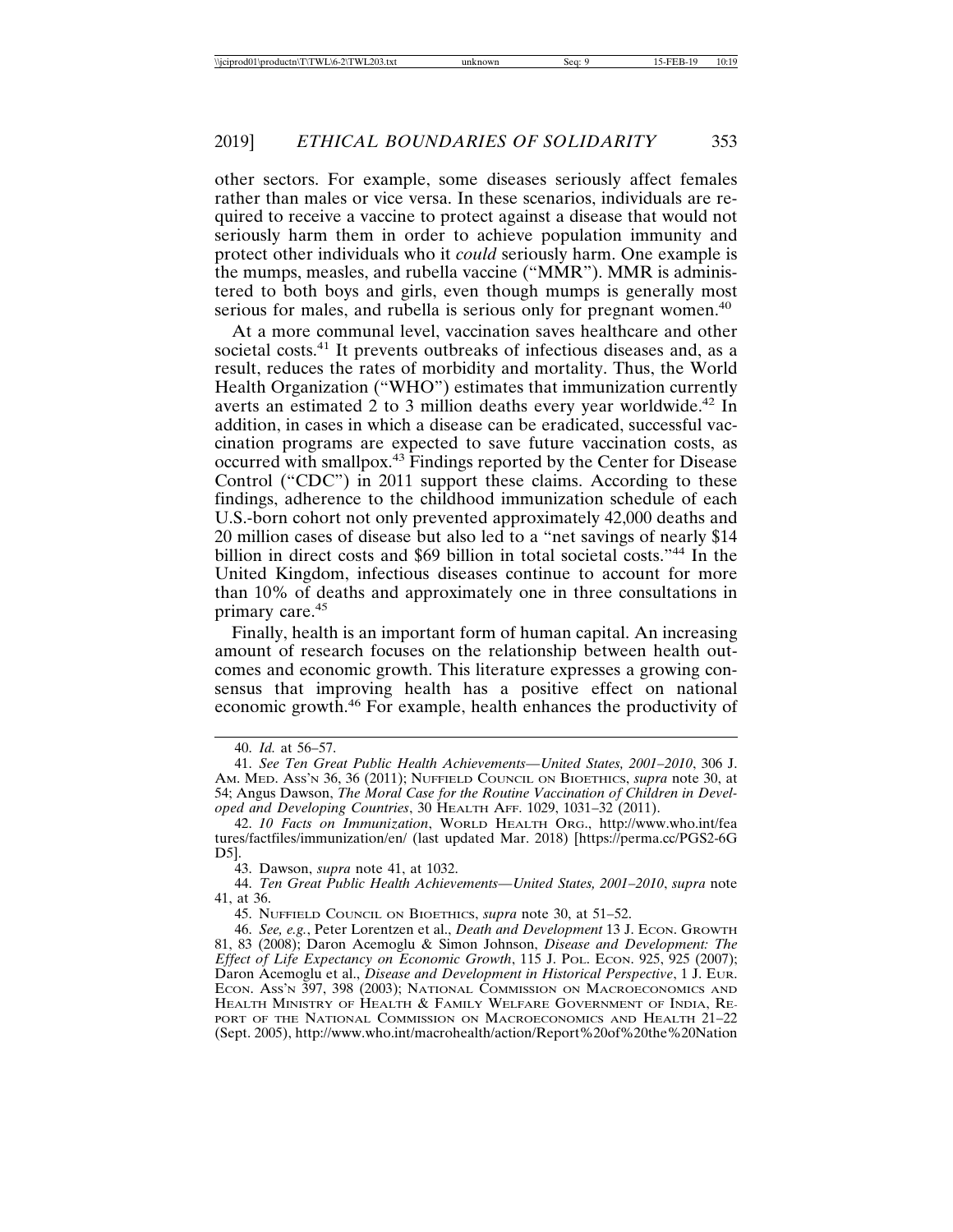workers by increasing their physical and mental capacities.<sup>47</sup> From this perspective, encouraging individuals to adopt behaviors that will improve their health as well as the health of others is an important condition to the economic development of societies. This is particularly true regarding vaccination, which may lead to substantial improvements in health outcomes at relatively low costs.<sup>48</sup>

The previous discussion leads to the conclusion that although vaccinating a child is first and foremost an act that aims to protect the vaccinated child, it also serves as a means to protect the health of others and promote the collective good. At the same time, vaccinating a child is an act that involves costs for both the child and his or her parent, for example, time, pain, physical inconvenience, emotional distress, mild side effects, and, in rare cases, serious illness, which may result in disability or death. It follows that vaccinating a child is an act that shares two characteristics with solidarity: carrying costs and assisting other individuals. The third characteristic of solidarity, similarity, is also present in childhood vaccination. Vaccinating a child is often perceived and presented as an act promoted by common interests and the recognition of similarity between children that can be vaccinated (and their parents) and other individuals. For example, the CDC website states: "Immunizing individual children also helps to protect the health of our community . . . Vaccine-preventable diseases have a costly impact, resulting in doctor's visits, hospitalizations, and premature deaths. Sick children can also cause parents to lose time from work."49 The idea that vaccination is an act based, in part, on the existence of mutual interest is also expressed by the U.S. Department of Health and Human Services. Its website states: "To help keep them safe, it is important that you and your children who are able to get vaccinated are fully immunized. This not only protects your family but also helps prevent the spread of these diseases to your friends and loved ones.<sup>"50</sup>

It follows that in the context of public health, vaccinating a child is also an act of solidarity. In the next Section, I describe how solidarity

al%20Commission.pdf [https://perma.cc/X95K-WMM2]; Julio Frenk, *Health and the Economy: A Vital Relationship*, OECD OBSERVER (May 2004), http://oecdobserver .org/news/archivestory.php/aid/1241/Health\_and\_the\_economy:\_A\_vital\_relationship \_.html. [https://perma.cc/P22B-MEG3].

<sup>47.</sup> David E. Bloom & David Canning, *Health and Economic Growth: Reconciling the Micro and Macro Evidence* 2 (Ctr. on Democracy, Dev., and the Rule of Law, Working Paper No. 42, 2005), https://fsi-live.s3.us-west-1.amazonaws.com/s3fs-public/ BloomCanning\_42.pdf [https://perma.cc/4KU7-CKVZ].

<sup>48.</sup> *Id.* at 4.

<sup>49.</sup> *Why Are Childhood Vaccines So Important?*, CTRS. FOR DISEASE CONTROL & PREVENTION, https://www.cdc.gov/vaccines/vac-gen/howvpd.htm#why (last updated Aug. 18, 2017) [https://perma.cc/WC3X-L9BJ].

<sup>50.</sup> *Five Important Reasons to Vaccinate Your Child*, U.S. DEP'T HEALTH & HUM. SERVICES, https://www.vaccines.gov/more\_info/features/five-important-reasons-to-vac cinate-your-child.html (last updated Jan. 2018) [https://perma.cc/3LCG-EU54].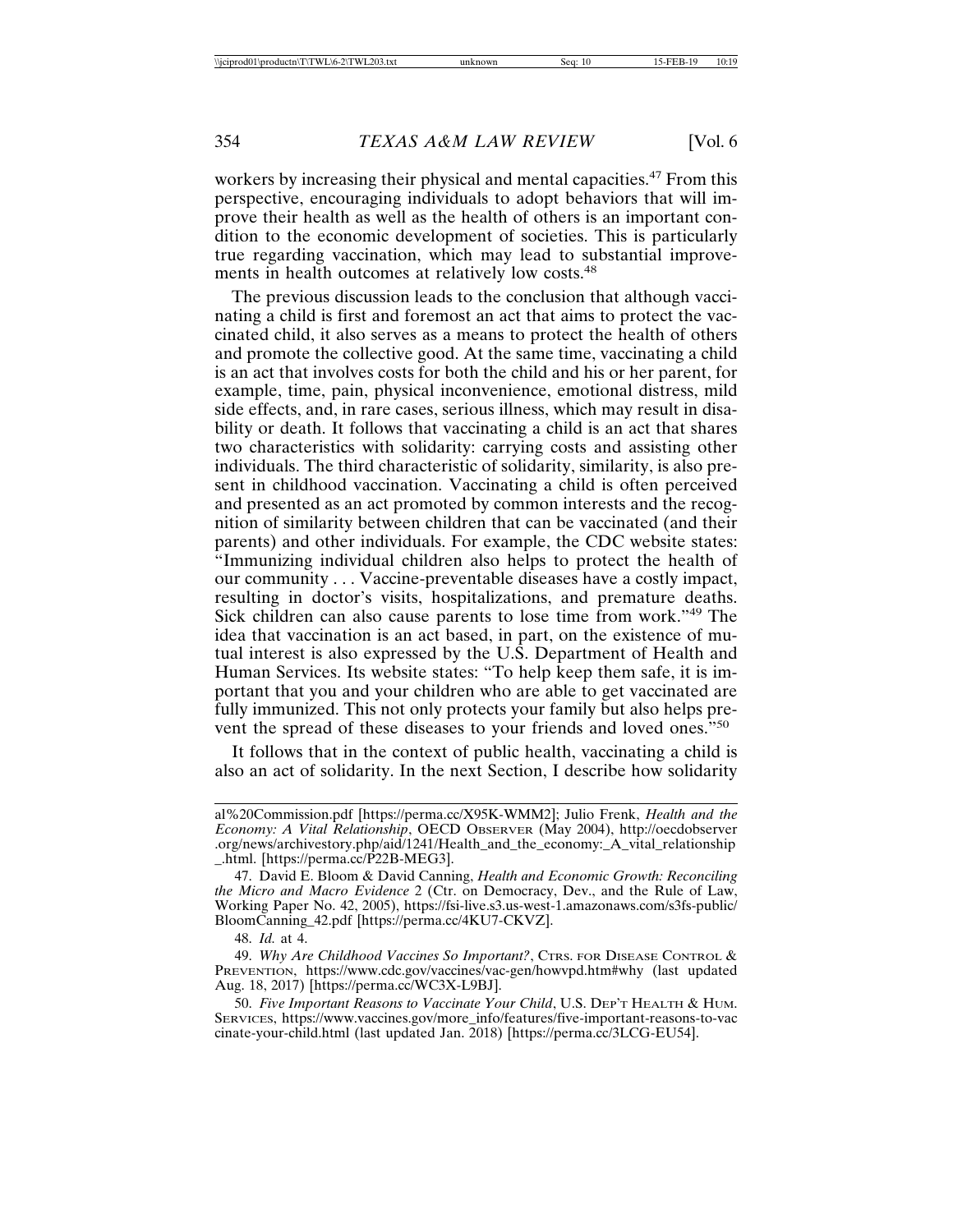extended its ethical boundaries and became part of vaccination legislation.

#### III. TRANSFORMING SOLIDARITY FROM AN ETHICAL VALUE TO A COMPONENT OF VACCINATION LEGISLATION

In 1905, the U.S. Supreme Court recognized the states' power and authority to pass compulsory vaccination laws to protect public health.<sup>51</sup> To date, all fifty states require children to be vaccinated against certain communicable diseases to attend school.<sup>52</sup> State laws also provide exemptions to school vaccination requirements.<sup>53</sup> All states exempt children from vaccination requirements for medical reasons, and most states also provide an exemption for religious and/or other personal reasons.<sup>54</sup>

State laws also establish the requirements regarding the exemption application process.<sup>55</sup> The methods for obtaining exemptions vary from state to state with respect to administrative issues, authority to approve exemption, and filling requirements.<sup>56</sup> For example, the most lenient states only require that parents sign a statement indicating their religious or personal opposition to vaccination.<sup>57</sup> Stricter states require parents to present parental notarization or an affidavit with their exemption applications.<sup>58</sup>

Several state laws included in their religious or philosophical exemption process an educational component, according to which parents are obligated to receive information regarding the benefits of vaccination and the risks of not being vaccinated.<sup>59</sup> While generally

53. *Id*. at 1.

54. Skinner, *supra* note 2.

55. *State School Immunization Requirements and Vaccine Exemption Laws*, *supra* note 1, at 2. For example, some states require that a parental notarization or affidavit is attached to the exemption application. *See infra* text accompanying note 61–84.

56. Rota et al., *supra* note 5, at 646–48.

57. *See, e.g.*, IDAHO CODE § 39-4802(2) (2011); COLO. REV. STAT. § 25-4- 903(2)(b) (2018); OHIO REV. CODE ANN. § 3313.671(B)(4) (LexisNexis 2018).

58. *See, e.g.*, ALASKA ADMIN. CODE tit.4, § 06.055(b)(3) (2018); MINN. STAT. ANN. § 121A.15(3)(d) (2016); VA. CODE ANN. § 22.1-271.2(C) (2016); Kevin Hooker, Note, *Exemptions to Vaccine Mandates: The Problem and Possible Remedies*, 14 HOUS. J. HEALTH L. & POL'Y 263, 266 (2014).

59. The obligation to be educated regarding the risks and benefits of vaccines as a precondition to an exemption from vaccination should be distinguished from the information provided to parents through the Vaccine Information Statements ("VIS"). All vaccine providers, public or private, are required by the National Vaccine Childhood Injury Act of 1986 § 301, 42 U.S.C. § 300aa-26 (2012) to provide the appropriate VIS to the patient (or parent or legal representative) prior to every dose of specific vaccines. It follows that although information should be provided to parents accord-

<sup>51.</sup> Jacobson v. Massachusetts, 197 U.S. 11, 27 (1905).

<sup>52.</sup> *State School Immunization Requirements and Vaccine Exemption Laws*, *supra* note 1, at 1. Vaccination laws often apply to public schools and private schools. *Id.* Most school entry laws focus on children entering kindergarten. However, in many states, school entry requirements also apply to daycare programs, middle schools, colleges, and universities. *See id.* at 1–2.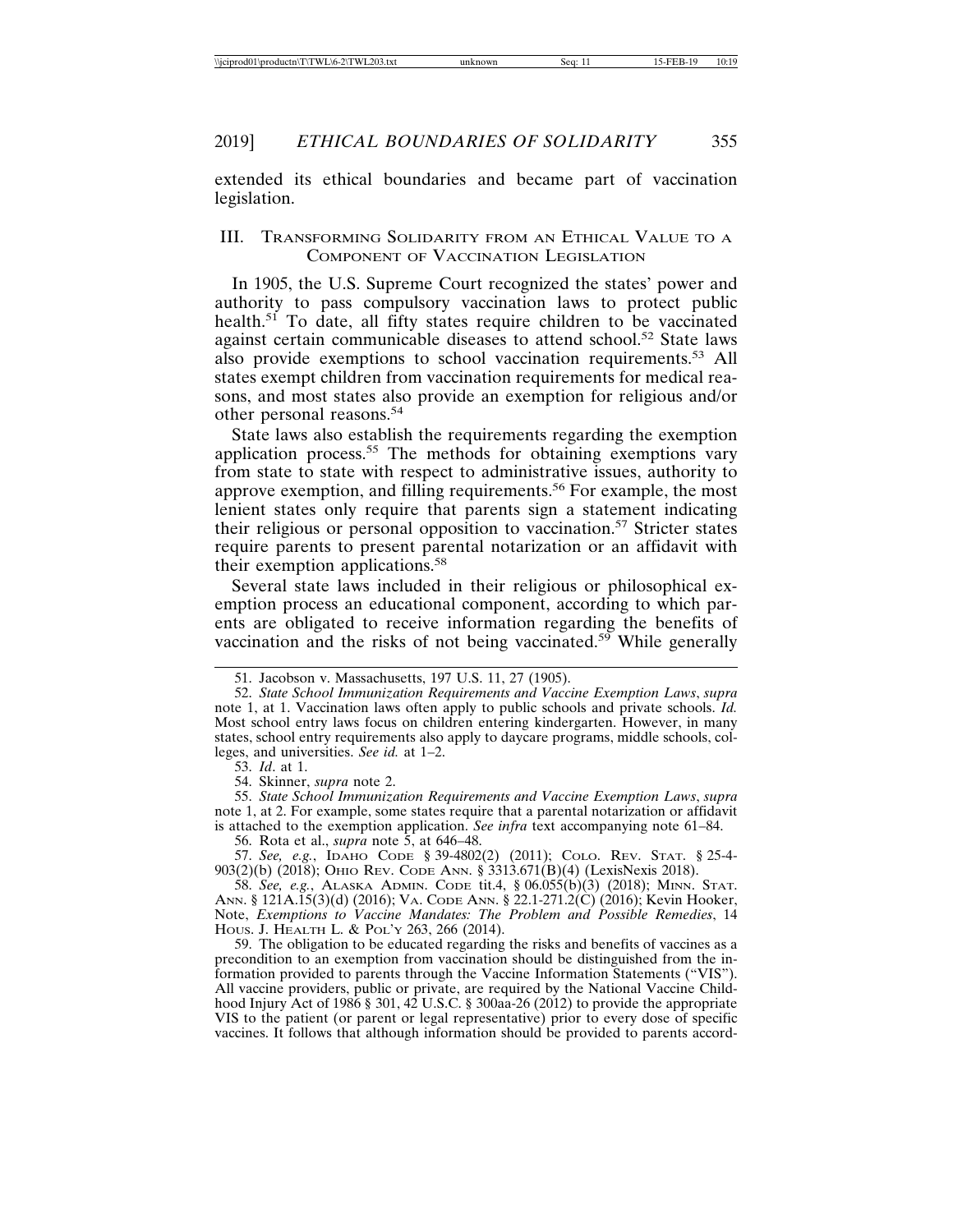applying to parents the same statutory duty to be educated, these laws apply different rules with respect to several issues: the entity responsible for education; the information that should be provided to parents; the methods for providing the information; and the type of exemption— religious and/or personal—to which the education component applies. Among these issues, the most relevant to this Article is the type of information that should be provided to parents. However, for completeness of the picture, I will shortly present each law in its entirety.

Overall, seven state laws included an educational component in their exemption process; these states include Michigan, Vermont, Oregon, Illinois, Washington, Arizona, and Utah.<sup>60</sup> As of December 21, 2014, Michigan law requires with respect to nonmedical exemptions, the local health department certify that the individual received education on the risks of not receiving the vaccines being waived and the benefits of vaccination to the individual and the community.<sup>61</sup>

A similar rule applies in Vermont. As of July 1, 2012, Vermont law requires that a child's parent or guardian sign a form created by the state's Health Department and annually submit it to the school or child-care facility. The signed document should certify that that the person, parent, or guardian "holds religious beliefs opposed to immunization" and "has reviewed evidence-based educational material [provided by the Health Department] regarding immunizations." The educational material shall include information regarding the following: the risks of adverse reactions to immunization; risks of contracting or carrying a vaccine-preventable infectious disease due to the failure to complete the required vaccination schedule; and the risks to persons with special health needs attending schools and child care facilities who are unable to be vaccinated or who are more likely to contract a vaccine-preventable communicable disease and for whom this disease could be life-threatening.<sup>62</sup>

ing to both types of legislation, the VIS forms are provided to parents who chose to vaccinate their child, whereas the educational obligation of states applies to parents who request an exemption. For the purpose of this Article, it should also be noted that the VIS forms focus on the benefits and risks of the vaccine to the vaccinated child and do not mention the social benefits of vaccination.

<sup>60.</sup> *See infra* text accompanying notes 61–84. At least three other states, including Connecticut, Minnesota, and Texas, undertook legislative initiatives to include an educational component in the exemption process, but they have not succeeded. *See* H.B. 7059, 2017 Gen. Assemb., Reg. Sess. (Conn. 2017). S.F. 143, 90th Leg. Reg. Sess. (Minn. 2017); H.B. 241, 85th Leg. Reg. Sess. (Tex. 2017).

<sup>61.</sup> MICH. ADMIN. CODE r. 325.176 (2018). Accordingly, parents who request an exemption must declare that they have participated in a waiver session. *2018 Immunization Waiver Form*, ST. MICH. DEP'T HEALTH & HUM. SERVS., http://www.michigan .gov/documents/mdch/Sample\_Waiver\_485823\_7.pdf (last updated Jan. 1, 2018) [https://perma.cc/J8FZ-TZ4G].

 $\overline{6}2. \overline{V}$ T. STAT. ANN. tit.18, § 1122(a)(3) (2017). The exemption form uses the same wording as the law. *See School Year 2018–19 Religious Immunization Exemption: Child Care and Schools,* VT. DEP'T HEALTH, http://orangesouthwest.org/uploads/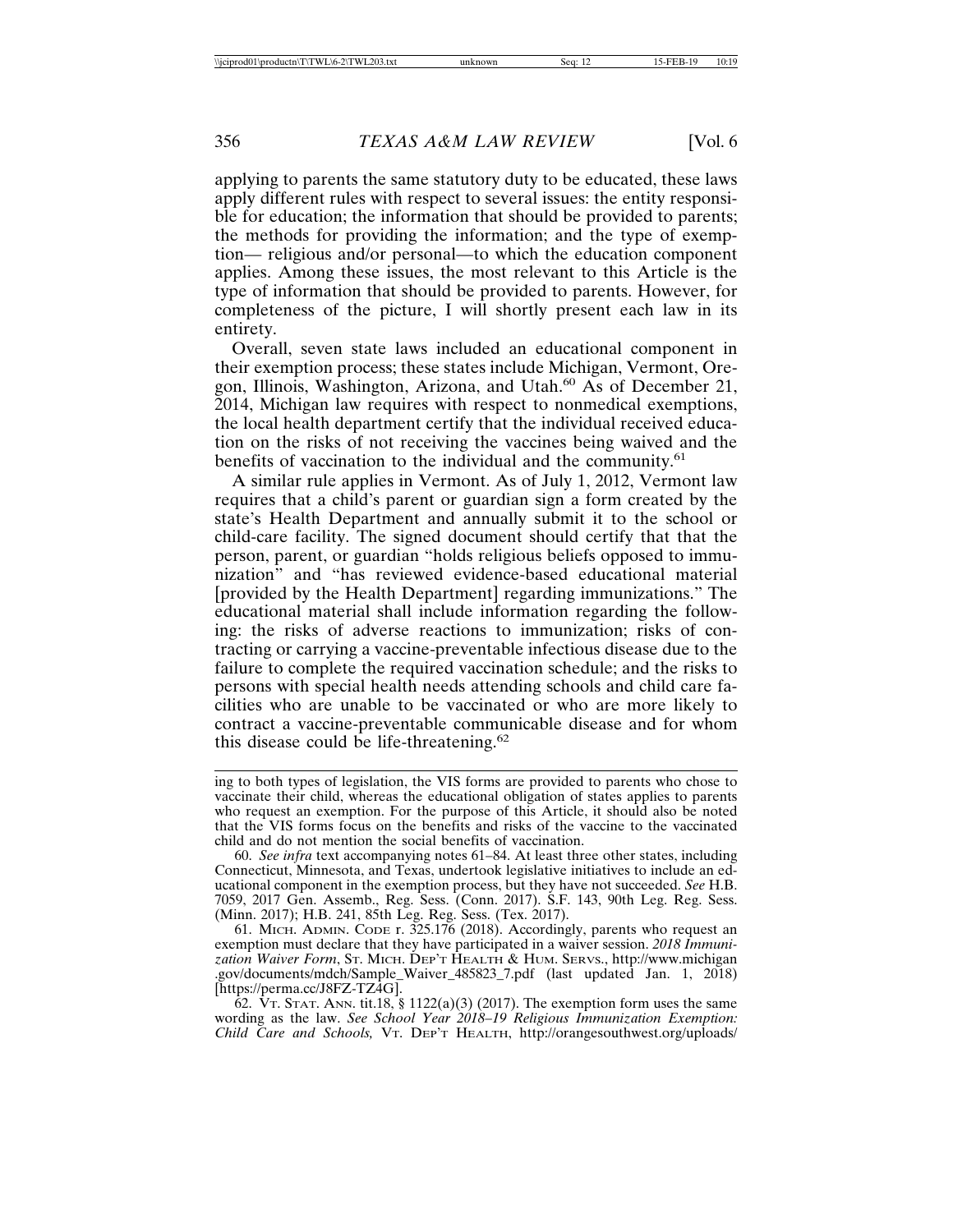According to the law in Oregon, a child is exempted from immunization if the child presents a form signed by the parent of the child, stating that the parent is declining one or more immunizations on behalf of the child.<sup>63</sup> The law further states that the document must include one of the following: (1) a signed verification from a healthcare practitioner that he or she has reviewed information regarding the risks and benefits of immunization with the parent that is consistent with information published by the CDC and the contents of the vaccine-educational module;<sup>64</sup> or  $(2)$  a certificate verifying that the parent has completed a vaccine educational module.<sup>65</sup> The Oregon vaccineeducational module provides parents diverse information regarding vaccination, including a description of the benefits of vaccines. The module describes not only the benefits of vaccines to the vaccinated child but also its importance in protecting the health of others.<sup>66</sup>

An educational component was also added to the vaccination exemption process by the Illinois legislature on August 3, 2015.<sup>67</sup> According to the law in Illinois, a child is exempt from immunization if

1528296877.pdf (last visited Oct. 15, 2018) [https://perma.cc/48M5-ZVJU]. More detailed information is included in an information sheet articulated by the Children's Hospital of Philadelphia Vaccine Education Center. *See Vaccinated or Unvaccinated: What You Should Know?*, CHILDREN'S HOSP. PHILA. (2017), https://media.chop.edu/ data/files/pdfs/vaccine-education-center-vaccinated-unvaccinated.pdf [https://perma .cc/V24Y-22RB] [hereinafter Information Sheet]. Parents are invited to review the information sheet to learn more about collective immunity. *See Parent Education Required for Completion of Vermont's Religious Exemption Form*, VT. DEP'T HEALTH 1 (Jan. 1, 2018), http://www.healthvermont.gov/sites/default/files/documents/pdf/ID\_IZ\_ CCP\_Parent\_Education\_for\_Religious\_Exemption.pdf [https://perma.cc/H75A-LZA4]. The information sheet includes the following explanation: "Just as every family relies on their community for protection of their loved ones, so too does every family contribute to the relative strength of their community's ability to stave off the spread of infection. So how does this work? . . . On the other hand, as the unvaccinated population increases, so does the opportunity for a pathogen to spread through the community. This shared environment is important to all families because studies have shown that vaccinated people in a relatively unvaccinated community are at greater risk than unvaccinated people in a highly vaccinated community. In the first case, the roof is too leaky; in the second case, it's not. Therefore, collectively, the community plays an important role in individual protection, particularly for those who are most susceptible.

63. OR. REV. STAT. § 433.267(1)(c) (2017).

64. *Id.* § 433.267(1)(c)(B)(i).

65. *Id.* § 433.267(1)(c)(B)(ii). The educational component went into effect on March 1, 2014. *See* Act of June 26, 2013, ch. 515, §§ 1, 5, 2013 Or. Laws 1356, 1356–57.

66. *See Vaccine Education Module*, OR. HEALTH AUTHORITY, http://healthoregon .org/vaccineexemptionparents (last visited Oct. 18, 2018) [https://perma.cc/B7XP-HKTM]. Thus, parents are informed that "[v]accines protect the children who get them, but they also help protect communities from diseases. Some people cannot get vaccinated because of age or certain medical conditions . . . . If enough people in a community are vaccinated, a disease has much harder time in spreading. So, even people that can't be vaccinated and babies may benefit if others are less likely to have a disease to transmit to them." *Id.*

67. *See* Act of Aug. 3, 2015, ch. 259, § 99, 2015 Ill. Laws 2791, 2795 (codified as amended at 105 ILL. COMP. STAT. 5/27-8.1(8) (2018).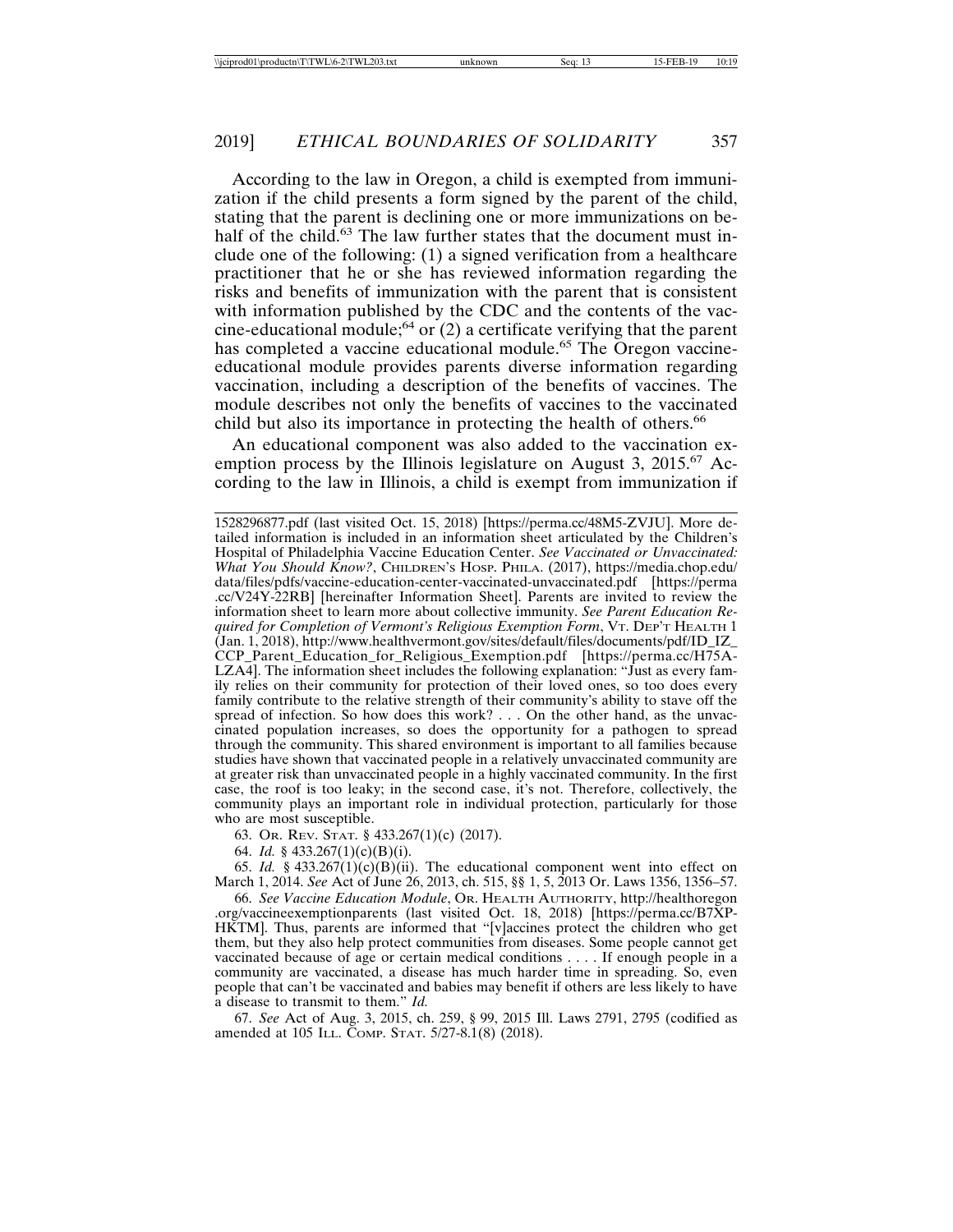his or her parents or legal guardians present to the appropriate local school authority a signed Certificate of Religious Exemption that details the grounds for objection and the specific immunizations they object.68 The law further states that "[t]he certificate must also be signed by [a] healthcare provider responsible for the performance of the [immunization], confirming that the provider provided education to the parent or legal guardian on the benefits of immunization and the health risks to the student and the community of the communicable diseases for which immunization is required in [Illinois]."<sup>69</sup>

The law in Washington states that a child shall be exempt, in whole or in part, from immunization if he presents a written certification signed by any of the individuals listed in the law, on a form prescribed by the Department of Health, that the "religious beliefs of the signator are contrary to immunization or that the signator has . . . a philosophical or personal objection to the immunization of the child.70 The law further states that after July 22, 2011, the form must include a statement signed by a health care practitioner indicating that he or she provided the signator with information regarding the benefits and risks of immunization to the child.<sup>71</sup> The law does not specify what benefits or risks should be discussed with a parent.72 However, a parent signing the form declares that he or she understands that "exempting [the parent's] children from any or all required vaccine(s) may result in serious illness, disability, or death to [the parent's] child or others."<sup>73</sup>

Arizona also requires an educational component in its exemption process.74 Under Arizona law, the parent or guardian of a pupil requesting a personal or religious-beliefs exemption should submit a signed statement to the school administrator stating that he or she has received information regarding immunizations provided by the Department of Health Services and that he or she understands the risks and benefits of immunizations and the potential risks of non-immunization.75 The law in Arizona does not explicitly state that parents

72. *See id.* § 28A.210.090(2)(a).

73. *Certificate of Exemption*, WASH. DEP'T HEALTH, http://www.wsd.wa.gov/wpcontent/uploads/Immunizations\_CertificateofExemption.2017.pdf (last visited Oct. 18, 2018) [https://perma.cc/X98A-JG3V]. On the other hand, the provider declares, generally, that he/she discussed the benefits and risks of immunization with the parent. *Id.*

74. ARIZ. REV. STAT. ANN. §15-872(A)(1) (2014).

75. *Id.* §15-873. The educational component was part of the original law. *See* Act of May 9, 1990, ch. 209, § 2, 1990 Ariz. Sess. Laws 692, 694.

<sup>68. 105</sup> ILL. COMP. STAT. 5/27-8.1(8) (2018).

<sup>69.</sup> *Id.*

<sup>70.</sup> WASH. REV. CODE § 28A.210.090(1)(b)–(c) (2018).

<sup>71.</sup> *Id.* § 28A.210.090(2)(a). This form should not be presented if the child is exempted because of religious beliefs and the parent or legal guardian demonstrates membership in a religious body or a church in which the religious beliefs or teachings of the church preclude a healthcare practitioner from providing medical treatment to the child. *Id.* § 28A.210.090(2)(c).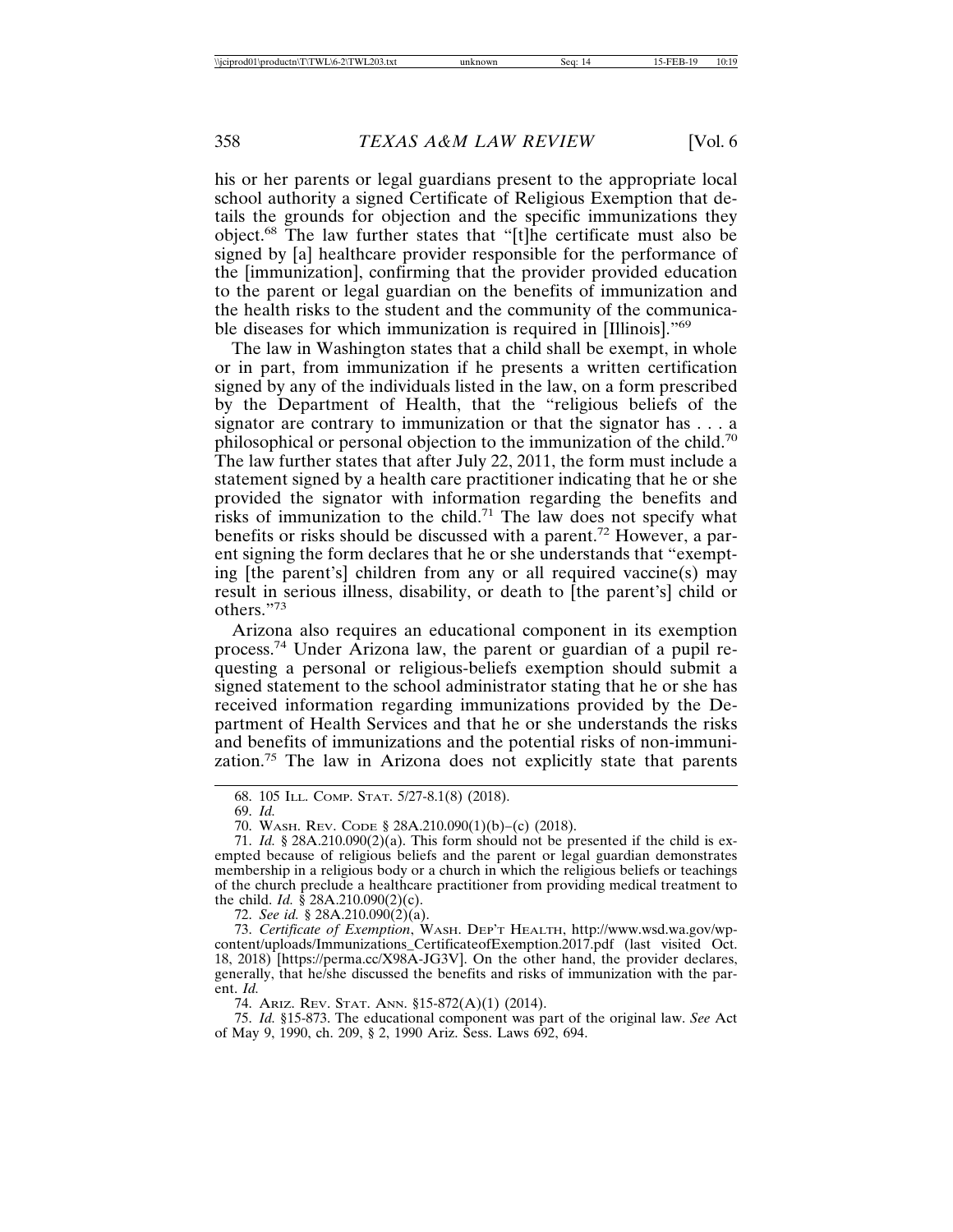should be informed about the benefits of vaccines to other individuals. This information is also not explicitly mentioned in the exemption forms provided to parents by the state of Arizona.<sup>76</sup>

Finally, according to Utah law, a parent asking for a vaccination exemption should complete an online education module.<sup>77</sup> The law further states that a parent may decline to take the online education module and obtain a vaccination exemption form from a local health department if he or she requests and receives an in-person consultation at a local health department.78 Although the law specifies the information that should be provided to parents through the educational module, it does not explicitly state that the social benefits of vaccination are part of the information.79 It must therefore be determined whether the information provided to parents through the module will address the social benefits of vaccines.

In summary, of the seven states that include in their exemption process an educational component, four states explicitly obligate parents to receive information regarding the social benefits of vaccination. Another state briefly mentions in its exemption form but not in its legislation that vaccination carries benefits for other individuals. The two other states do not specify in their legislation or exemption forms the specific information that must be shared with parents seeking an exemption. In these latter two states, the decision of whether to provide parents information regarding the social benefits of vaccines is

<sup>76.</sup> *See* Religious Beliefs Exemption Form for Child Care, Preschool and Head Start Programs, ARIZ. DEP'T HEALTH SERVS., http://www.azdhs.gov/documents/pre paredness/epidemiology-disease-control/immunization/school-childcare/religious-be lief-exemption.pdf (last updated July 1, 2013) [https://perma.cc/3RQX-UCBJ]; *Personal Beliefs Exemption Form Kindergarten–12th Grade Only*, ARIZ. DEP'T HEALTH SERVS., http://www.azdhs.gov/documents/preparedness/epidemiology-disease-control/ immunization/school-childcare/personal-belief-exemption.pdf (last updated July 1, 2013) [https://perma.cc/Y2MZ-HDTA]. It should be noted that these forms refer parents to additional information available at the local county health department and Arizona Department of Health Services. *See Arizona Immunization Program*, ARIZ. DEP'T HEALTH SERVS., https://www.azdhs.gov/preparedness/epidemiology-diseasecontrol/immunization/index.php (last visited Dec. 18, 2018) [https://perma.cc/B8AC-BU82]. Parents who seek further information through this website are further referred to the CDC's Parent's Guide to Immunizations. The guide includes the following information: "However, the benefits of vaccinating your child also extend to other children. As mentioned earlier, a small percentage of children fail to develop immunity from vaccines. There are also children who can't get certain vaccines for medical or other reasons, and babies who are too young to be vaccinated. These children rely on the immunity of people around them to protect them from infectious diseases. The more children in a community who are vaccinated, the harder it is for a disease to spread. And finally, getting vaccinated today will help protect future generations." *Parent's Guide to Childhood Immunizations*, CTRS. FOR DISEASE CONTROL & PRE-VENTION 28 (Aug. 2015), https://www.cdc.gov/vaccines/parents/tools/parents-guide/ downloads/parents-guide-508.pdf [https://perma.cc/A5Z5-HURC].

<sup>77.</sup> UTAH CODE ANN. § 53G-9-304(3)(a) (LexisNexis Supp. 2018).

<sup>78.</sup> *See* UTAH CODE ANN. § 53G-9-304(b)(i) (LexisNexis Supp. 2018).

<sup>79.</sup> *See* UTAH CODE ANN. § 26-7-9.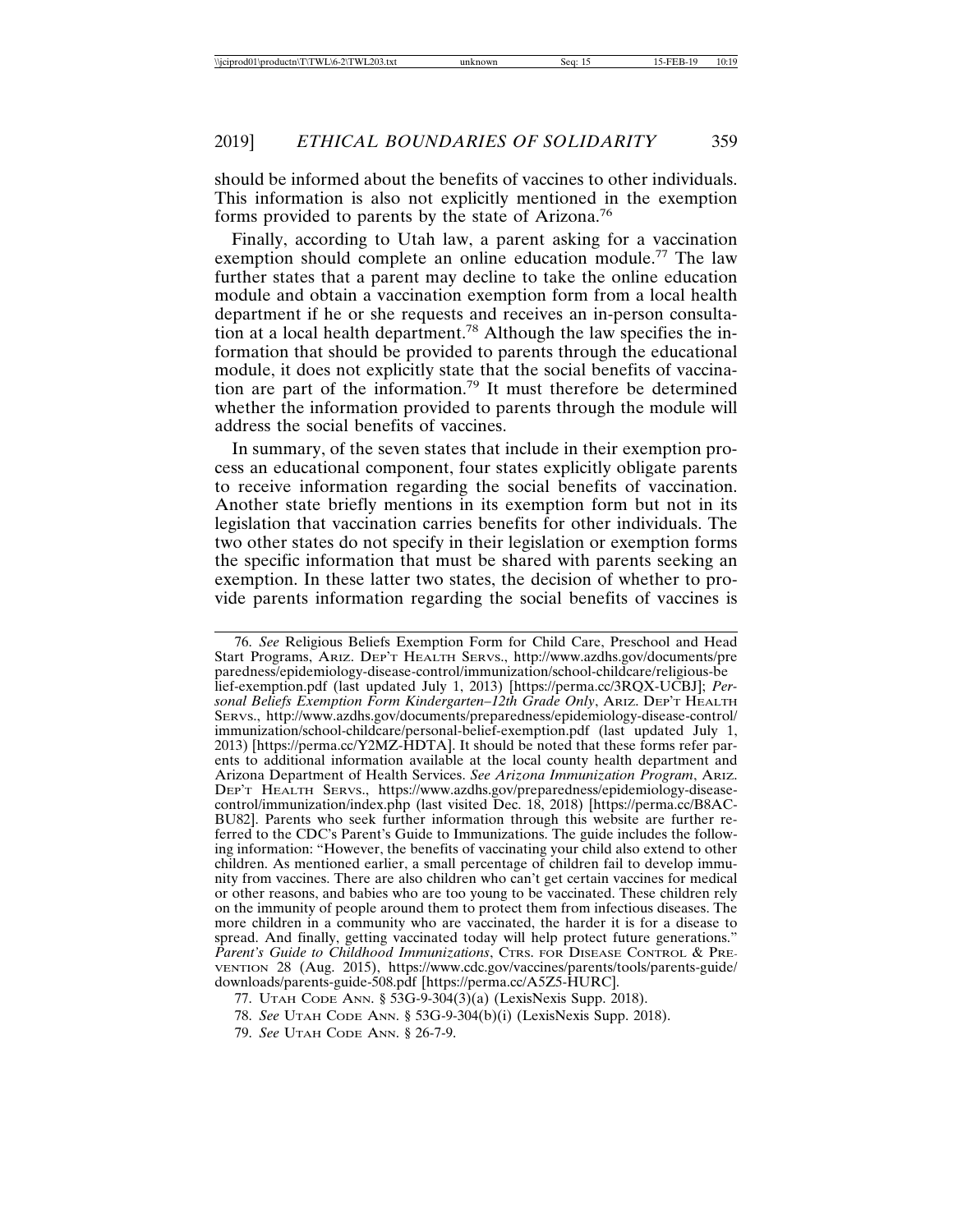left for the judgment of local health services or the individual healthcare provider.

Several conclusions may be drawn from the above discussion. First, an increasing number of states obligate parents to be educated regarding the social benefits of vaccination as part of their exemption process (or consider obligating parents to review educational material). Because acting in solidarity is associated with awareness on the part of the actor to the social benefits of his or her acts, this legislation may be perceived as part of an effort to induce or educate parents to act in solidarity. My finding that vaccination is perceived by public health policy makers as an act of solidarity supports this conclusion. It follows that although the word "solidarity" is not explicitly mentioned in the previously described laws, this legislation expresses the idea of solidarity and encourages individuals to act in solidarity. Returning to Prainsack and Buyx's claim regarding the three tiers by which individuals come to engage in practicing solidarity, this legislation seems to combine between the first and third tiers. Although not obligating parents to act in solidarity, it manifests the idea of solidarity through legislation and adopts a mechanism with the aim to motivate parents to practice solidarity at the interpersonal level. Second, although adopting a similar obligation to be educated regarding the social benefits of vaccination, the laws differ from one another regarding several issues. Thus, there are differences regarding the content of information: benefit to the community versus benefits to other individuals. In Bierhoff and Kupper's terms: framing solidarity as based on common interest versus framing solidarity as based on the interests of other individuals; or in Husted's term: framing solidarity as group solidarity versus framing it as moral solidarity. The measures through which information is provided to parents include face-to-face interactions, written information or educational modules available on the net. Finally, the frequency of education includes temporary versus one-time educational interaction.

The increase in the number of states obligating parents to be educated regarding the risks and benefits of vaccination, in general, and of its social benefits, specifically, as well as states in which such an option is considered is not surprising.

In recent years, a number of states have passed legislation or considered passing legislation to tighten their vaccine exemption requirements.80 This trend may be associated with three factors. The first

<sup>80.</sup> *See* Lobo, *supra* note 5, at 285–86; Rota et al., *supra* note 5, at 647. For example, in California, personal and religious belief exemptions are not allowed. *See* Act of June 30, 2015, ch. 35, 2015 Cal. Legis. Serv. 1440 (West). In 2015, the law in Vermont was amended to eliminate the philosophical convictions exemption, thus leaving only the medical and religious exemptions in force. *See* Act of May 28, 2015, ch.37, § 4, 2015 Vt. Acts & Resolves 341, 345–46. Legal initiatives to eliminate religious and/or philosophical belief exemptions to vaccination were also undertaken in other states.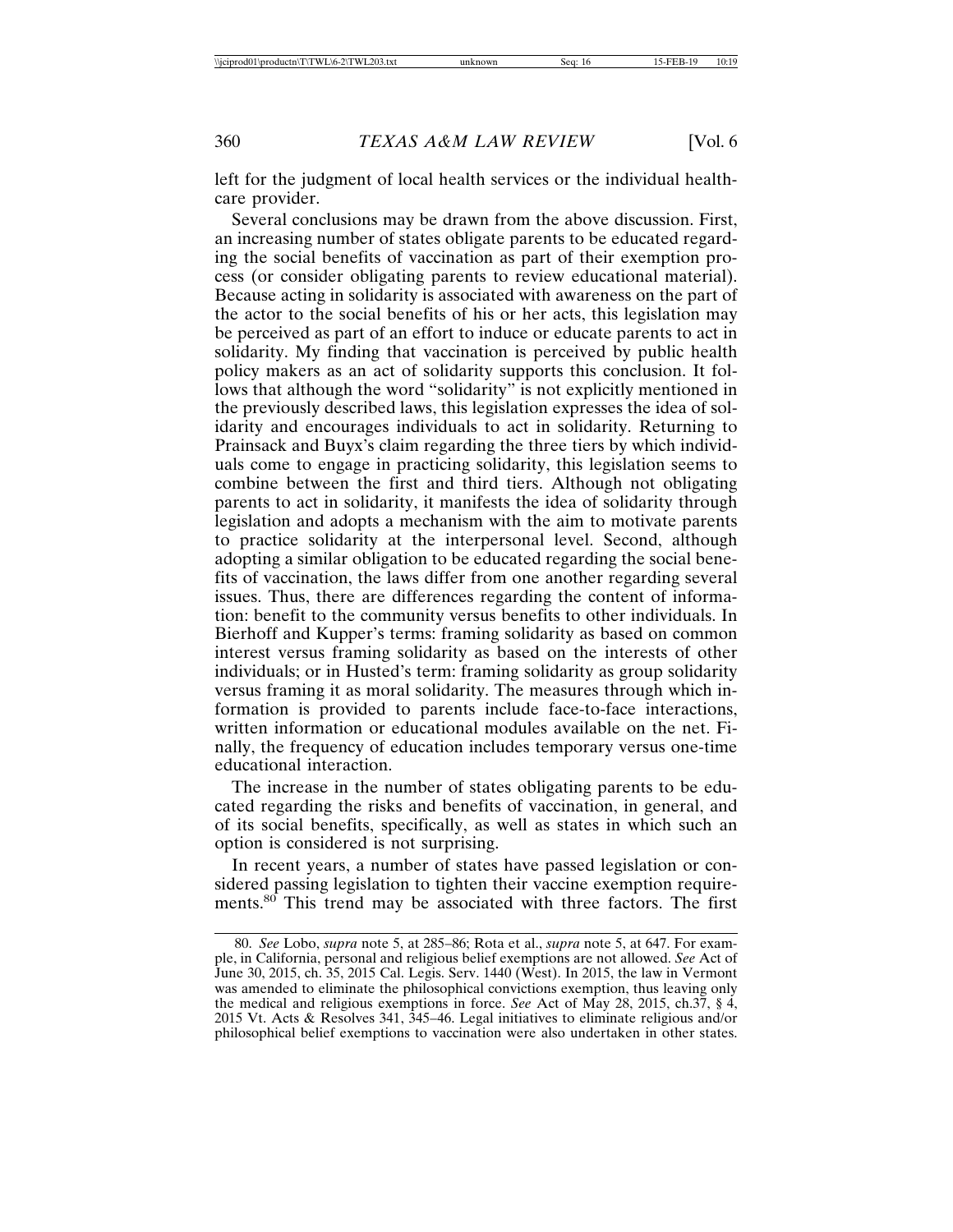factor is the reoccurrence of diseases that had been declared eradicated in the United States. In 2014 and 2015, the CDC documented over 800 cases of measles in the United States, including a cluster of 117 cases linked to a California amusement park. $81$  In 2016, eighty-six individuals in nineteen different states had measles, and from January to May 20, 2017 alone, 100 cases of measles had been reported across fifteen different states.<sup>82</sup> Reports of pertussis peaked in 2012 with 48,277 cases reported to the CDC, twenty of which resulted in death.<sup>83</sup> During 2014, the CDC received reports of 32,971 pertussis cases, a 15% increase from the 28,639 cases in 2013.84 The second factor is the increase in the number of parents taking advantage of nonmedical exemptions. This resulted in an increasing number of unvaccinated children and an equivalent decline in childhood immunization rates in the U.S. since 1990.<sup>85</sup> The third factor is the accumulation of evidence for the association between the frequency of vaccination exemptions or vaccination refusals and the incidence of vaccine-preventable dis-

*See, e.g.*, H.B. 1043, 91st Gen. Assemb., Reg. Sess. (Ark. 2017); H.F. 261, 87th Gen. Assemb., Reg. Sess. (Iowa 2017).

81. *See Measles Cases and Outbreaks*, CTRS. FOR DISEASE CONTROL & PREVEN-TION, http://www.cdc.gov/measles/cases-outbreaks.html (last updated Sept. 26, 2018) [https://perma.cc/8FTD-EKZ8].

82. *Id.*

83. *See Pertussis Outbreak Trends*, CTRS. FOR DISEASE CONTROL & PREVENTION, http://www.cdc.gov/pertussis/outbreaks/trends.html (last updated Aug. 7, 2017) [https://perma.cc/A5C2-6LH7].

84. *Id.*

85. *See* Omer et al., *supra* note 6, at 1171; *Figure Depicting Coverage with Individual Vaccines from the Inception of NIS, 1994 Through 2012*, CTRS. FOR DISEASE CON-TROL & PREVENTION, https://www.cdc.gov/vaccines/imz-managers/coverage/nis/child/ figures/2012-map.html (last updated Sept. 11, 2013) [https://perma.cc/7JTH-S583]. Although childhood vaccination rates in the U.S. are at an overall high and exemption rates have been relatively consistent since the 2011–12 school year, in 2016, the CDC reported a national median exemption rate of 1.9%, which indicated a slight increase from the previous school year  $(1.7\%)$ . In 2017, there was a national median exemption rate of 2%, which indicated another slight increase from the previous school year. Moreover, from the 2015–16 to the 2016–17 school year, the exemption rate decreased by >1.0 percentage points only in two states (California and Vermont) and increased by >0.5 percentage points in seven states (Alaska, Georgia, Nevada, New Hampshire, New Mexico, North Carolina, and Wisconsin). In addition, among states that reported exemptions by type in the 2016–17 school year, the median percentage of nonmedical exemptions was 1.8% (range = 0.5% [DC] to 6.5% [Oregon]), compared to 1.6% (range = 0.4% [DC] to 6.2% [Oregon]) in the previous year. Finally, it was also indicated by the CDC that vaccination coverage varies within states, and clusters of under-vaccinated kindergartners may exist in states with high overall rates. *See* Ranee Seither et al., *Vaccination Coverage Among Children in Kindergarten— United States, 2015–16 School Year*, CTRS. FOR DISEASE CONTROL & PREVENTION (Oct. 7, 2016), https://www.cdc.gov/mmwr/volumes/65/wr/mm6539a3.htm [https://per ma.cc/AAJ4-VGM6]; Ranee Seither et al., *Vaccination Coverage for Selected Vaccines, Exemption Rates, and Provisional Enrollment Among Children in Kindergarten—United States, 2016–17 School Year*, CTRS. FOR DISEASE CONTROL & PREVENTION (Oct. 13, 2017), https://www.cdc.gov/mmwr/volumes/66/wr/mm6640a3 .htm [https://perma.cc/68GW-Z7V3].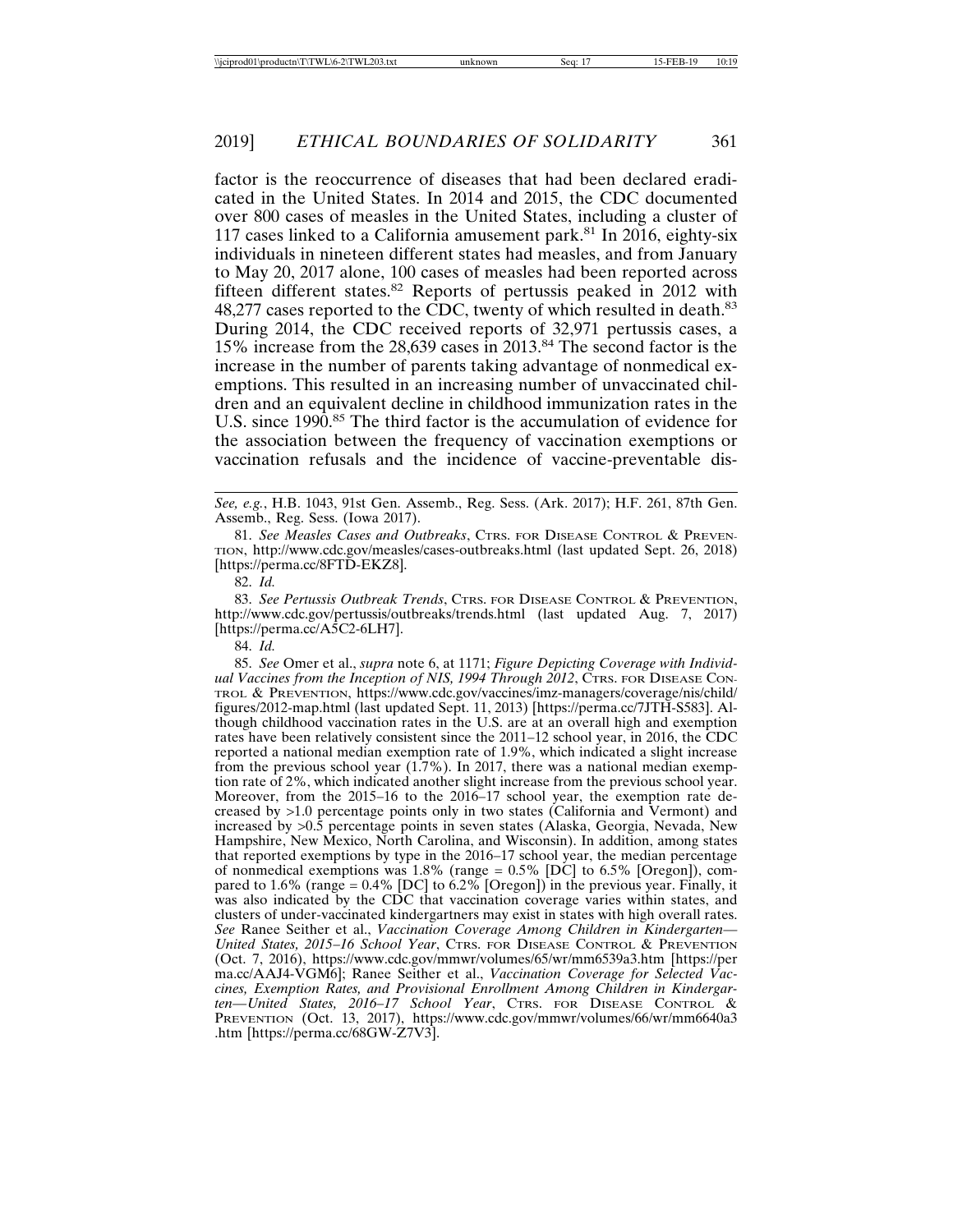eases.86 Obligating parents to be educated regarding vaccines as part of the exemption process was expected to decrease the number of parents seeking an exemption and thus increase vaccination rates.<sup>87</sup> This assumption is supported by empirical findings. At least two studies indicated that the level of difficulty of the exemption process affects whether parents seek a nonmedical exemption. For example, a 2001 study shows that states with difficult exemption policies are more likely to have a lower percentage of children with exemptions than states with an easy exemption policy.88 The study indicates that the complexity of the exemption process, that is, the time and effort required to obtain an exemption, has a direct effect on the number of parents who seek exemptions to vaccination.<sup>89</sup> Thus, it suggests that a difficult exemption policy may discourage parents from seeking exemptions for their children and vise-versa.<sup>90</sup> This conclusion is supported by the findings of a second study, published in 2012. According to this study, from 2005 to 2011, the rates of nonmedical exemptions

86. *See, e.g.*, Saad B. Omer et al., *Geographic Clustering of Nonmedical Exemptions to School Immunization Requirements and Associations with Geographic Clustering of Pertussis*, 168 AM. J. EPIDEMIOLOGY 1389, 1395 (2008); Tracy A. Lieu et al., *Geographic Clusters in Under Immunization and Vaccine Refusal*, 135 PEDIATRICS 280, 288 (2015); Jessica E. Atwell et al., *Nonmedical Vaccine Exemptions and Pertussis in California*, 2010, 132 PEDIATRICS 624, 627 (2013); Saad B. Omer et al., *Vaccine Refusal, Mandatory Immunization, and the Risks of Vaccine-Preventable Diseases*, 360 N. ENG. J. MED. 1981, 1984 (2009) [hereinafter Omer et al., *Vaccine Refusal*]; Aamer Imdad et al., *Religious Exemptions for Immunization and Risk of Pertussis in New York State, 2000–2011*, 132 PEDIATRICS 37, 42 (2013); Saad B. Omer et al., *Nonmedical Exemptions to School Immunization Requirements: Secular Trends and Association of State Policies With Pertussis Incidence*, 296 J. AM. MED. ASS'N 1757, 1761 (2006); Jennifer Zipprich at al., *Measles Outbreak—California, December 2014–February 2015*, CTRS. FOR DISEASE CONTROL & PREVENTION (Feb. 20, 2015), https:// www.cdc.gov/mmwr/pdf/wk/mm6406.pdf [https://perma.cc/PY4C-BNER]; Daniel A. Salmon, et al., *Health Consequence of Religious and Philosophical Exemptions From Immunization Laws: Individual and Social Risk of Measles*, 281 J. AM. MED. ASS'N 47, 49 (1999); Daniel R. Feikin et al., *Individual and Community Risks of Measles and Pertussis Associated with Personal Exemptions to Immunization*, 284 J. AM. MED. ASS'N 3145, 3147–48 (2000).

87. *See, e.g.*, *Frequently Asked Questions Certificate of Immunization Status (CIS) and Certificate of Exemption (COE)*, WASH. DEP'T HEALTH, https://www.doh.wa.gov/ Portals/1/Documents/Pubs/348-472-ExemptionLawFAQs.pdf (last updated Feb. 2018) [https://perma.cc/7BGC-KSGM]; *Oregon Immunization Program, Oregon School and Children's Facility Immunization Law: Nonmedical Exemption Changes in Effect, as of March 1, 2014*, OR. PUB. HEALTH DIVISION 3, https://apps.state.or.us/Forms/ Served/le4684c.pdf (last updated May 2014) [https://perma.cc/SAL9-HGD3]; *Nonmedical Waiver Rule for Childhood Immunization: Information for Schools and Childcare*, MICH. DEP'T HEALTH & HUM. SERVS. 1 (July 6, 2018), http://www.michigan.gov/ documents/mdch/Waiver\_Flyer\_for\_schools\_and\_childcare\_Ctrs\_478621\_7.pdf [https://perma.cc/4RDA-NPF3]; *School Immunizations, New Certificate of Religious Exemption Requirement*, ILL. DEP'T PUB. HEALTH (Aug. 12, 2015), http://dph.illinois .gov/news/school-immunizations-–-new-certificate-religious-exemption-requirement [https://perma.cc/698J-RL7G].

- 89. *See* Rota et al., *supra* note 5, at 647.
- 90. *See* Hooker, *supra* note 58, at 267; Rota et al., *supra* note 5, at 647.

<sup>88.</sup> Hooker, *supra* note 58, at 266.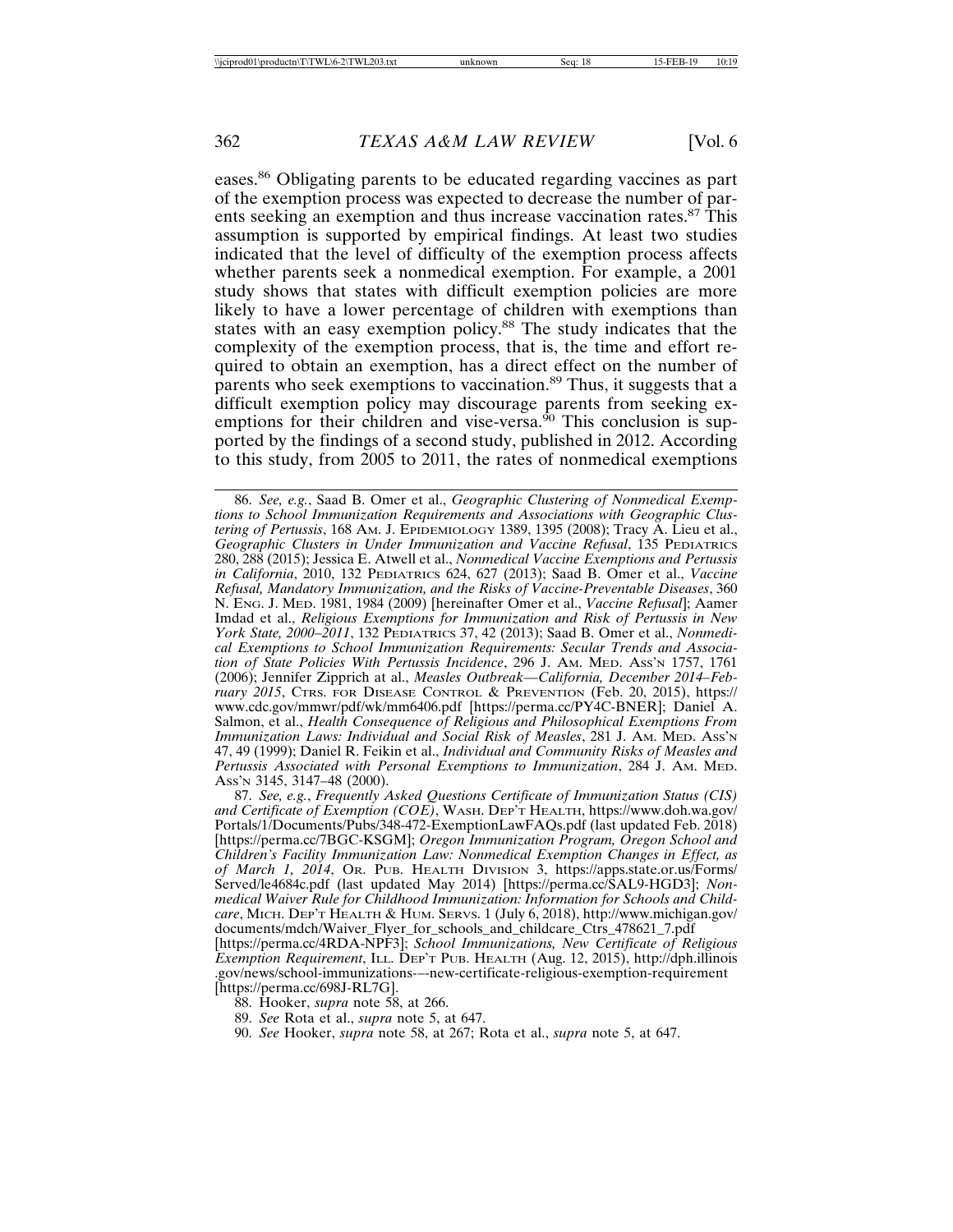in states with easy exemption policies were 2.31 times higher than the rates in states with difficult exemption policies. By 2011, the nonmedical exemption rate in states with easy exemption criteria increased to 3.3%, an average annual increase of 13%. In contrast, nonmedical exemption rates in states with difficult exemption criteria increased by 8% annually to 1.3% in 2011.91 Considering that the inclusion of an educational component in the exemption process is expected to impose considerable costs on parents (for example, arriving to the doctor's office, making the time required for the educational process, and confronting the doctor), it is reasonable to assume that adding an obligation to the exemption process might discourage parents from seeking an exemption.

Empirical findings also suggest that parental vaccine refusal or hesitancy is often associated with four factors: low perception of the susceptibility to the disease; low perception of the severity of the disease; low perception of the effectiveness and efficiency of the vaccine; and high risk perception of the side effects of vaccines.<sup>92</sup> More specifically, concerns regarding vaccine safety, regardless of whether they are scientifically based, are one of the most common factors reported by parents who decline vaccination for their children.<sup>93</sup> At the same time, empirical evidence suggests that parents who receive full and correct information regarding vaccines become more supportive of vaccination.94 These findings support the assumption that educating parents regarding the low risks and substantial benefits of vaccines through a reliable source will refute parents' wrongful perceptions regarding vaccination and thus increase their willingness to vaccinate their children.

As previously noted, this Article seeks to critically address one aspect of the educational process, providing parents information regarding the social benefits of vaccination, which I will name the "solidarity component" or "solidarity legislation." It follows that the general question of whether it is theoretically or empirically justified to adopt a stricter exemption process or mandate parents to be educated about

<sup>91.</sup> Omer et al., *supra* note 6, at 1171. For other studies which support these findings, see Daniel A. Salmon, *Parental Vaccine Refusal in Wisconsin: A Case-Control Study*, 108 WIS. MED. J. 17, 17 (2008).

<sup>92.</sup> *See* Daniel A Salmon et al., *Vaccine Hesitancy: Causes, Consequences, and a Call to Action*, 49 AM. J. PREVENTIVE MED. S391, S393 (2015); Omer et al., *Vaccine Refusal*, *supra* note 86, at 1985; Steve P. Calandrillo, *Vanishing Vaccinations: Why Are So Many Americans Opting Out of Vaccinating Their Children?,* 37 U. MICH. J.L. REFORM 353, 402-03 (2004).

<sup>93.</sup> *See* Salmon et al., *supra* note 92, at S393.

<sup>94.</sup> Ellen Wright Clayton et al., *Parents' Responses to Vaccine Information Pamphlets,* 93 PEDIATRICS 369, 371 (1994); *see* J. Leask, *Vaccination and Risk Communication: Summary of a Workshop, Arlington, Virginia, USA, 5–6 October 2000*, 38 J. PEDIATRIC CHILD HEALTH 124, 126 (2002).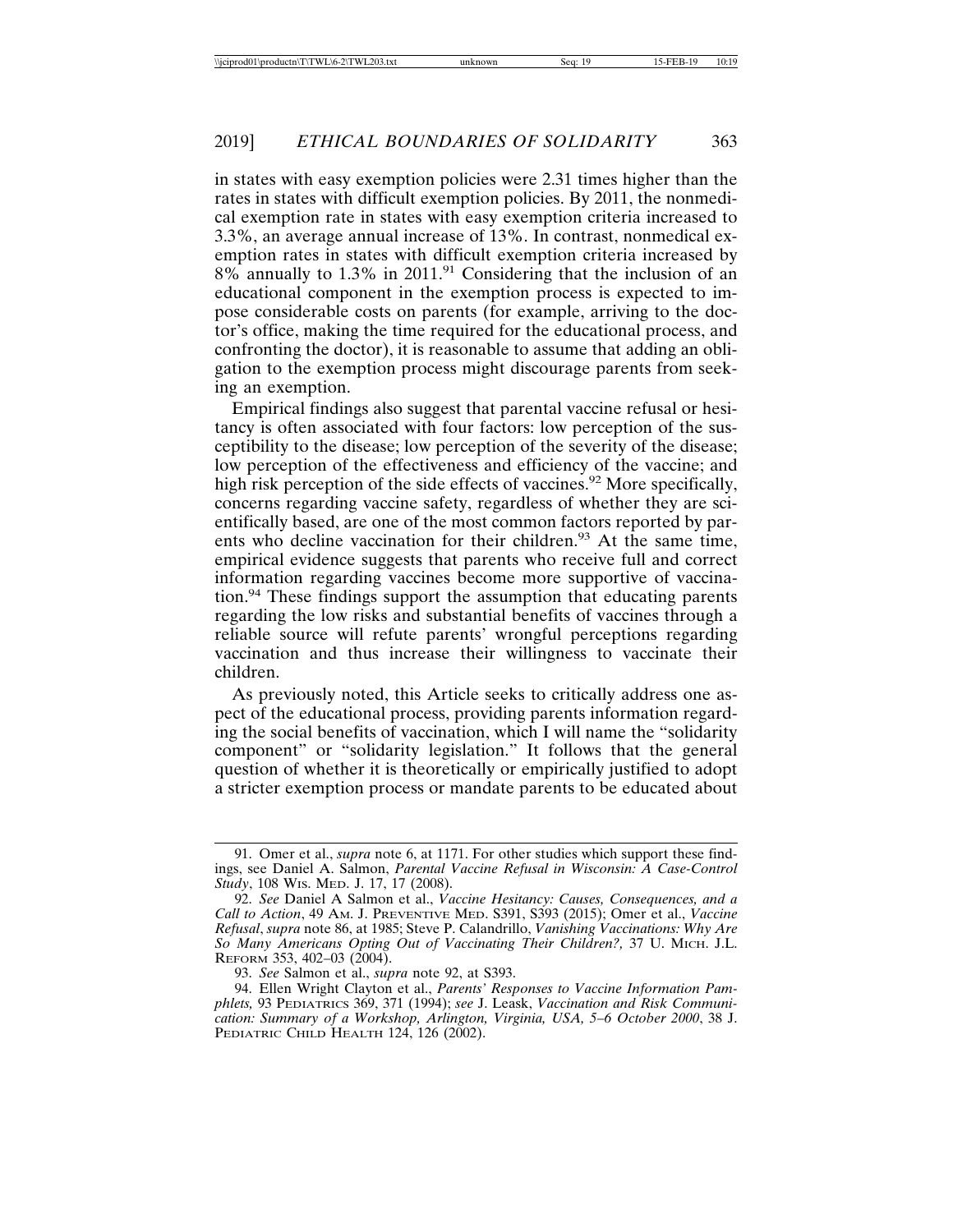vaccines is not addressed in this Article.<sup>95</sup> Accordingly, the focus of the discussion is the solidarity component as adopted in the previously described legislation and its possible effects on parents' vaccination behavior. I will start by observing the expressive function of solidarity legislation and its potential influence on vaccination behavior.

#### IV. THE EXPRESSIVE FUNCTION OF SOLIDARITY LEGISLATION

#### A. *Generally*

The law influences the behavior of individuals in many ways. The classic "Law & Economics" approach focuses almost exclusively on deterrence as the mechanism through which legal rules influence human behavior. According to this approach, by imposing sanctions, the law increases the expected costs of the regulated activity and thereby induces compliance.<sup>96</sup>

As the previous discussion suggests, this approach may be used to explain and justify, at least in part, a rule that mandates parents to be educated regarding vaccines' social benefits. Mandating that parents participate in an education process and specifically obligating them to be educated regarding the social benefits of vaccines involves a sanction in the form of denying parents who do not comply with this requirement the option of being exempted from vaccinating their children. Considering the implications of this sanction, parents will presumably be motivated to participate in the educational process and thus be informed regarding the social benefits of vaccination. This argument further suggests that providing this information to parents might motivate some parents to change their minds and vaccinate their children.

I will analyze the correctness of this argument in the next part of the Article. However, it is apparent that this argument relies heavily on the deterrent effect of solidarity legislation on parents

However, a more general understanding of the function of this legislation is possible and desirable. In recent decades, an increasing body of legal scholarship has claimed that law has an expressive function independent of the effects of its sanctions.<sup>97</sup> This view takes a

<sup>95.</sup> For an empirical study that found that adding a health care provider counseling and/or signature requirement for parents requesting immunization exemptions for their children was associated with decreases in exemption rates, see Saad B. Omer et al, *Exemptions from Mandatory Immunization After Legally Mandated Parental Counseling*, 141 PEDIATRICS 1, 4 (2018).

<sup>96.</sup> Robert E. Scott, *The Limits of Behavioral Theories of Law and Social Norms*, 86 VA. L. REV. 1603, 1603 (2000).

<sup>97.</sup> *See, e.g.*, Richard H. McAdams, *An Attitudinal Theory of Expressive Law*, 79 OR. L. REV. 339, 339 (2000); Dhammika Dharmapala & Richard H. McAdams, *The Condorcet Jury Theorem and the Expressive Function of Law: A Theory of Informative Law,* 5 AM. L. & ECON. REV. 1, 5 (2003); Lawrence Lessig, *The Regulation of Social Meaning*, 62 U. CHI. L. REV. 943, 964–73 (1995); Cass R. Sunstein, *On the Expressive Function of Law*, 144 U. PA. L. REV. 2021, 2026–35 (1996) [hereinafter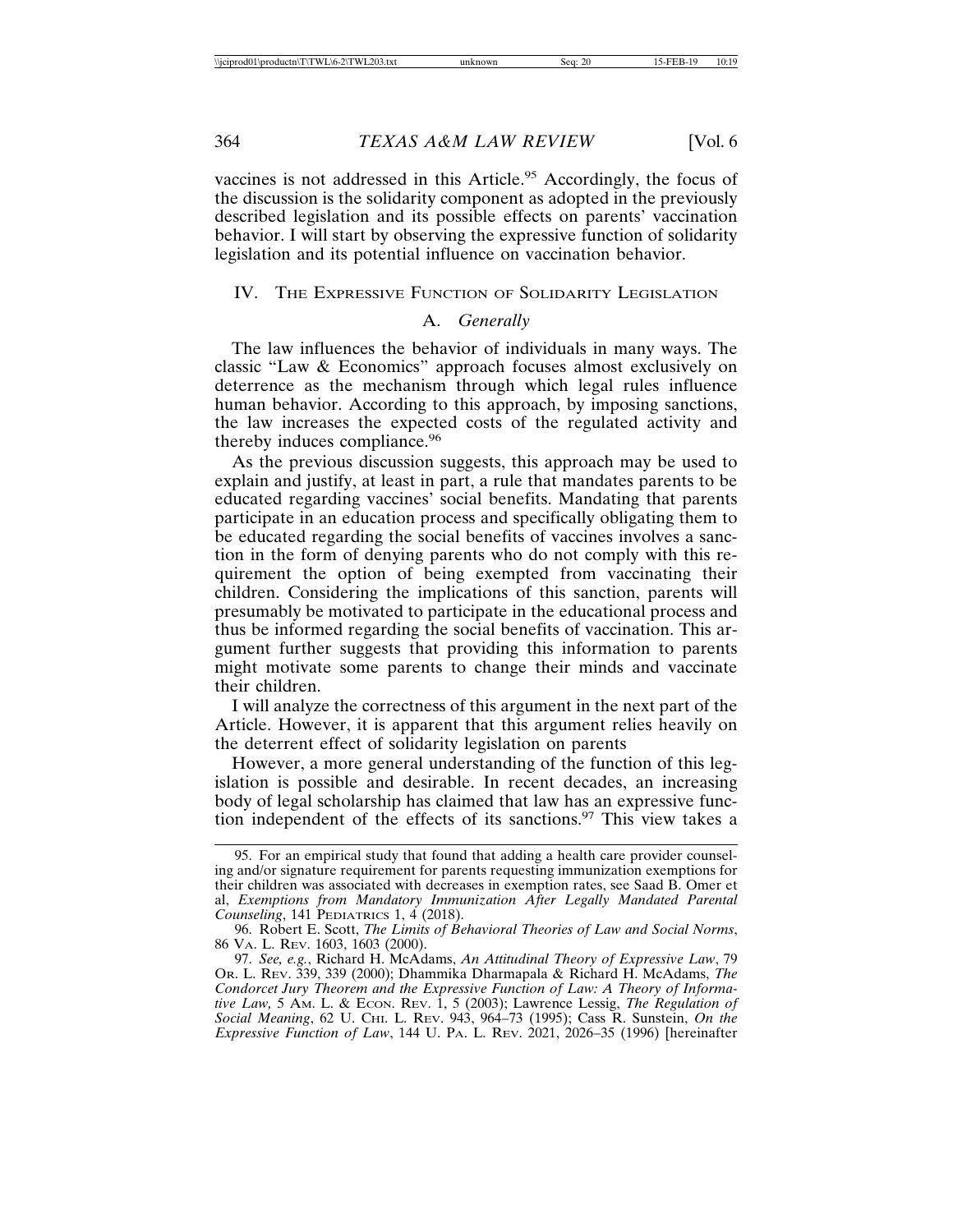macro perspective on the role of law and presents it as a means to stimulate changes in social norms or change the social meaning of a particular behavior.<sup>98</sup>

According to this approach, the discussion should address the explicit and implicit statements included in solidarity legislation, rather than the educational process it is expected to motivate in physicianpatient encounters or the sanctions created by it.

More specifically, under this approach, the discussion should address the expressive function of legislation that explicitly states that vaccines have social benefits and that incorporates implicit messages regarding the behavior expected from parents (acting in solidarity). The following discussion addresses this issue.

#### B. *The Attitudinal Theory*

Expressivist scholars claim that laws' "statements" may change social norms and ultimately affect both the judgments and behaviors of individuals. According to this understanding, the law "expressively," and thus indirectly, influences the behavior of individuals by what it says rather than by creating incentives through sanctions.<sup>99</sup>

Scholars present several mechanisms through which the expressive function of law operates and affects behavior other than through legal sanctions. In his paper, *An Attitudinal Theory of Expressive Law*, Mc-Adams claimed that the law affects behavior by signaling which behaviors are approved or disapproved (esteemed or disesteemed) by members of society.<sup>100</sup> He posited that individuals experience disapproval as a cost and approval as a benefit. As a result, the belief that other individuals generally disapprove of a behavior makes that behavior costlier, at least if there is a risk that other individuals will detect the behavior. In contrast, the belief that other individuals generally approve of a behavior makes the behavior less costly (or more beneficial). One implication of McAdams's theory is that one

98. *See* Scott, *supra* note 96, at 1622; Matthew D. Adler, *Expressive Theories of Law: A Skeptical Overview*, 148 U. PA. L. REV. 1363, 1384–85; Yuval Feldman, *The Expressive Function of Trade Secret Law: Legality, Cost, Intrinsic Motivation and Consensus*, 6 J. EMPIRICAL LEGAL STUD. 177, 178 n.3 (2009).

Sunstein, *On the Expressive Function*]; Cass R. Sunstein, *Social Norms and Social Roles*, 96 COLUM. L. REV. 903, 953–55 (1996); Alex Geisinger, *A Belief Change Theory of Expressive Law*, 88 IOWA L. REV. 35, 44 (2002); Scott, *supra* note 96*,* at 1647; Iris Bohnet & Robert D. Cooter, *Expressive Law: Framing or Equilibrium Section?*, 19 UNIV. CAL. BERKELEY SCH. OF L. PUB. L. & LEGAL THEORY, Working Paper No. 138, 2003), https://papers.ssrn.com/sol3/Delivery.cfm/SSRN\_ID452420\_code98588 .pdf?abstractid=452420&mirid=1 [http://perma.cc/EZ3Z-GM6G].

<sup>99.</sup> McAdams, *supra* note 97, at 339; Sunstein, *On the Expressive Function*, *supra* note 97, at 2025–26; Scott, *supra* note 96, at 1603–04; Richard H. McAdams & Eric B. Rasmusen, *Norms and the Law*, *in* HANDBOOK OF LAW AND ECONOMICS 1573, 1589 (A. Mitchell Polinsky & Steven Shavell eds., 2007); Alex Geisinger & Michael Ashley Stein, *A Theory of Expressive International Law*, 60 VAND. L. REV. 77, 84 (2007). 100. McAdams, *supra* note 97, at 340.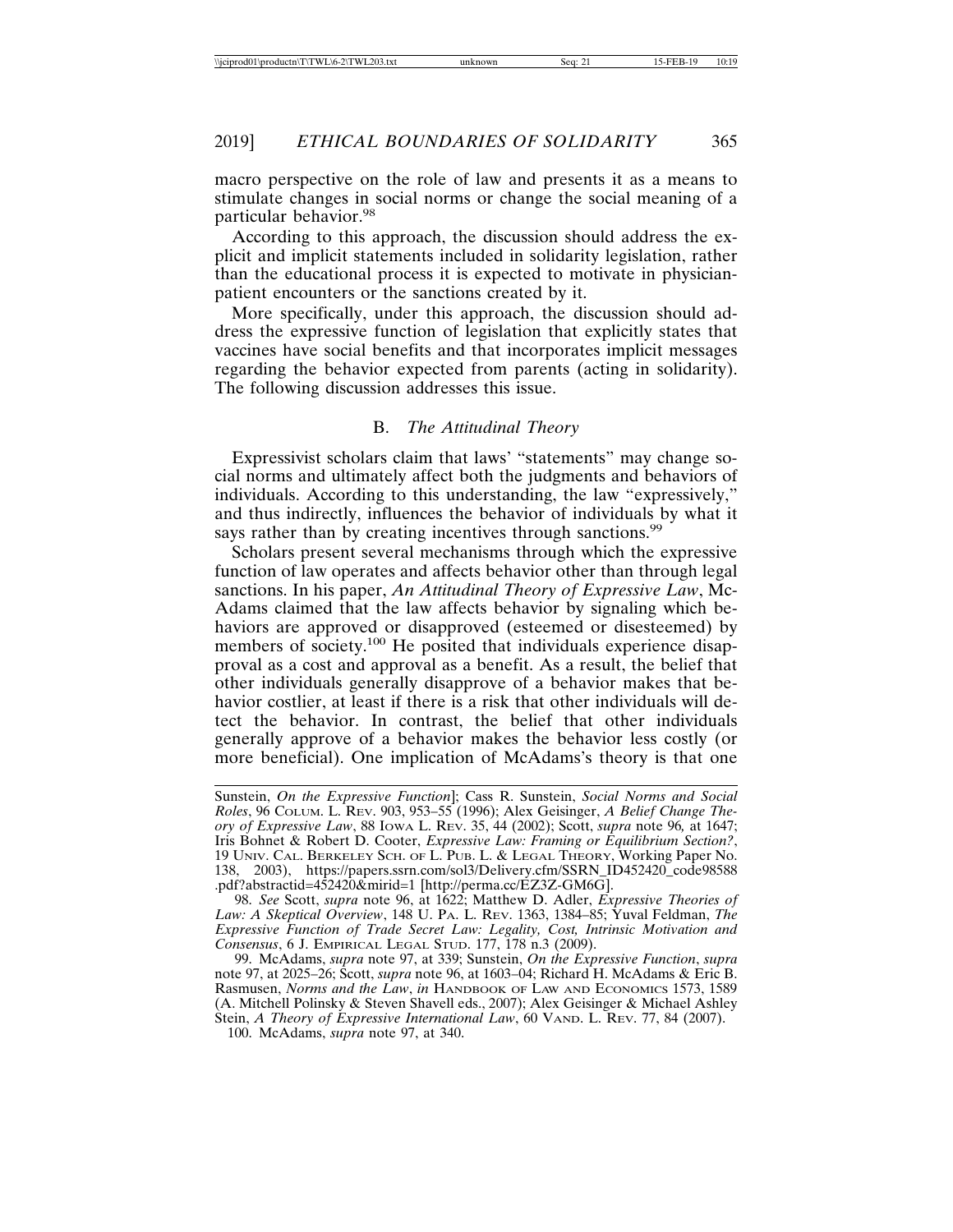can change an individual's behavior merely by changing his or her beliefs about what others approve or disapprove. Accordingly, McAdams further claims that through signaling that a specific behavior is desirable, the law can influence individuals' behavior merely by causing them to update their beliefs regarding the approval patterns.<sup>101</sup>

More specifically, McAdams claims that the attitudinal theory has three components. First, it assumes that individuals' behavior is motivated, in part, by what they believe other individuals will approve or disapprove.<sup>102</sup> The motivating power of approval may arise because the individual values approval for its own sake or as an instrument for achieving some other end.103 Second, it assumes that individuals have imperfect information regarding what other individuals approve and that their beliefs regarding these matters are frequently mistaken.<sup>104</sup> Third, democratically-produced legislative outcomes are positively correlated with popular attitudes and therefore provide a signal of these attitudes. Therefore, legislative signals may influence behavior independent of the sanctions they impose.<sup>105</sup>

When applied to the case of vaccination, the attitudinal theory suggests that the explicit and implicit statements included in solidarity legislation signal to parents that considering vaccination's social benefits and acting in solidarity when making vaccination decisions represent an approved and esteemed behavior by members of the society. On the other hand, ignoring the social implications of nonvaccination and not acting in solidarity are behaviors disapproved by society. According to the attitudinal theory, providing these signals to parents is expected to encourage them to consider the social implications of their decision regarding vaccination and motivate them to vaccinate their child.<sup>106</sup>

However, a closer examination of these propositions raises doubts as to their correctness. For this purpose, a distinction between two groups of parents is in place. The first group represents parents who

105. *Id*. at 340; Sunstein, *On the Expressive Function*, *supra* note 97, at 2033.

106. Dewesh Kumar et al., *Vaccine Hesitancy: Understanding Better to Address Better*, 5 ISR. J. HEALTH POL'Y RES. 1, 4 (2016). These conclusions are supported by empirical studies that indicate cooperation positively correlates with punitive attitudes vis-à-vis defectors in different contexts, including vaccination. *See* Shahzeen Z. Attari et al., *Reasons for Cooperation and Defection in Real-World Social Dilemmas*, 9 JUDGMENT & DECISION MAKING 316, 325 (2014). Thus, it has been reported that parents' intentions to vaccinate against Hepatitis B were significantly greater when presented with the beliefs that most friends would vaccinate, individuals important to the parents favored vaccination, and these important individuals would appreciate the parents' decision to vaccinate. *See* John Romley et al., *National Survey Indicates that Individual Vaccination Decisions Respond Positively to Community Vaccination Rates*, 11 PLOS ONE 1, 7 (2016).

<sup>101.</sup> *Id.* at 342.

<sup>102.</sup> *Id.*

<sup>103.</sup> *Id.*

<sup>104.</sup> *Id.*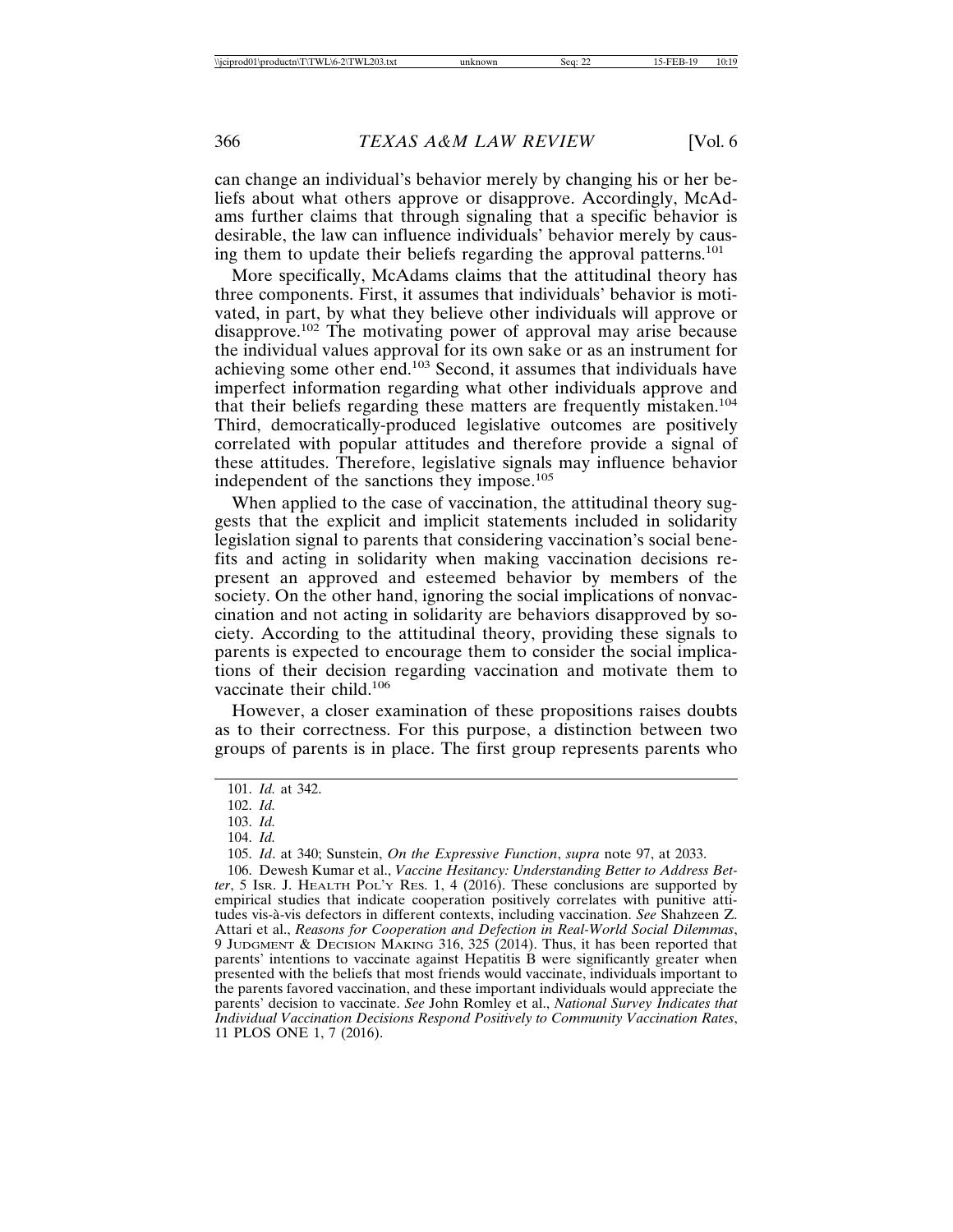are members of a close-knit group<sup>107</sup> in which the social norm is to refuse vaccination<sup>108</sup> and parents who object to vaccination based on philosophical, moral or other strongly held attitudes.109 The second group includes hesitant parents<sup>110</sup> and free-rider parents.<sup>111</sup>

107. "A close-knit group is a network in which power is broadly distributed and information pertinent to informal control circulates easily among network members. Typically, close-knit groups are comprised of repeat players who can identify one another." Lior Jacob Strahilevitzt, *Social Norms from Close-Knit Groups to Loose-Knit Groups*, 70 U. CHI. L. REV. 359, 359 (2003).

108. Examples of vaccine-averse groups include Christian Scientists, the Amish, Orthodox Protestant, and Orthodox Jews. These groups are often also close-knit groups. The aversion of religious groups toward vaccination may be driven by religious reasons, safety concerns, tradition, or simply custom. *See* John D. Grabenstein, *What the World's Religions Teach, Applied to Vaccines and Immune Globulins*, 31 VACCINE 2011, 2015, 2019 (2013) (Christian Scientists); Wilhelmina L.M. Ruijs et al., *The Role of Religious Leaders in Promoting Acceptance of Vaccination Within A Minority Group: A Qualitative Study*, 13 BMC PUB. HEALTH 511, 512 (2013); Wilhelmina L. M. Ruijs et al., *How Orthodox Protestant Parents Decide on the Vaccination of Their Children: A Qualitative Study*, 12 BMC PUB. HEALTH 408, 409 (2012) (Orthodox Protestants); Olivia K. Wenger et al., *Underimmunization in Ohio's Amish: Parental Fears Are a Greater Obstacle Than Access to Care*, 128 PEDIATRICS 79, 80 (2011) (Amish); Asher Bush, *Vaccination in Halakha and in Practice in the Orthodox Jewish Community*, 13 HAKIRAH 185, 186 (2012) (Orthodox Jews).

109. *See* Jessica Smartt Gullion et al., *Deciding to Opt Out of Childhood Vaccination Mandates*, 25 PUB. HEALTH NURSING 401, 402 (2008). For example, a preference for natural parenting or natural-living philosophy characterized by a distrust of Western medicine and a penchant to pursue alternative therapies for medical ailments. *See id.*

110. *See* Eve Dubé et al., *Vaccine Hesitancy: An Overview*, 9 HUM. VACCINES & IMMUNOTHERAPEUTICS 1763, 1764 (2013). Despite the increasing number of articles that refer to vaccine hesitancy published in recent years, there are discrepancies among publications regarding what exactly falls under the umbrella of "vaccine hesitancy." *Id.* For the purpose of this Article, I will use the definition presented by Kestenbaum and Feemster: "Hesitant individuals are a heterogeneous group who hold varying degrees of indecision about specific vaccines or vaccination in general. Along this spectrum of indecision, there is a range of vaccine uptake, depending on additional influences that move an individual toward or away from ultimately accepting a particular vaccine." Lori A. Kestenbaum & Kristen A. Feemster, *Identifying and Addressing Vaccine Hesitancy*, 44 PEDIATRIC ANNALS e71, e72 (2015). The causes of vaccine hesitancy are various and are influenced by multiple factors. These factors include parental specific characteristics, such as knowledge regarding vaccination and information sources; parents' previous experiences with vaccine preventable diseases; family histories; feelings of control; and relationship with the healthcare providers and the public health system. *See id.* at e73-e75; Dubé et al, *supra* note 110, at 1765–70. Other causes include community-level factors, such as social norms, media, and vaccine policy. Dubé et al, *supra* note 110, at 1765–67. Although some scholars include parents who hold strong attitudes against vaccination in this category, I will refer to these parents as a separate category.

111. Alison M Buttenheim & David A. Asch, *Making Vaccine Refusal Less of a Free Ride*, 9 HUM. VACCINES IMMUNOTHEAPEUTICS 2674, 2674 (2013). Free-rider parents are parents who rely on herd immunity to provide their children protection from infection. *Id.* Herd immunity is considered a public good. *Id.* It is both non-excludable (which indicates there is no way to exclude individuals from using it) and nonrivalrous (which indicates that one individual's use does not limit or restrict other individuals' use). Similar to other public goods, such as national defense, herd immunity is vulnerable to the "free rider" problem. *Id.*; Carolina Betsch et. al., *Using Be-*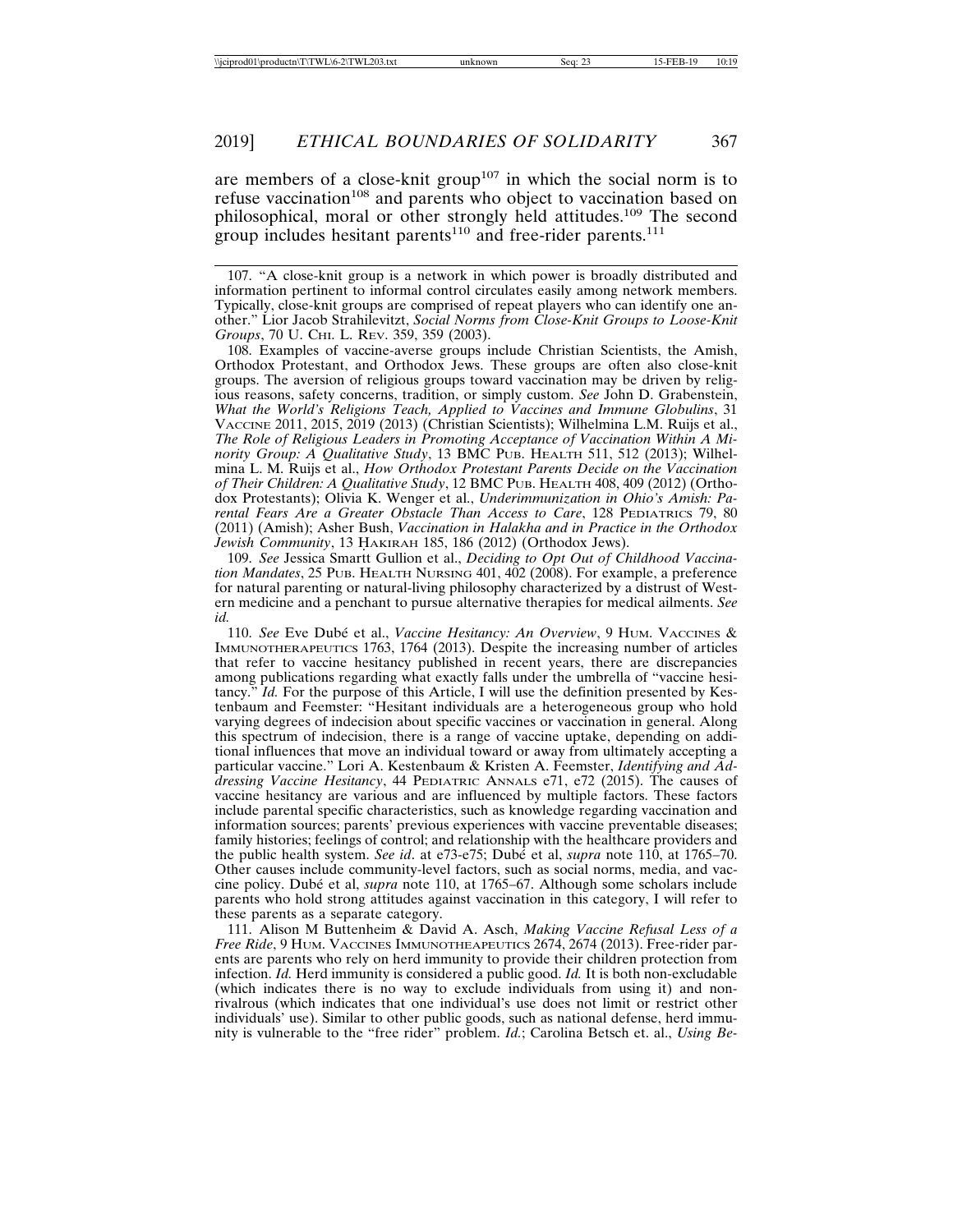This argument requires an explanation. The attitudinal theory assumes that individuals care whether other individuals approve or disapprove of their behavior. As this theory suggests, social disapproval is expected to affect individuals' behavior only to the extent they value the esteem and respect of other individuals in the community. It further posits that individuals also consider the amount and quality of social disapproval attached to a behavior, which together present the social costs<sup> $112$ </sup> attached to this behavior, the social benefits expected from changing one's behavior, and the private costs involved in each course of behavior (for example, the risks involved in vaccination).<sup>113</sup>

Following these assumptions, two propositions are in place. First, it is questionable whether parents who are members of a vaccine-averse, close-knit group will be motivated to change their behavior by legislation signaling that consideration of vaccination's social benefits and acting in solidarity represent an approved and esteemed behavior by members of the society.<sup>114</sup> Individuals do not attach the same value to out-group disapproval or approval as they attach to in-group disapproval or approval.<sup>115</sup> Moreover, in the case of close-knit groups, changing behavior and vaccinating a child may expose parents to a severe in-group condemnation or cause them to experience guilt for violating the norms of their community. It follows that, for these parents, the informal social sanctions involved in changing behavior or the self-imposed sanction of guilt might result in higher costs than the costs involved in keeping with the practice accepted in their community.116 Therefore, as long as their close-knit community refuses to change its norms regarding vaccination, these parents are expected to stick to their refusal to vaccinate their children even in the presence of

*havioral Insights to Increase Vaccination Policy Effectiveness*, 2 POL'Y INSIGHTS FROM BEHAV. & BRAIN SCI. 61, 64 (2015).

<sup>112.</sup> Dharmapala & McAdams, *supra* note 97, at 2. The phrases "social costs" and "social benefits" used in the above text express the social responses attached to a behavior, for example, condemnation, stigma, exclusion, praises, and improving one's social status.

<sup>113.</sup> For a similar line of reasoning, see Geisinger & Stein, *supra* note 99, at 85.

<sup>114.</sup> For a similar claim, see Kestenbaum & Feemster, *supra* note 110, at e74.

<sup>115.</sup> Strategic models of intergroup bias have provided evidence that concerns about reputation lead to greater in-group altruism. *See* Leor M. Hackel et al., *Social Identity Shapes Social Valuation: Evidence From Prosocial Behavior and Vicarious Reward*, 12 SOC. COGNITIVE & AFFECTIVE NEUROSCIENCE 1219, 1219 (2017).

<sup>116.</sup> Members of close-knit groups are particularly responsive to social norms because their dependence on each other makes them value their reputation and social status and the costs of obtaining and exchanging information regarding members are low. *See* Strahilevitzt, *supra* note 107, at 360. For a more general discussion about the power of social sanctioning in different social settings, see, for example: Rachel I. McDonald & Christian S. Crandall, *Social Norms and Social Influence*, 3 CURRENT OPINION BEHAV. SCI. 147 (2015); Rob M. A. Nelissen & Laetitia B. Mulder, *What Makes a Sanction "Stick"? The Effects of Financial and Social Sanctions on Norm Compliance*, 8 SOC. INFLUENCE 70 (2013); Andrew L Spivak et al., *Religiosity, Delinquency, and the Deterrent Effects of Informal Sanctions*, 32 SOC. & CRIMINOLOGY FACULTY PUBLICATIONS 103 (2011).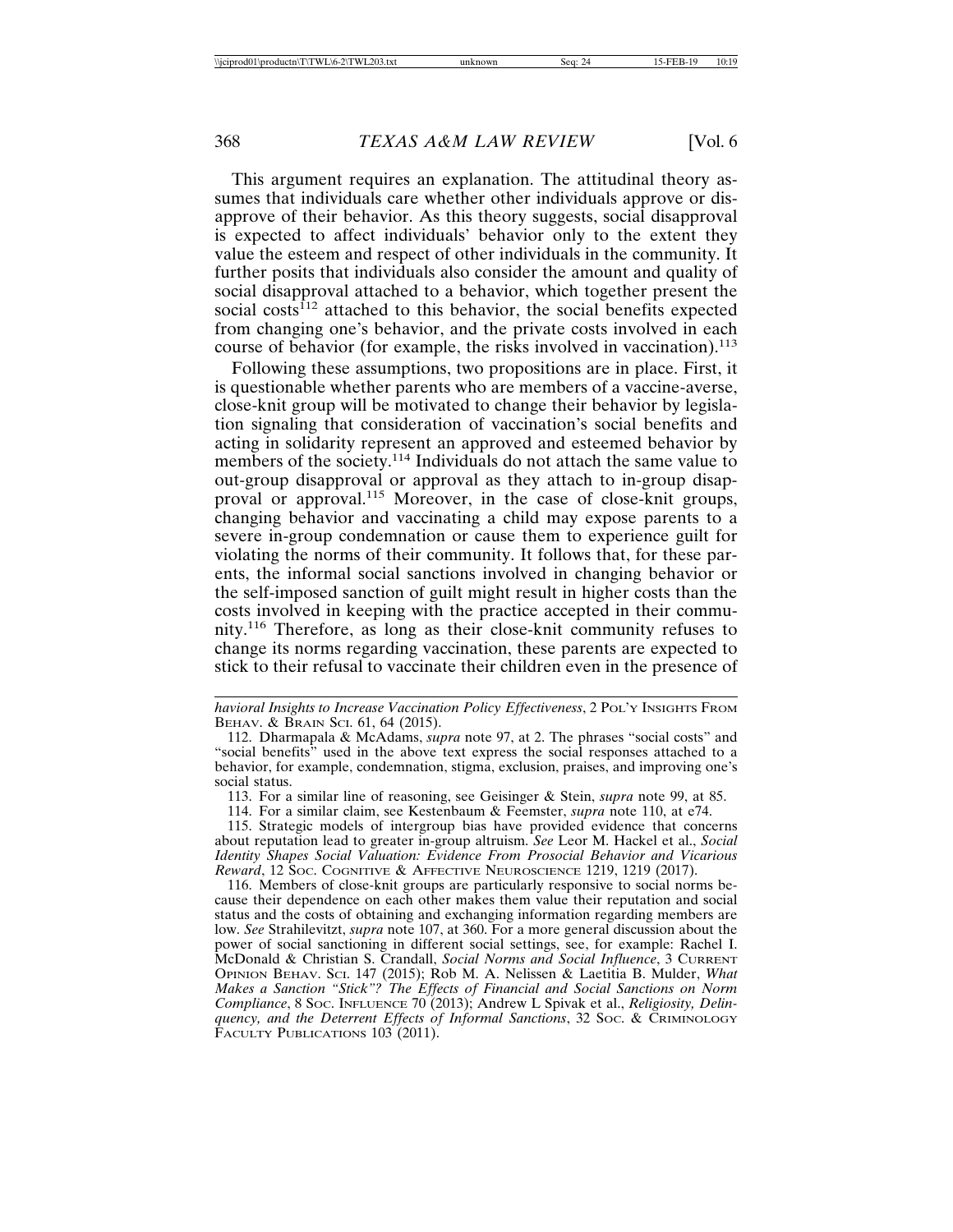legislated signals for solidarity. The same is also true for parents who object to vaccination based on philosophical, moral, or other strongly held attitudes.<sup>117</sup> These parents may perceive the costs of vaccination, for example, exposing their child to vaccination risks, as substantially higher than the cost of social disapproval involved in not vaccinating him $118$ 

Second, the chance that hesitant parents and free riders will change their behavior in response to a legislated signal regarding solidarity seems greater than the chance presented by the first group. These parents often do not hold strong beliefs against vaccination. They only act out of personal payoff.119 Moreover, although influenced by close social networks,120 they are not typically severely sanctioned by their community for changing their minds and deciding to vaccinate their children. It is therefore possible that these parents will be more responsive to the social disapproval involved in not vaccinating a child. However, even then, the extent to which these parents will be responsive to informal sanctions depends, among other things, on their perception of the possible payoff of vaccination versus nonvaccination. This comparison will typically be based on parents' perceptions regarding the following issues: the possibility of social disapproval, that is, the perceived risk that their decision not to vaccinate their child will be made known to other individuals; the nature of the expected social disapproval and its extent;<sup>121</sup> the susceptibility to the disease; the severity of the disease; the risks and efficiency of the vaccine; and the financial costs associated with vaccination versus disease infection (for example, expenses for infection treatment and absence from work).<sup>122</sup> Free-rider parents will also consider the perceived vaccination rates in their community, that is, their evaluation of whether their

119. This part of the discussion ignores the potential effects of other considerations on the behavior of parents, for example, the desire to conform to others. These issues will be discussed in the next paragraphs.

120. Emily K. Brunson, *The Impact of Social Networks on Parents' Vaccination Decisions*, 131 PEDIATRICS e1397, e1397, e1401–02 (2013).

<sup>117.</sup> P. Wesley Schultz et al., *Normative, Beliefs as Agents of Influence: Basic Processes and Real-World Applications*, *in* ATTITUDES AND ATTITUDE CHANGE 385, 404 (William D. Crano & Radmila Prislin eds., 2008). For the claim that having a strong attitude toward the behavior may reduce or reverse the direction of normative social influence. *Id.*

<sup>118.</sup> For a similar claim, see Jesse Singal, *Why Shaming Anti-Vaxxers Won't Work*, CUT (Feb. 2, 2015), https://www.thecut.com/2015/02/why-shaming-anti-vaxxers-wontwork.html [https://perma.cc/56MW-MLAK].

<sup>121.</sup> Richard H. McAdams, *The Origin, Development and Regulation of Norms*, 96 MICH. L. REV. 338, 361–62 (1997). McAdams specifically noted the risk that the deviation from the consensus will be detected and publicized, through gossip or other informal or formal means, as a key element of the attitudinal theory.  $\vec{I}d$ . at 361–62 & n.100.

<sup>122.</sup> *See* Shang Xia & Jiming Liu, *A Computational Approach to Characterizing the Impact of Social Influence on Individuals' Vaccination Decision Making*, 8 PLOS ONE e60373, 360373 (2013).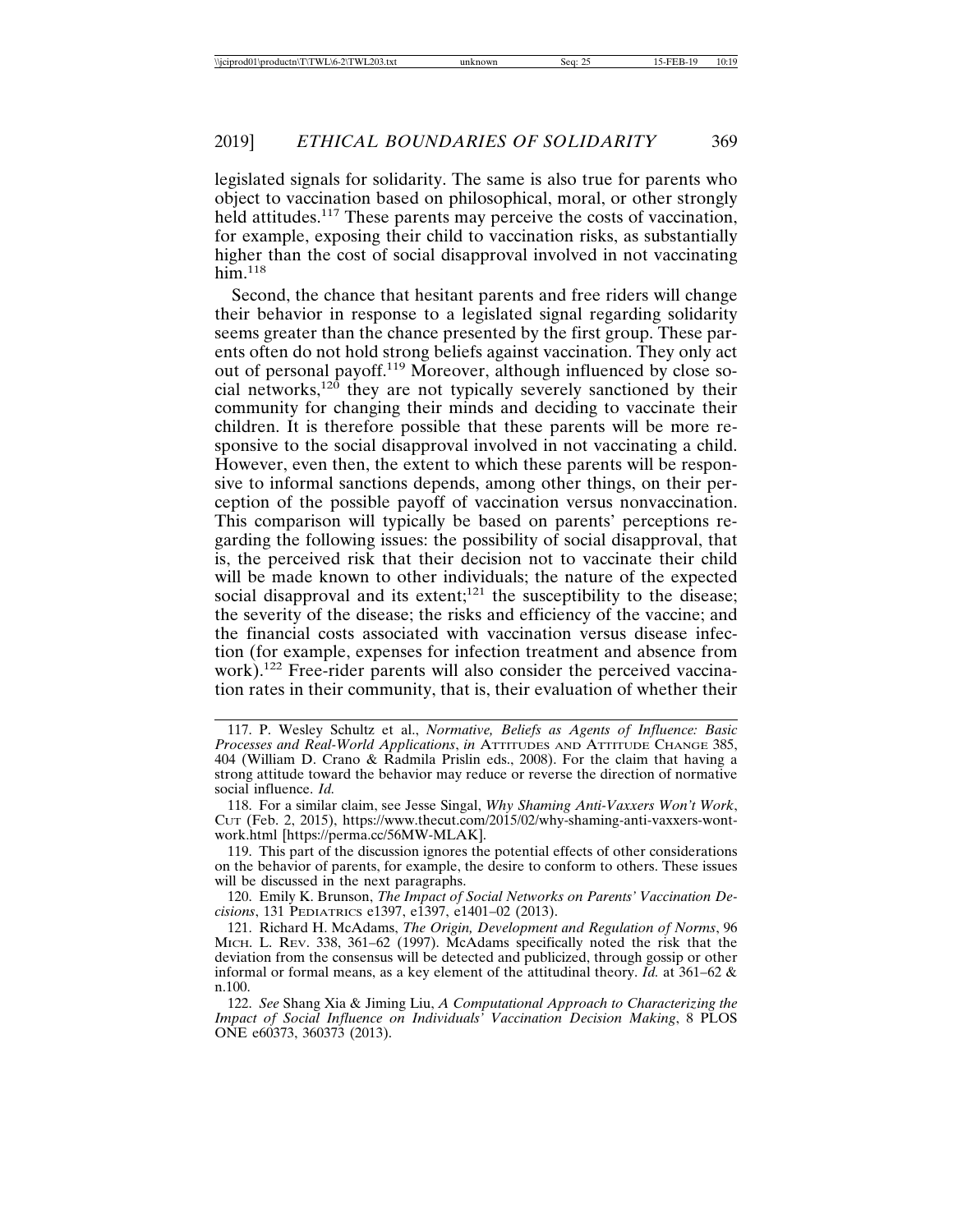children are protected from infection through herd immunity. Thus, hesitant parents who perceive vaccine risks as high, vaccine benefits as poor, and the possibility of serious social condemnation as moderate might prefer to carry the costs of being socially condemned and refrain from vaccination, and vice versa. Free riders who perceive vaccination rates in their community as high, vaccine side effects as high, and the possibility of serious social condemnation as low might also prefer the option of nonvaccination. It follows that the response of hesitant or free rider parents to legal signals regarding solidarity might change depending on their perceptions of the previously described issues.

#### C. *The Informational Theory*

While the attitudinal theory focuses on social forces as an external mechanism through which the expressive function of the law may influence behavior, other theories stress the law's expressive power to change individuals' inner beliefs or perceptions. One of these theories is the informational theory presented by McAdams and Dharmapala. In their work, the authors claimed that another way by which the law works expressively is by providing information to individuals regarding the benefits and risks of the relevant activity and thus enabling them to update their own beliefs regarding the regulated behavior.<sup>123</sup> This mechanism relies on the process by which legislation is produced. More specifically, it stresses the capacity of legislatures (in certain circumstances) to aggregate information and thus create information superior to that possessed by any individual. In these circumstances, a rational individual may change his or her beliefs regarding the subject of the legislation, even if the legislature has no greater expertise on the issue than the citizenry.124 McAdams and Dharmapala further claim that updating individuals' beliefs may have two effects. One type is an "educational effect," by which individuals directly decide to change their own primary behavior. The second type is the "norm effect." In these cases, the updating of beliefs causes individuals to expend greater effort to selfishly enforce the norm, thereby influencing the primary behavior of other individuals. In each of these cases, law works expressively: By informing citizens, it influences behavior independent of the deterrence that legal sanctions generate.<sup>125</sup>

<sup>123.</sup> *See* RICHARD H. MCADAMS, THE EXPRESSIVE POWERS OF LAW: THEORIES AND LIMITS 136 (2015). This information should be distinguished from information regarding the attitudes of other individuals towards the relevant behavior. *See id*. at 136–38. Although information regarding attitudes informs individuals whether others disapprove or approve of the behavior, this type of information relates to actual features of reality. *See id.*

<sup>124.</sup> *See* Dharmapala & McAdams, *supra* note 97, at 3.

<sup>125.</sup> *See id.* at 6. *See also* Sunstein, *On the Expressive Function*, *supra* note 97, at 2035 (for a similar line of argument).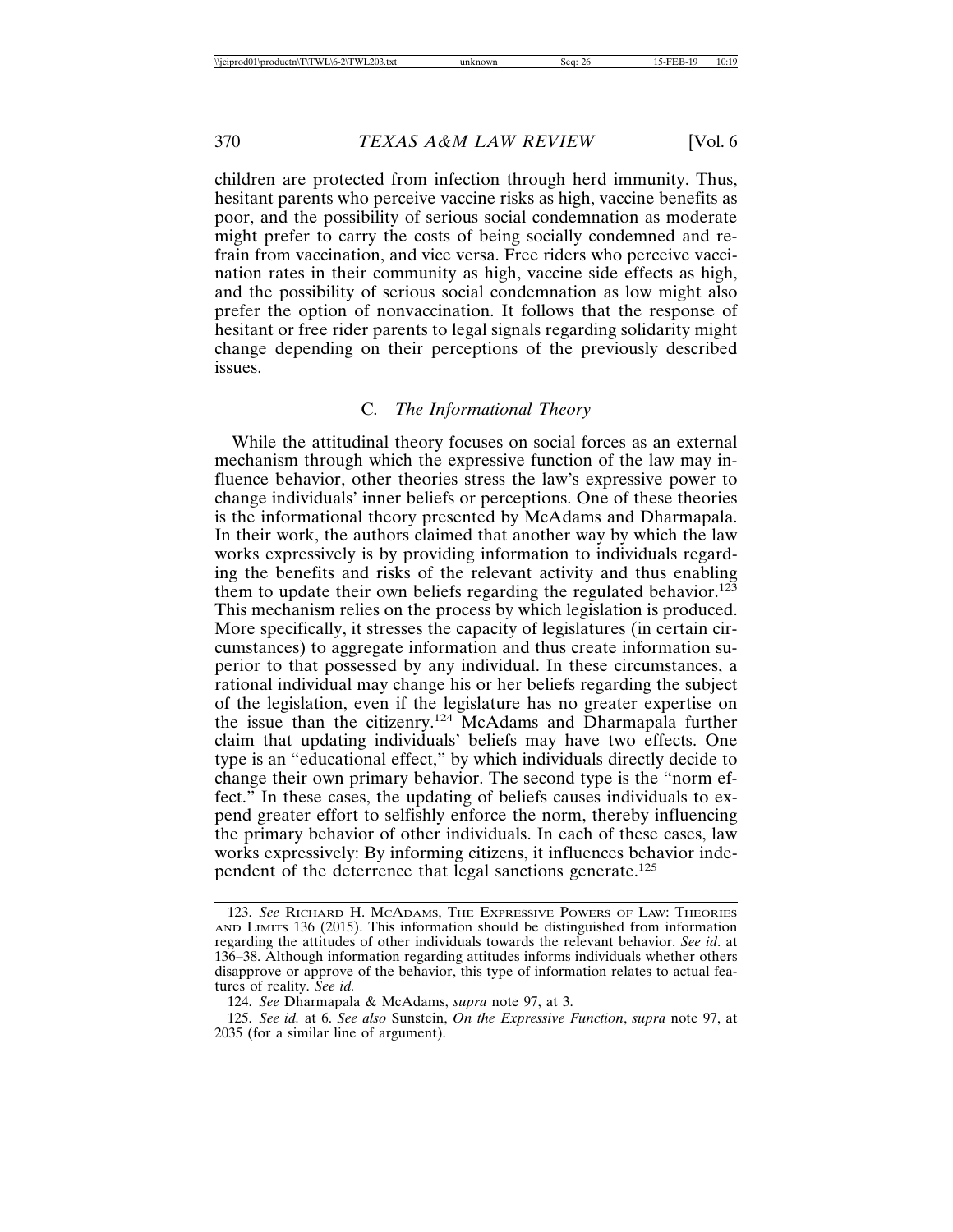Applying informational theories to the case of vaccination suggests that including explicit messages regarding the social benefits of vaccines in vaccination laws might increase the willingness of hesitant parents and parents who object to vaccination to vaccinate their children. Parental hesitancy has been associated with the holding of inaccurate information, confusion, uncertainty, and ambiguity regarding the risks and benefits of vaccination.126 Under these circumstances, parents might be led to indecision or refusal to make decisions, without holding strong attitudes against vaccination.127 Parental objection to vaccination has also been connected to the holding of inaccurate information regarding the susceptibility to the disease, its severity, and vaccine efficiency. Thus, it has been shown that parents who do not vaccinate their children think that their children are unlikely to contract infectious diseases and that infections are unlikely to be transmitted to their child.128 Other individuals seem to think that vaccinepreventable diseases are not that severe and may be easily treated.129 There are parents who believe that natural immunity, which is acquired through being infected with the disease, is preferable to vaccine-induced immunity.130 In addition, parents with a low perception of the disease often believe that the likelihood of negative consequences of vaccination is high and that these consequences are more severe than contracting the disease.<sup>131</sup>

Although these data mainly refer to parents' misconceptions and uncertainty regarding the risks and benefits of vaccinating *their child*, holding inaccurate information or being confused regarding these is-

126. *See, e.g.*, Daniel Brieger et al., *Knowledge, Attitudes and Opinions Towards Measles and the MMR Vaccine Across Two NSW Cohorts*, 41 AUSTL. & N.Z. J. PUB. HEALTH 641, 643645 (2017); Salmon et al., *supra* note 92, at S392–93; Omer et al., *Vaccine Refusal*, *supra* note 86, at 1985; Calandrillo, *supra* note 92, at 402–03; Irene A. Harmsen et al., *Why Parents Refuse Childhood Vaccination: A Qualitative Study Using Online Focus Groups*, 13 BMC PUB. HEALTH 1183, 1185–87 (2013); Allison M. Kennedy et al., *Vaccine Beliefs of Parents Who Oppose Compulsory Vaccination*, 120 PUB. HEALTH REP. 252, 256 (2005); Anat Gesser-Edelsburg et al., *Why Do Parents Who Usually Vaccinate Their Children Hesitate or Refuse? General Good vs. Individual Risk*, 19 J. RISK RES. 405, 419–21 (2014). Several factors are responsible for parents' misconceptions and confusion regarding vaccination: the use of unprofessional and unscientific sources of information, such as family members, friends, or the internet, where inaccurate information and unsubstantiated stories regarding vaccines are present; the increasing number of informational sources regarding vaccination, which often provide parents with contradictory pieces of information; and the successful reduction in infectious disease rates and the prevention of epidemics in states with persistently high vaccination coverage. For a detailed discussion regarding the causes for parents' misconceptions and confusion regarding vaccination, see Nili Karako-Eyal, *Increasing Vaccination Rates Through Tort Law: Theoretical and Empirical Insights*, 86 UMKC L. REV. 1, 1921 (2017).

- 128. Harmsen et al., *supra* note 126, at 1186; Kennedy et al, *supra* note 126, at 256.
- 129. Harmsen et al., *supra* note 126, at 1186.
- 130. *Id*.; Kennedy et al., *supra* note 126, at 256.
- 131. Harmsen et al., *supra* note 126, at 1186.

<sup>127.</sup> Betsch et al., *supra* note 111, at 65.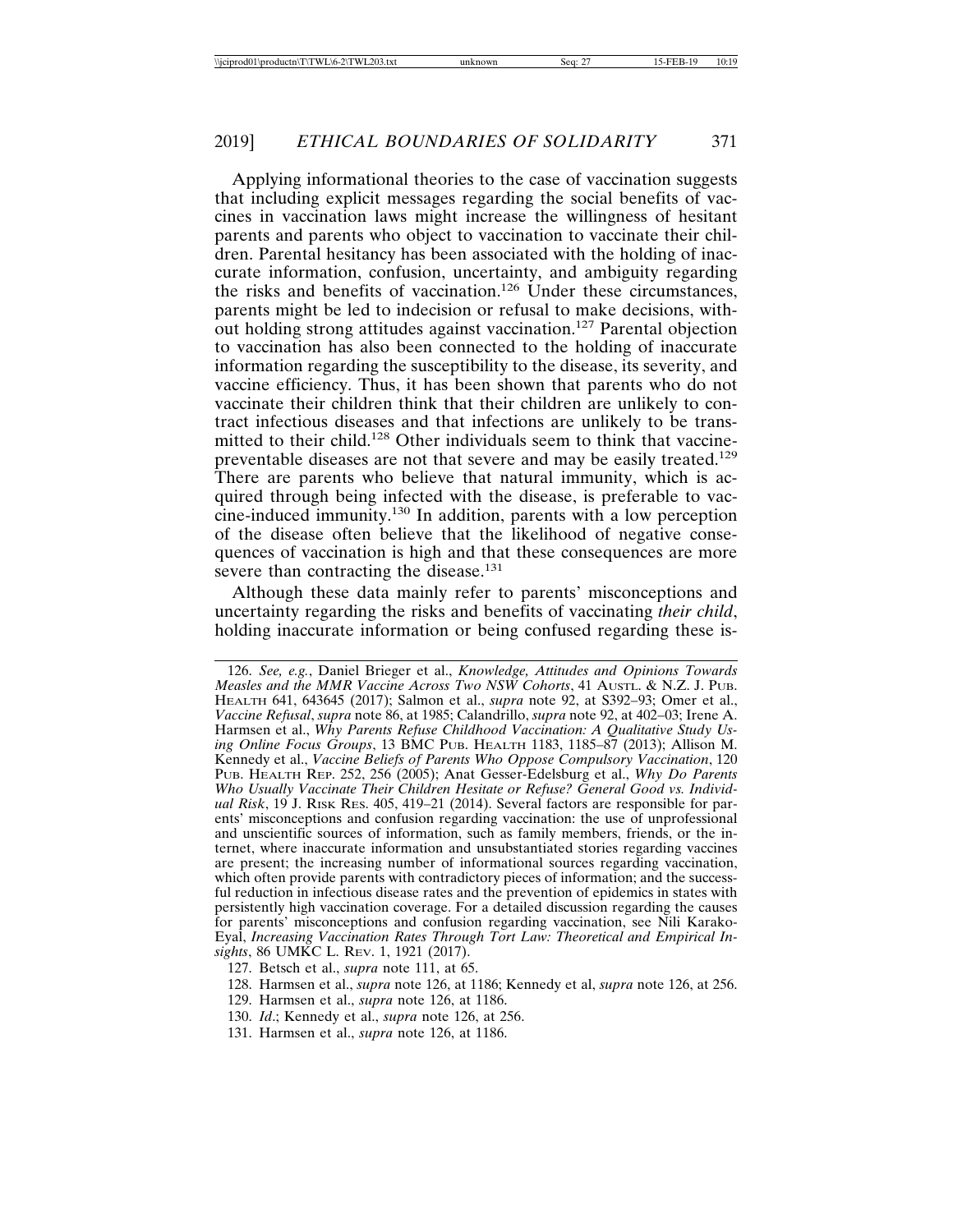sues affects parents' perceptions regarding the *social implications of vaccination*. For example, a parent may be confused regarding the risk that their child will infect other individuals if not vaccinated, the severity of the disease to other individuals if infected by their child, and the effectiveness of vaccination in preventing epidemics.

According to the informational theory, providing information to parents regarding the benefits of vaccines to other individuals and the community through vaccination legislation will enable them to update their beliefs regarding the social implications of the decision of whether to vaccinate their child. Knowing the legislature's assessment, parents will have a reliable, supportive reference point with which they can interpret information and identify misleading information. As a result, parents' uncertainty may be reduced and parental misconceptions corrected. Thus, as far as parental hesitancy and objection to vaccination is associated with the holding of inaccurate information or confusion regarding the benefits and risks of vaccination, such legislation may increase vaccination rates.

Nevertheless, four covenants are in place. First, the previously described proposition is based on two assumptions: (1) provision of accurate information to parents is expected to increase vaccination rates; and (2) knowledge regarding the social benefits of vaccination is expected to induce parents to vaccinate their children. However, the correctness of these assumptions should be examined. This issue will be addressed in the next part of the Article. Second, as previously noted, McAdams and Dharmapala claimed that rational individuals may change their beliefs regarding the subject of the legislation because of the capacity of legislatures to aggregate information and thus create information superior to that possessed by an individual. This claim seems of special force in the case of vaccination considering that legislatures have greater expertise on the subject than the citizenry. However, attention should be given to findings that indicate vaccination refusal or hesitancy is often associated with distrust in official state authorities.<sup>132</sup> When this is the case, parents may perceive information provided to the public by the legislature as untrue.133 Third, it is questionable whether the educational effect of legislation as previously described will induce free riders to change their behavior and vaccinate their children. Parents that knowingly free ride herd immu-

HUMAN VACCINES & IMMUNOTHERAPEUTICS 2584, 2585 (2014).

133. For the claim that the informational function of the law is conditioned on public trust in governmental agents, see Dharmapala & McAdams, *supra* note 97, at 6.

<sup>132.</sup> Heather M.R. Ames et al., *Parents' and Informal Caregivers' Views and Experiences of Communication About Routine Childhood Vaccination: A Synthesis of Qualitative Evidence*, COCHRANE LIBR. 20–21 (2017), https://www.cochranelibrary.com/ cdsr/doi/10.1002/14651858.CD011787.pub2/media/CDSR/CD011787/CD011787.pdf [https://perma.cc/5NE3-BD3H]; Fabio Petrelli et al., *Vaccine Hesitancy, A Public Health Problem*, 30 ANN. IG. 86, 91 (2018); Sarah E Williams, *What are the Factors that Contribute to Parental Vaccine-Hesitancy and What Can We Do About It?*, 10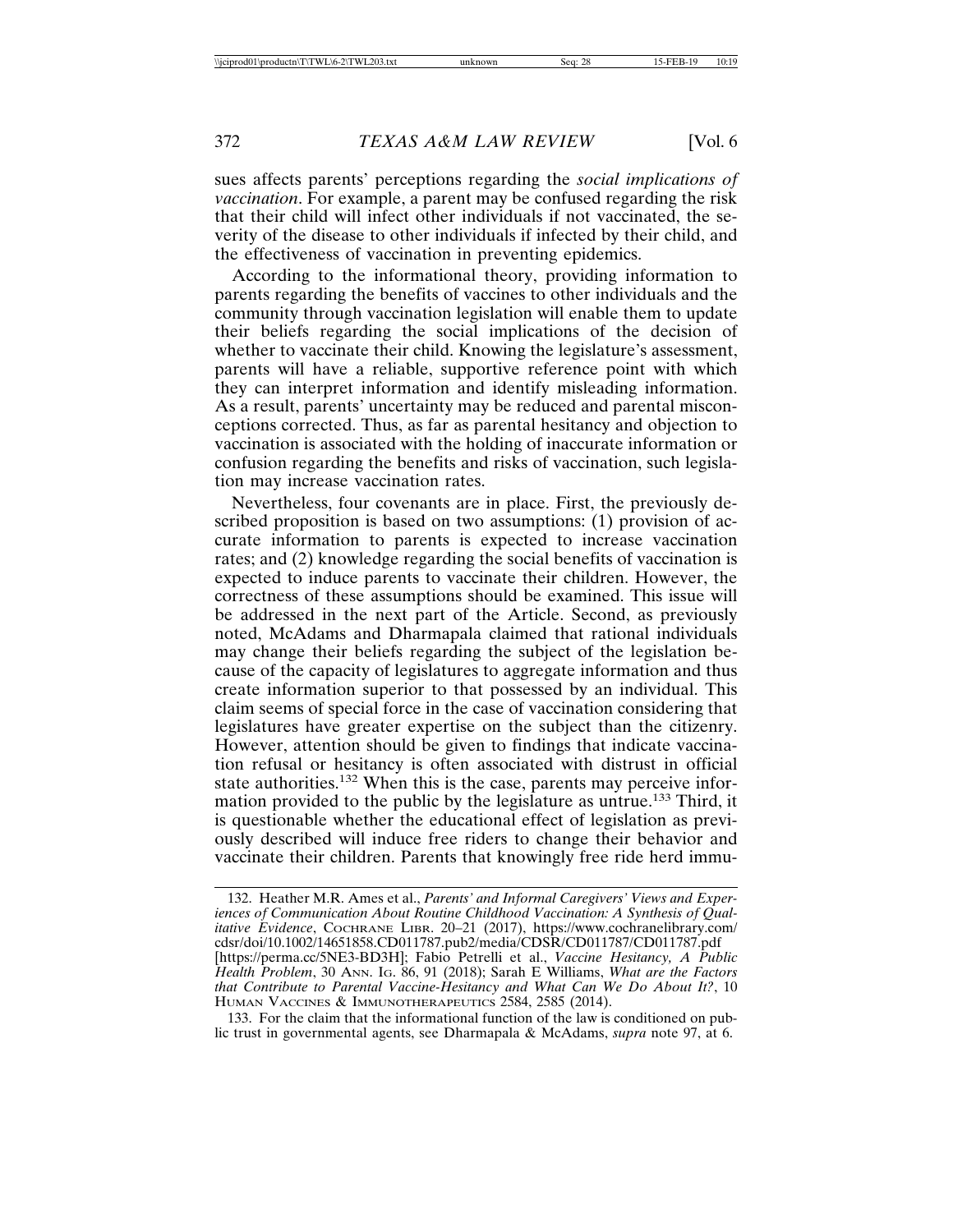nity are aware of the social benefits of vaccination. In fact, they rely on them. As far as they are concerned, what might lead to a change of behavior is correcting misconceptions regarding vaccination rates in the community, as far as misconceptions exist, and educating others with respect to the possibility that herd immunity will be lost if the number of parents refusing to vaccinate increases. Fourth, using legislation, which is an outside source, to provide parents information regarding the social benefits of vaccination might not have an educational effect in another case: parents who belong to a close-knit community. These parents are highly influenced by the perceptions and beliefs that are common in their community. Therefore, it is questionable whether legislation in and of itself, which is an outside source of information, will have an influence on their perceptions and beliefs regarding vaccination. In these cases, other methods of providing information to the community and changing their perceptions regarding vaccination might be more efficient. These methods will be discussed in the next part.

# D. *Theories of Coordination*

Like McAdams and Dharmapala, Cooter was also interested in the way law, through its expressive function, changes individuals' inner perceptions about the behavior itself and not only the way they behave. According to Cooter, an individual will internalize a norm when doing so will provide a Pareto self-improvement<sup>134</sup>—that is, when it makes the person better off as measured by the old preferences and the new preferences.135 Law, in turn, creates opportunities for Pareto self-improvements two ways. First, adopting a legal duty allows the state to increase an individual's willingness to undertake the specific duty as an expression of his or her civic virtue. More specifically, according to Cooter, a law may change an individual's behavior because of his or her desire to be seen by other individuals as a cooperator. Second, individuals who believe they should obey the law (in general) may internalize the (specific) behavioral obligation embodied in a particular law.136 Cooter further claimed that out of this process, an individual with a new and different view of the behavior will emerge.137

136. *See* Cooter, *Expressive Law and Economics*, *supra* note 135, at 593.

<sup>134.</sup> *See* Robert Cooter, *Do Good Laws Make Good Citizens? An Economic Analysis of Internalized Norms*, 86 VA. L. REV. 1577, 1592–94 (2000) [hereinafter Cooter, *Do Good Laws Make Good Citizens*].

<sup>135.</sup> Thus, Cooter claimed that a rational individual internalizes a norm when commitment conveys an advantage relative to the original preferences and the changed preferences. *See* Robert Cooter, *Models of Morality in Law and Economics: Self-Control and Self-Improvement for the "Bad Man" of Holmes*, 78 B.U. L. REV. 903, 904–05 (1998); Robert Cooter, *Expressive Law and Economics*, 27 J. LEGAL STUD. 585, 585–86 (1998) [hereinafter Cooter, *Expressive Law and Economics*].

<sup>137.</sup> Cooter, *Do Good Laws Make Good Citizens*, *supra* note 134, at 1581, 1597–98; Cooter, *Expressive Law and Economics*, *supra* note 135, at 586.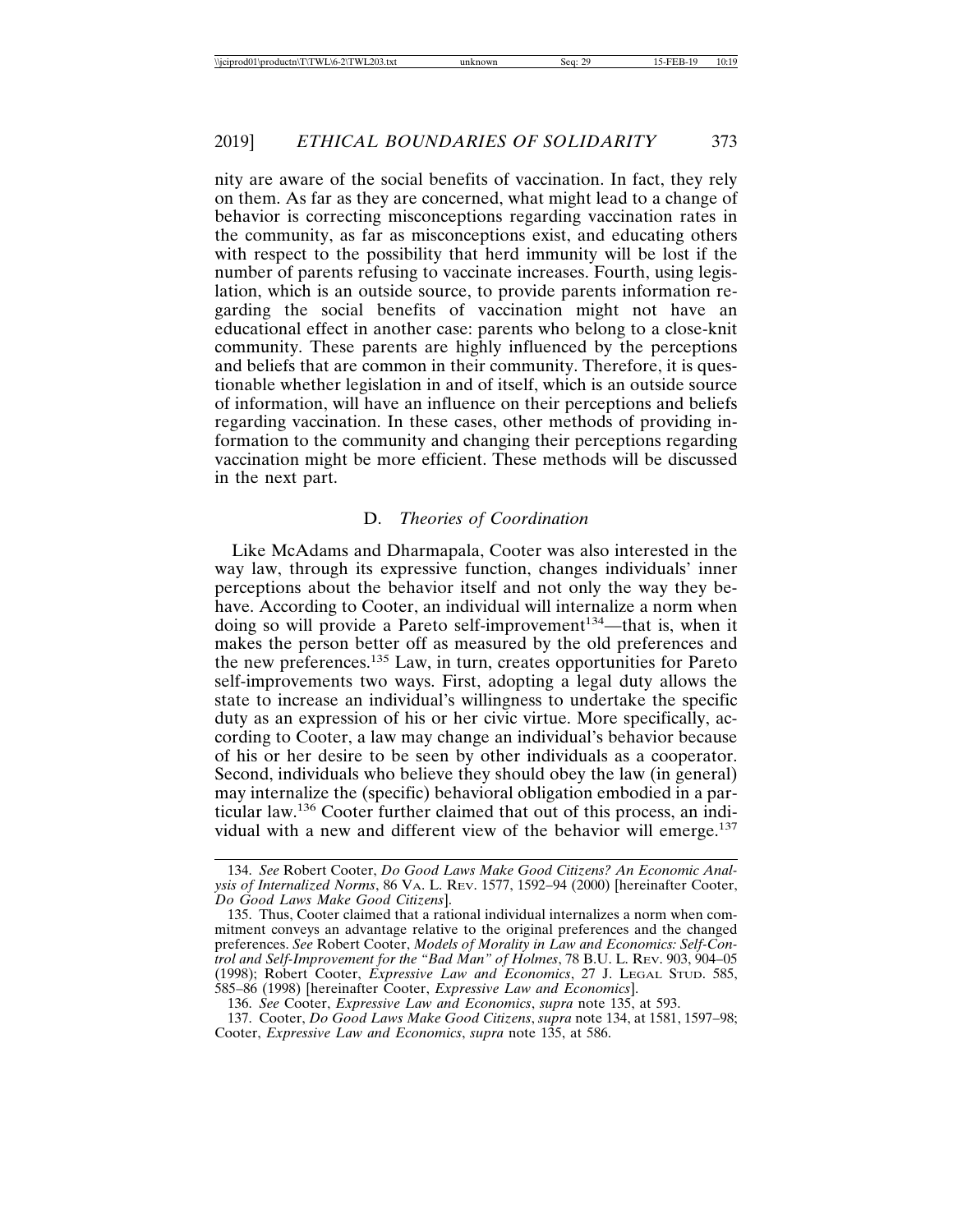At this point, two results may follow. First, to the extent that citizens internalize the legal rule and are deterred by the prospect of guilt, the law may have self-sanctioning (or third-order) effects.<sup>138</sup> Second, if enough individuals adopt the new behavior, a tipping point may be reached, and a new equilibrium entrenched. In this way, law can change social norms.<sup>139</sup>

When applied to the case of vaccination, Cooter's theory suggests that solidarity legislation might induce parents who believe they should obey the law or who want to be seen by other individuals as cooperators to internalize the explicit and implicit behavioral obligations embodied in the legislation. Thus, they may consider the social benefits of vaccination when deciding whether to vaccinate their child and act in solidarity.

Though Cooter's theory may affect some hesitant parents, the theory's applicability is uncertain with parents in close-knit communities that refuse vaccination out of social norm and parents with strongly held attitudes toward vaccination such as philosophical or moral objections. Similar to other individuals, parents who are members of a close-knit community want to be viewed by others as cooperators. Nevertheless, these "others" will most likely be members of the community they belong to. For these parents, the Pareto self-improvement option is *not* vaccinating their child, considering that acting in this way will mark them as cooperators in the eyes of members of their community. Parents that hold strong beliefs against vaccination are also not expected to think that acting in solidarity in the context of vaccination will make them better off as measured by their old preferences. Although acting in this way may signal to other individuals that they are cooperators, these parents may estimate the costs of vaccination (for example, the risks involved in vaccination) as higher than the expected benefit from changing preference (being viewed by other individuals as cooperators). When this is the case, internalizing the norm included in the legislation is not expected to present an opportunity to Pareto self-improvement.

Other scholars are also interested in the way law may create equilibria around new behavior. In his article, *A Focal Point Theory of Expressive Law*, McAdams claims that the law works expressively by destabilizing existing equilibria and providing new focal points for the creation of equilibria around new behaviors. Once a new legal rule is adopted, it provides individuals with a basis for questioning whether the past behavior of other individuals continues to apply to future play, and they will no longer simply embrace the traditional equilibrium. Similar to Cooter, McAdams stresses the issue of coordination, claiming that by making certain outcomes focal, the law creates expec-

<sup>138.</sup> Scott, *supra* note 96, at 1604.

<sup>139.</sup> *See* Cooter, *Do Good Laws Make Good Citizens*, *supra* note 134, at 1588–87; Cooter, *Expressive Law and Economics*, *supra* note 135, at 585–86.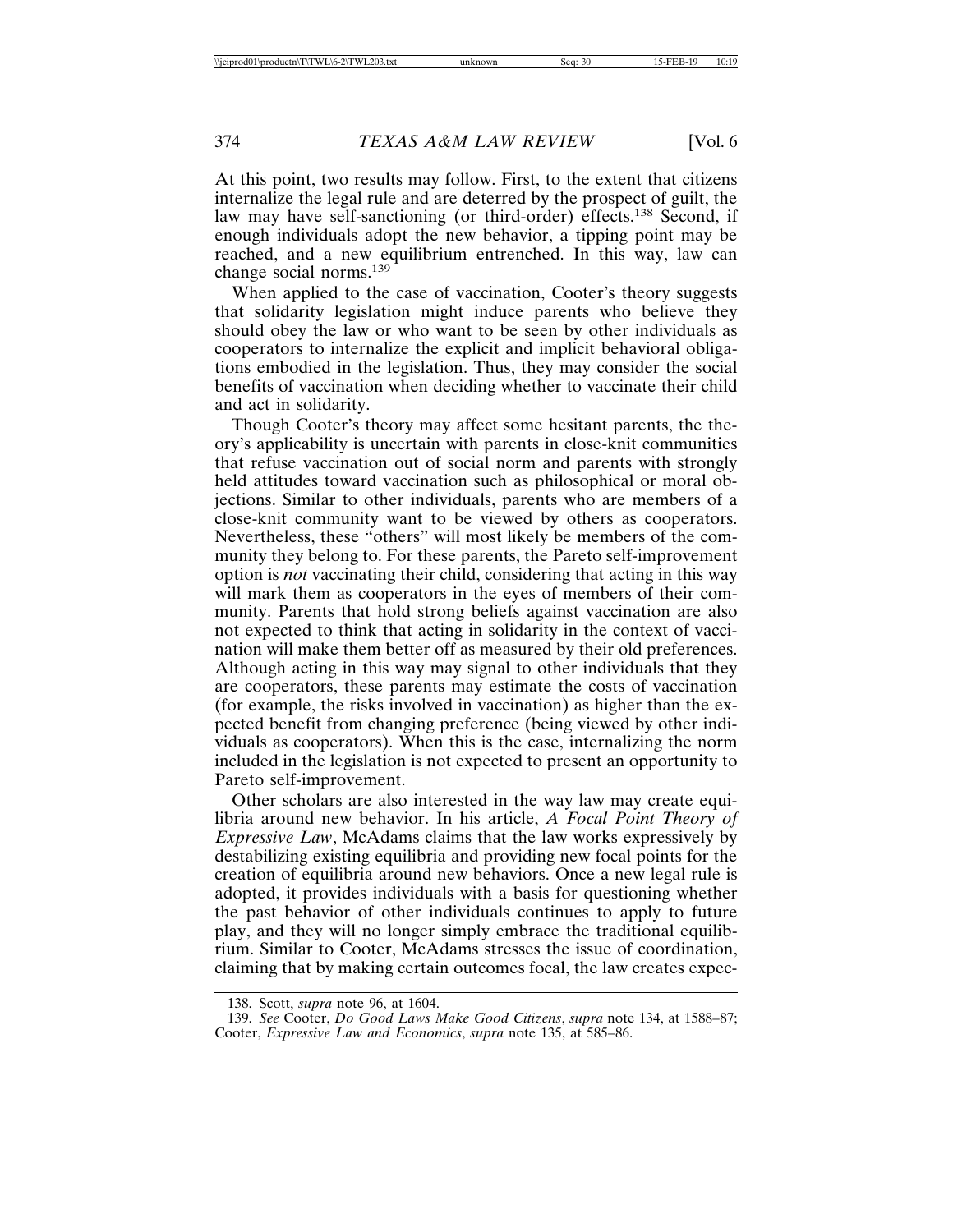tations among individuals that others will play the strategies associated with the newly focal equilibrium. Once expectations exist, they are self-fulfilling. That is, even if the payoffs remain the same, everyone prefers to play their best response to the equilibrium they expect everyone to reach to avoid the higher costs of an unsolved conflict.<sup>140</sup> McAdams further claims that the focal point theory is broad and that his assertions are true for many parts of life.<sup>141</sup> Nevertheless, he also claims that the scope of this theory is limited to cases in which the situation includes an element of coordination. Therefore, when no coordination is needed, the theory does not apply.142 Moreover, for the theory to work, the parties to the conflict should share an interest in avoiding unresolved conflicts because while each side prefers to get its way, each side considers escalating the conflict as the worst outcome.143 Therefore, "if an individual has a dominant strategy—best no matter what the other individual does—then he is beyond the influence of a focal point."144 McAdams further claims that the success of a focal point theory is also conditioned in the absence of more powerful focal points.145

While the theory of focal points is relevant to the case of vaccination, a detailed discussion exceeds the boundaries of this Article. Nevertheless, several initial observations may be useful for the current discussion.

As previously noted, herd immunity is required for the protection of individuals who cannot be vaccinated because of medical conditions, children who are too young to be vaccinated, young children who did not complete the recommended childhood immunization schedule, and vaccinated individuals who did not develop protective responses to vaccines (vaccine failure). For this purpose, the overall immunization rates should reach a critical threshold. These findings lead to three conclusions. First, considering that a sufficient number of individuals should be vaccinated for a herd immunity to be achieved, coordinating the behavior of individuals is important in the case of vaccination. Second, as the number of nonvaccinated children increases, there is a risk that vaccination rates will fall below the threshold, and a conflict between the previously discussed groups of parents

<sup>140.</sup> *See* Richard H. McAdams, *A Focal Point Theory of Expressive Law*, 86 VA. L. REV. 1649, 1663–72, (2000); McAdams, *supra* note 123, at 62. For a similar line of argument, see Jean-Robert Tyran & Lars P. Feld, *Why People Obey The Law: Experimental Evidence From The Provision of Public Goods*, 5–6 (CESifo Working Paper No. 651, 2002), https://papers.ssrn.com/sol3/Delivery.cfm/SSRN\_ID290231\_code01111 1670.pdf?abstractid=290231&mirid=1 [https://perma.cc/U8S5-3QKA].

<sup>141.</sup> *See* McAdams, *supra* note 123, at 29, 82.

<sup>142.</sup> *See id.* at 62.

<sup>143.</sup> *Id.* at 82.

<sup>144.</sup> *Id.* at 92.

<sup>145.</sup> *Id.* at 62. He also indicated that for the theory to work, the law must be sufficiently clear and sufficiently public. For discussion, I will assume that these conditions are fulfilled in the case of solidarity legislation.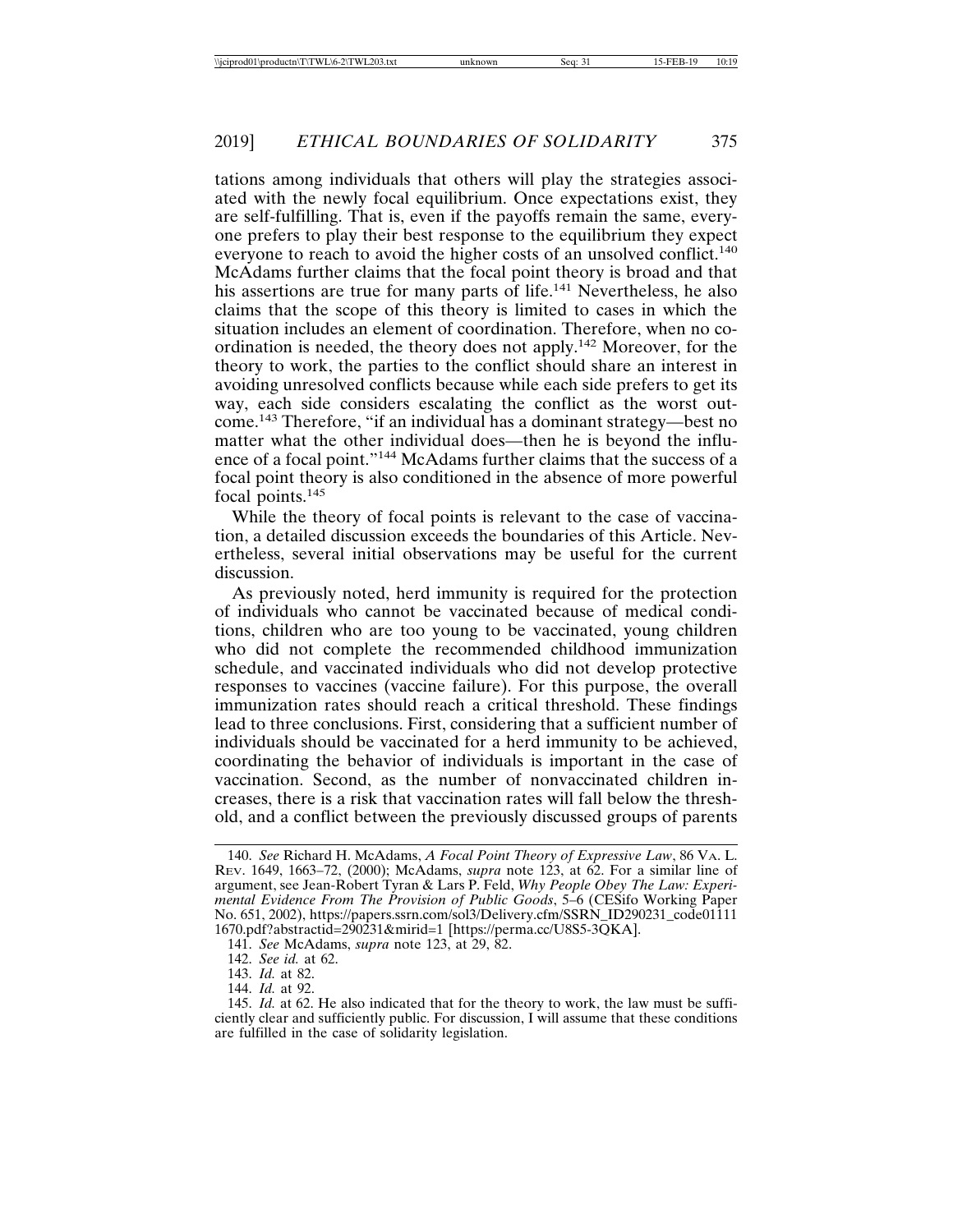and non-vaccinators may emerge. Third, considering that free riders rely on the protection provided to their children by herd immunity, a conflict may arise among free rider parents themselves and between free-rider parents and other nonvaccinating parents. Each parent will prefer that other parents vaccinate their children to ensure herd immunity will be achieved and his or her child will be protected while carrying no risks. Fourth, because nonvaccination may result in epidemics and thus increase healthcare costs,<sup>146</sup> a conflict may arise between nonvaccinating parents whose behavior increases the chances for epidemic outbreaks and parents who vaccinate their children who will have to bear the costs of an outbreak.<sup>147</sup> Finally, the fact that any child may experience a vaccination failure and thus be exposed to risk of infection provides another reason for vaccinating parents to be in conflict with nonvaccinating parents. It follows that childhood vaccination creates a need for coordination; therefore, it is a case for which the focal point theory might be applicable.

As previously noted, for the theory to work, each side of the conflict should consider an escalating the conflict to be the worst outcome. This proposition suggests that the focal-point effect of solidarity legislation is expected to be limited when the non-vaccinators are free riders. Free-rider parents will have an interest in avoiding the previously described conflicts only if they believe that vaccination rates are about to fall below the threshold, with the result that they not being protected by herd immunity. Moreover, as long as free-rider parents believe that they are protected by herd immunity, they are beyond the influence of the focal point theory: They are best regardless of how other individuals behave.

The influence of the focal point theory is also questionable in the case of parents who hold strong beliefs against vaccination. As previously discussed, there is a reason to believe that these parents will continue to hold inaccurate information regarding the benefits of vaccinations in preventing epidemics and protecting other individuals, even in the presence of solidarity laws. Holding these misconceptions, they will not have an incentive to change their behavior and vaccinate their children to avoid the described conflicts. For them, the conflict is not the result of their acting according to the old equilibrium; it is the result of misconceptions held by other parents.148 To put it in another

<sup>146.</sup> For the connection between outbreaks of vaccine-preventable diseases and healthcare costs, see *Ten Great Public Health Achievements—United States, 2001–2010*, *supra* note 41.

<sup>147.</sup> Nonvaccinating parents will also have to bear these costs. However, considering that these parents often hold inaccurate information regarding the benefits and importance of vaccination, it is reasonable to assume that they will underestimate the potential of vaccines to prevent these costs, as well as the probability of epidemic outbreaks.

<sup>148.</sup> For the claim that one reason for non-cooperation is disbelief in the social benefits of cooperation, see Attari et al., *supra* note 106, at 316–17.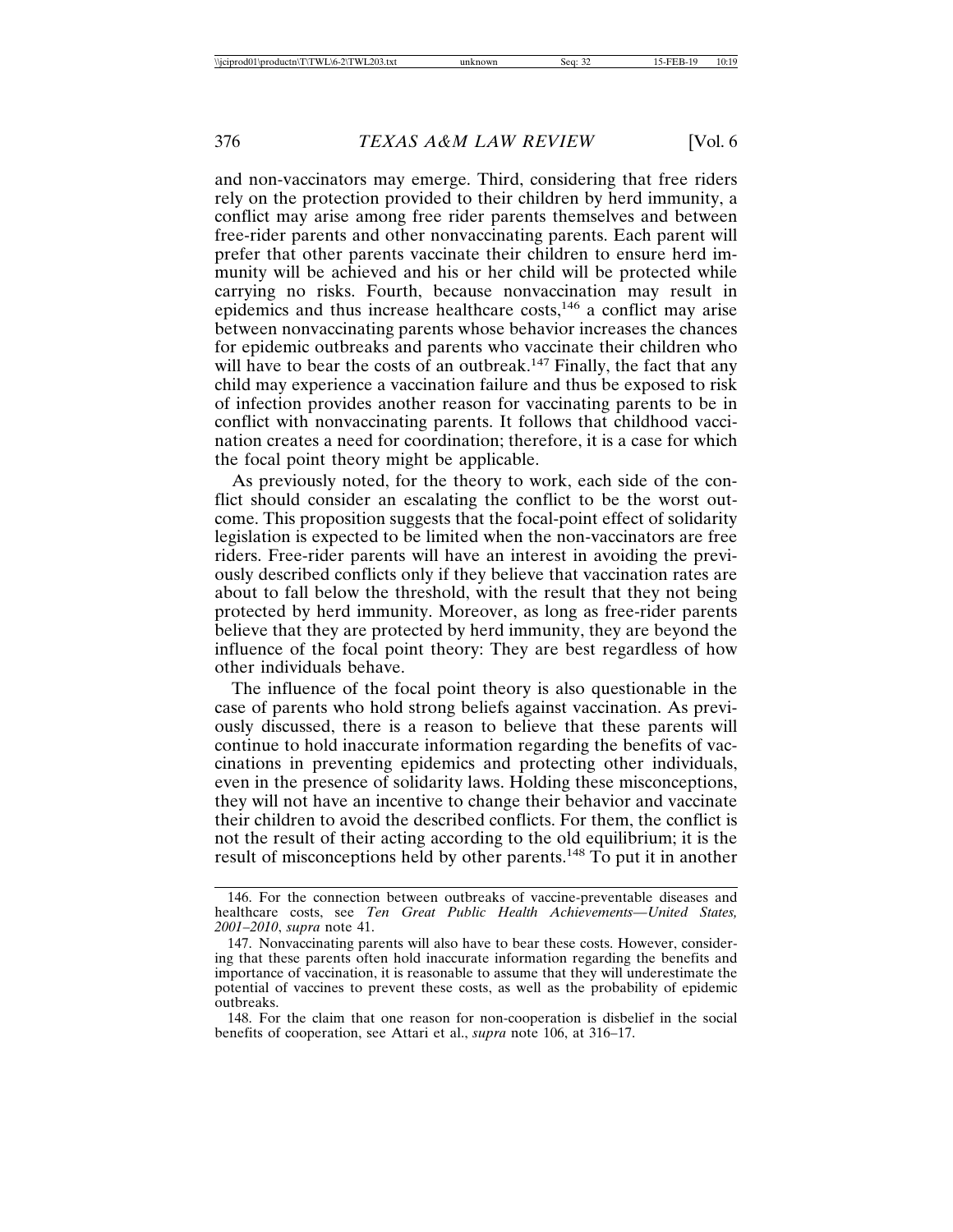way, for these parents, the conflict is not "real"; it is the result of mistaken information held by other parents.

Parents who hold strong beliefs against vaccination are not expected to change their behavior for another reason: the existence of more powerful competing focal points. This is also true for parents who belong to a close-knit community where the norm is nonvaccination. McAdams pointed to customary behaviors or social movements that oppose the new law as potential sources for competitive focal points. The application of this observation to the case of vaccination suggests that there is a non-negligible chance that powerful competing focal points exist. Thus, in close-knit communities, a long tradition and well-established custom of nonvaccination might present a more powerful competing point then the one created by law. Other competing points might be created by anti-vaccination movements, in response to solidarity legislation, by publicly challenging the claim that there are social benefits to vaccination.<sup>149</sup> These alternative expressions may often be louder than the expression included in the legislation. Moreover, individuals often select an expression included in legislation as the one they will use to coordinate their behavior because of its legitimacy.<sup>150</sup> However, as previously noted, parents who strongly oppose vaccination often distrust the legislature and prefer other sources of expressions.

Other scholars claim that law's coordinating effect stems from its ability to improve cooperation by activating the norm of conditional cooperation.151 Conditional cooperation is defined as a subject's willingness to contribute to a public good when other individuals also contribute or are expected to do so.<sup>152</sup> It may be considered a motivation in its own or "a consequence of some fairness preferences like 'altruism[,]' 'warm-glow[,]' 'inequity aversion[,]' or 'reciprocity.'"<sup>153</sup> Other scholars suggest that the psychological motive behind conditional cooperation may be that unconditional cooperation entails the risk of being exploited by free riders or point to the simple desire of individuals to avoid being different.<sup>154</sup>

<sup>149.</sup> For a similar example, see McAdams, *supra* note 123, at 123.

<sup>150.</sup> *See id.* at 124.

<sup>151.</sup> *See* Tyran & Feld, *supra* note 140, at 5.

<sup>152.</sup> Todd Cherry et al., *Conditional Cooperation on Three Continents*, 101 Econ. LETTERS 175, 175 (2008); Peter Martinsson et al., *Conditional Cooperation: Evidence for the Role of Self-Control* 3 (Univ. of Gothenburg Sch. of Bus., Econ. & Law, Working Paper No. 459, 2010), https://gupea.ub.gu.se/bitstream/2077/23048/4/gupea\_2077\_  $23048$ <sub>-4</sub>.pdf [https://perma.cc/ $\overline{K}6\overline{V}2$ -TWYT].

<sup>153.</sup> Urs Fischbacher et al., *Are People Conditionally Cooperative? Evidence from A Public Goods Experiment*, 71 ECON. LETTERS 397, 397 (2001).

<sup>154.</sup> *See* Robin Cubitt et al., *Conditional Cooperation and Betrayal Aversion*, 141 J. ECON. BEHAV. & ORG. 110, 111 (2017); Elizabeth Bodine-Baron et al., *Conforming and Non-Conforming Peer Effects in Vaccination Decisions* 1–2 (Nat'l Bureau of Econ. Research, Working Paper No. 19528, 2013), https://www.nber.org/papers/w195 28.pdf [https://perma.cc/WJ8G-QR34].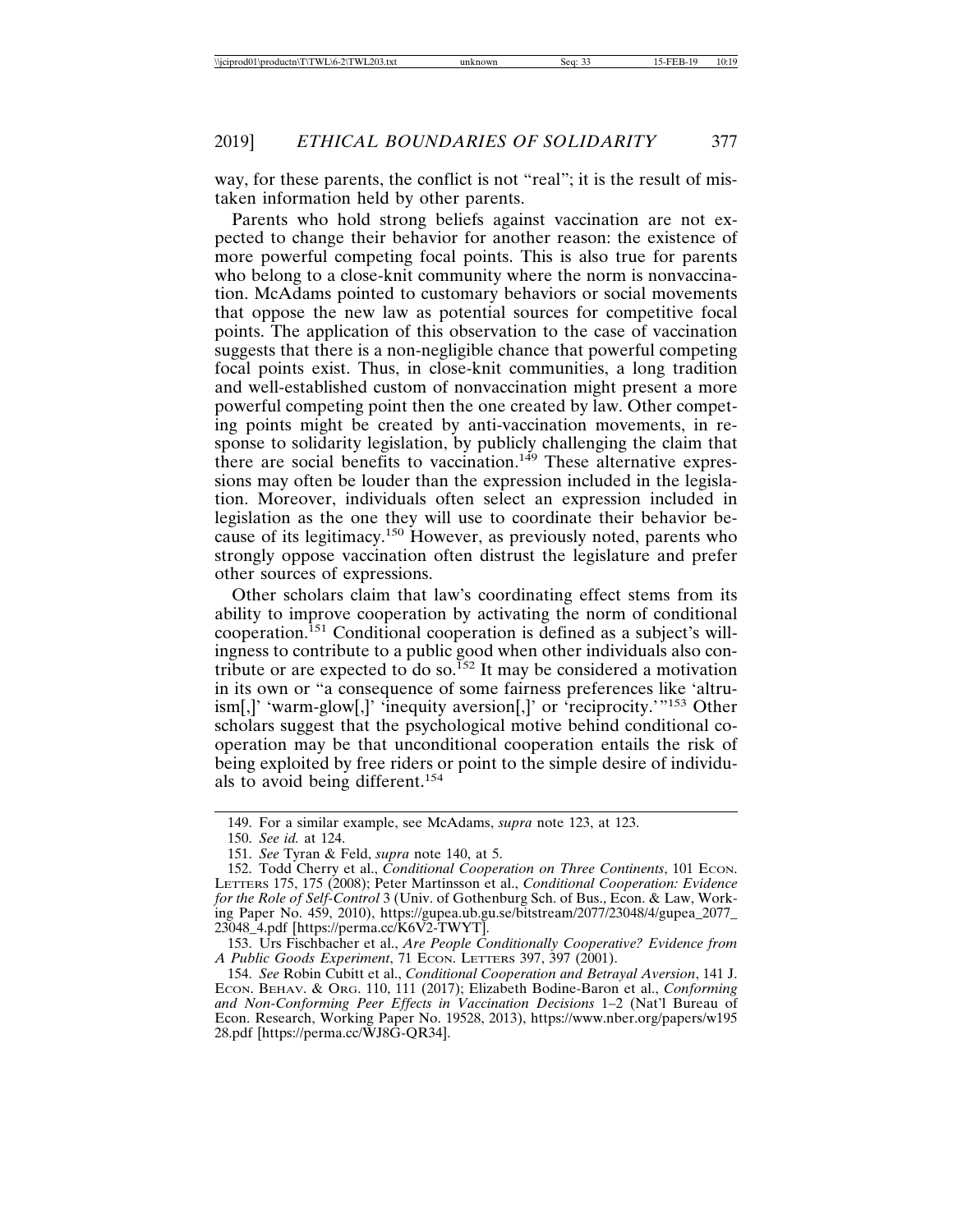The existence and extent of conditional cooperation are well-documented in the economics literature on public goods provision, and have been shown to be a robust behavioral regularity in economic experiments.155 More specifically, "empirical evidence from lab and field studies shows that (i) many people are to some extent willing to provide public goods voluntarily and (ii) those who are willing to do so are mostly 'conditional cooperators,' that is, they contribute to the public good only if they expect other group members to do so as well."156

While the activation of conditional cooperation may be relatively easy in small communities, it is more difficult in larger communities (such as states with millions of inhabitants). In large communities, expectations regarding how fellow citizens are going to behave may be an important determinant of behavior. As lawmaking is supposed to play a significant role in regulating behavior in large groups and because it incorporates direct public expression of the appropriate behavior, it may change individuals' expectations regarding what others will do and thus indirectly induce conditional cooperation.<sup>157</sup>

The application of this theory to the case of vaccination suggests parents are more likely to vaccinate their children when informed that community vaccination rates are high, considering their desire to conform to the norms of their community.158 This theoretical proposal finds support in empirical literature that consistently points to positive peer effects in vaccination decision-making. This literature suggests that conditional cooperation is an active motive in the case of vaccination.<sup>159</sup>

However, several comments are in place. First, scholars across the social sciences have long noted the inherent fragility of voluntary cooperation as a result of free rider incentives in the voluntary provision of public goods. Second, it has also been shown that after some time, voluntary cooperation decreases even if most individuals are not free riders and are conditional cooperators.160 Therefore, other mecha-

158. *See* Romley et al., *supra* note 106, at 3.

<sup>155.</sup> *See* Cherry et al., *supra* note 152, at 175–76.

<sup>156.</sup> Cubitt et al., *supra* note 154, at 110–111; Ananish Chaudhuri & Tirnud Paichayontvijit, *Conditional Cooperation and Voluntary Contributions to a Public Good*, 3 ECON. BULL. 1, 14 fig.3 (2006).

<sup>157.</sup> Bethany Kirkpatrick, *The Impact of Legal Mechanisms on Cooperation in Infinitely Repeated Games: An Experimental Approach* 1, 12 (Apr. 2014) (unpublished Ph.D. dissertation, Paris School of International Affairs), https://www.sciencespo.fr/ psia/sites/sciencespo.fr.psia/files/The%20impact%20of%20legal%20mechanisms%20 on%20cooperation%20in%20infinitely%20repeated%20games\_Bethany%20Kirkpat rick.pdf [https://perma.cc/7HS7-3CCX]; Tyran & Feld, *supra* note 140, at 6.

<sup>159.</sup> *See* Buttenheim & Asch*, supra* note 111, at 2675; Romley et al., *supra* note 106, at 8.

<sup>160.</sup> *See* Urs Fischbacher & Simon Gachter, *Social Preferences, Beliefs, and the Dynamics of Free Riding in Public Good Experiments*, 100 AM. ECON. REV. 541, 542 (2010); Chaudhuri & Paichayontvijit, *supra* note 156, at 1.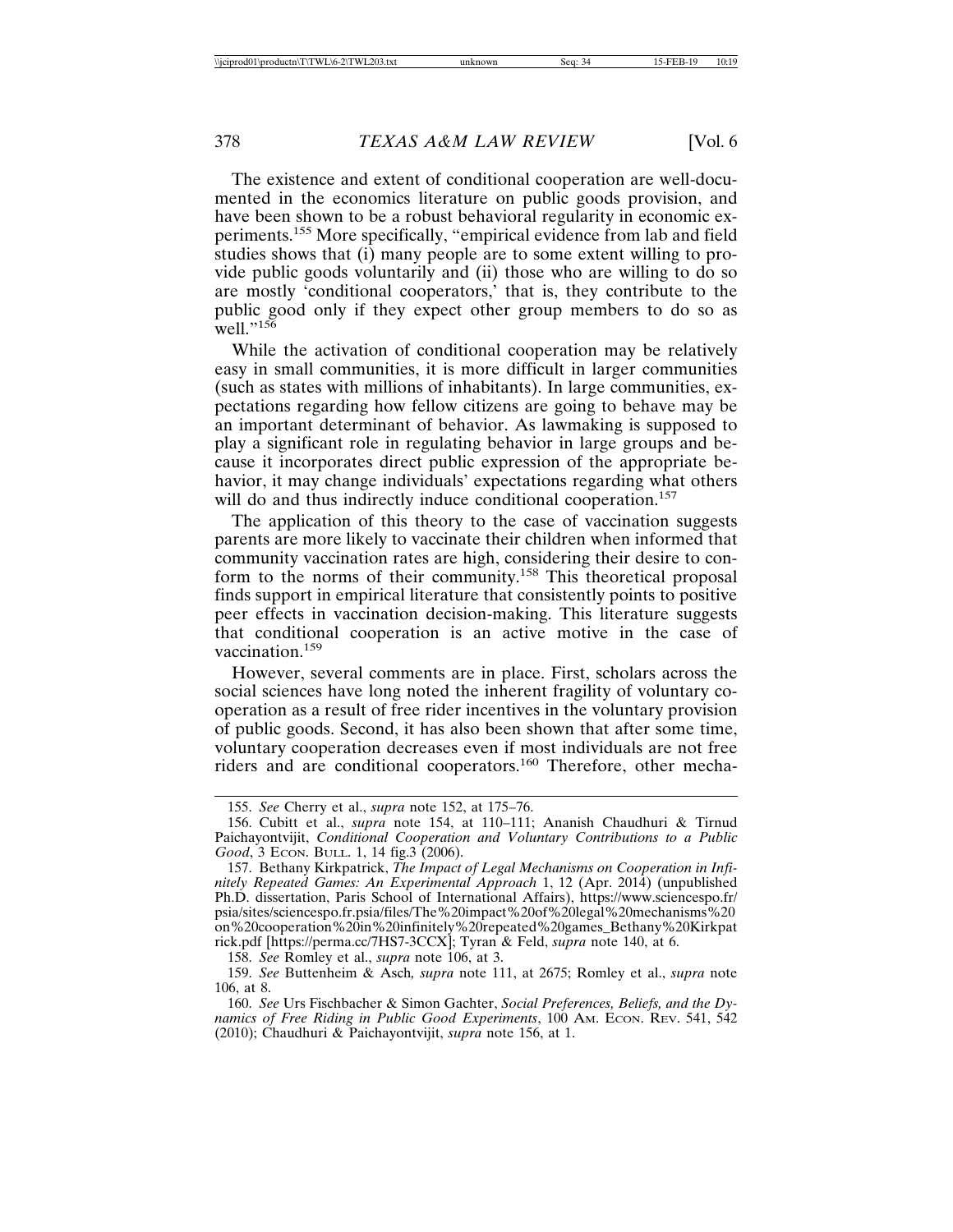nisms, such as punishment, rewards, or in general, good institutional designs might be necessary to sustain cooperation. Third, there is an indication that cooperation preferences in public good provision are unstable and change according to group identity. Thus, when matched with individuals of a common identity, subjects consistently show the preference for higher levels of conditional cooperation and less selfserving bias than when interacting with individuals who are perceived to belong to different identities. Moreover, individuals were more prone to act as free riders when matched with individuals of a different identity than in group matching.161 This finding might suggest that even with solidarity legislation, parents may present low levels of conditional cooperation if acting in solidarity is supposed to benefit individuals of different identities. This proposition seems to have a special force for parents who are members of a close-knit community interacting with outsiders. Furthermore, although theory and empirical research suggest that conditional cooperation affects individuals' willingness to vaccinate, there is currently not sufficient information regarding the magnitude of this effect and the extent to which it might vary across diseases, geography, age, and status groups.<sup>162</sup>

# E. *Final Thoughts on Effects of Solidarity Legislation*

The application of expressive theories of the law to solidarity legislation suggests that although this legislation is expected to have an influence on parents' vaccination behavior, its influence might be limited.

This suggestion seems particularly valid regarding parents who are members of a vaccine-averse, close-knit group. Solidarity legislation will not easily motivate these parents because they are threatened by in-group sanctions, they have a desire to be viewed as coordinators by in-group members, they are influenced by a powerful competing focal point, and they hold on to vaccination beliefs that are common in their community.

The same is also true for parents with strong anti-vaccination attitudes. Because they have misconceptions regarding the high risks and low benefits of vaccines, distrust health authorities, and are influenced by louder competing focal points, these parents might not change their behavior even in the presence of a legislative message regarding the social benefits of vaccination.

The influence of this legislation on hesitant parents is also not straightforward. It might change depending on the extent of their mis-

<sup>161.</sup> *See* Matthias Lankau et al., *Cooperation Preferences in the Provision of Public Goods: An Experimental Study on the Effects of Social Identity* 1–2 (Ctr. for Eur. Governance & Econ. Dev. Research Working Papers No. 148, 2012), https://papers .ssrn.com/sol3/Delivery.cfm/SSRN\_ID2191469\_code1296572.pdf?abstractid=2191469 &mirid=1 [https://perma.cc/V7DR-DFSM].

<sup>162.</sup> *See* sources cited *supra* note 108.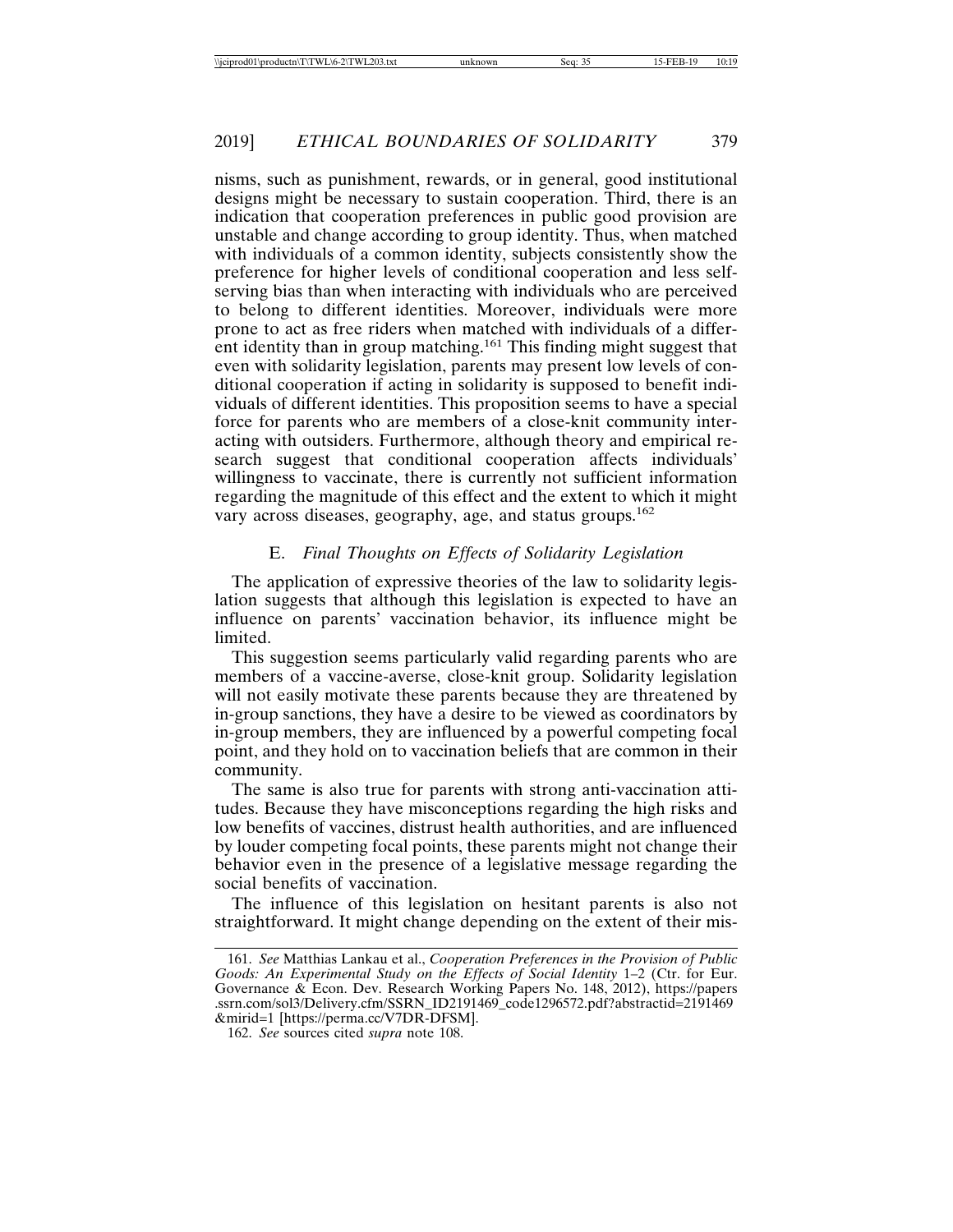conceptions regarding vaccines, their distrust of health providers, and their community's attitude toward vaccination.

Free riders may also have a questionable response to solidarity legislation. Assuming (correctly or incorrectly) that vaccination rates are above the required threshold, underestimating the fragility of herd immunity, believing that vaccination risks are high, and estimating the probability of serious social condemnation as low, free-rider parents might continue free riding even in the presence of solidarity legislation.

Finally, other reasons, which are relevant to all types of parents, might limit the expressive function of solidarity legislation. For example, individuals are less inclined to cooperate when interacting with individuals of different group identities.

However, these conclusions should not be understood as suggesting that solidarity legislation has no expressive function. Rather, they suggest that its influence might be limited, at least in some cases, and highlight the reasons for its limited influence. As I will claim in the last chapter, once these reasons have been identified, its influence may be moderated, thus improving the expressive function of solidarity legislation. Finally, it stresses the importance of conducting research that will further explore the effect of including expressive messages regarding solidarity in vaccination legislation.

#### V. THE DIRECT INFLUENCE OF SOLIDARITY LEGISLATION

Another potential justification for adopting solidarity legislation is its direct influence on parents' vaccination decisions. According to this justification, mandating parents to be educated regarding the social benefits of vaccination will increase their willingness to vaccinate their children.

For this justification to be valid, the correctness of two hypotheses should be examined: (1) the general hypothesis according to which educating parents regarding vaccination improves their attitudes towards vaccination and thus increases vaccination uptakes; and (2) the specific hypothesis according to which informing parents regarding the social benefits of vaccination is expected to motivate them to vaccinate their children. I will start by addressing the first hypothesis. Considering that vaccine refusal and hesitancy have often been associated with misconception and uncertainty regarding vaccination, it is not surprising that many believe communication is the most effective way to increase knowledge and awareness regarding vaccines and that providing parents additional information regarding vaccination will encourage them to vaccinate.<sup>163</sup>

<sup>163.</sup> *See* Petrelli et al., *supra* note 132, at 92.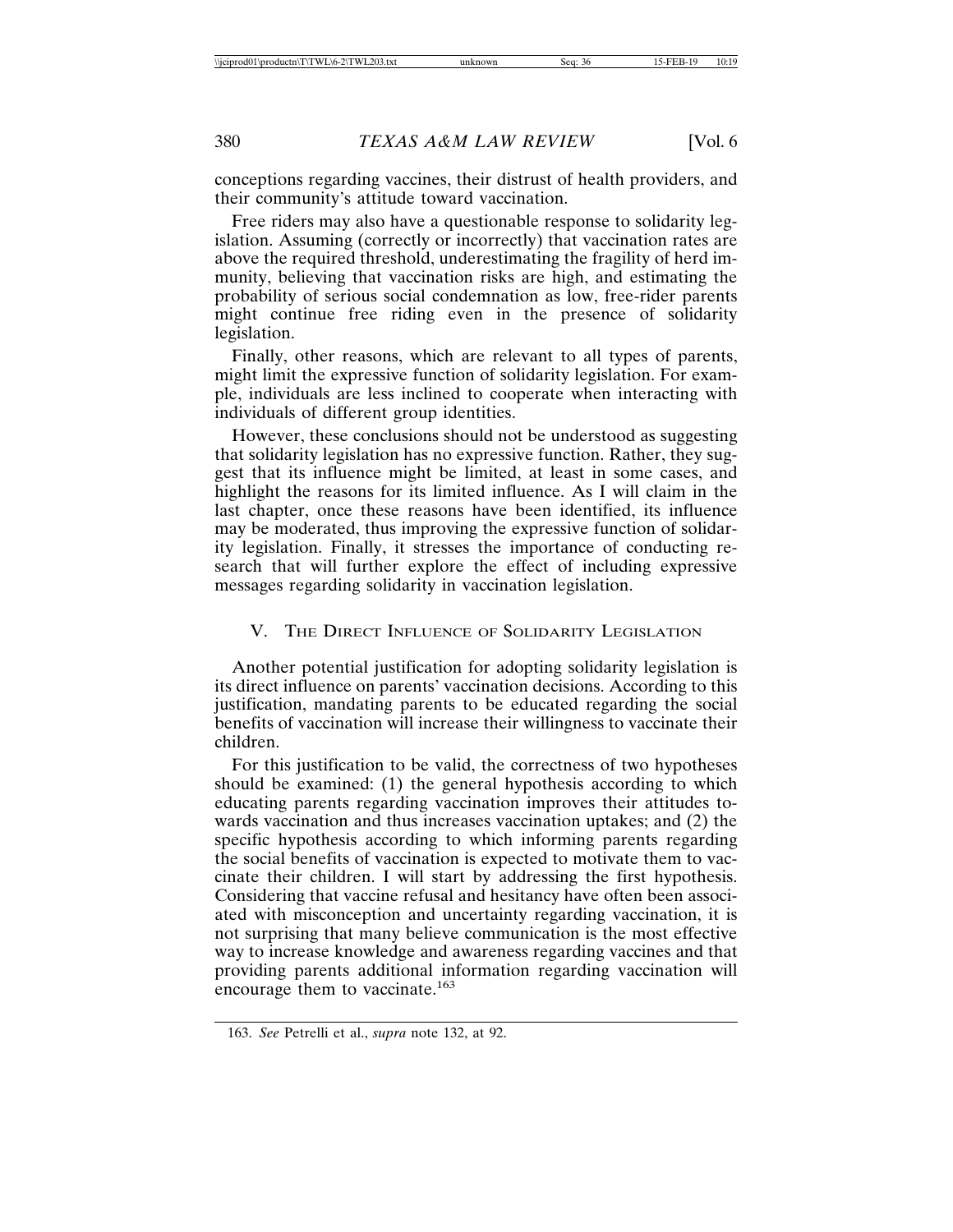Unfortunately, there is mixed evidence on the effectiveness of educational interventions.<sup>164</sup> Although some empirical studies have identified the importance of providers' recommendations and pro-vaccine information in positively impacting parents' attitudes toward vaccination, other studies have indicated that pro-vaccine messages do not always work as intended.165 Thus, exposure to vaccination information does not significantly influence parents' vaccination intentions or behavior, and specific types of information may be counterproductive.<sup>166</sup>

The effectiveness of pro-vaccination messages directed to parents who hold strong beliefs against vaccination is more controversial.<sup>167</sup> Parents who hold particularly strong attitudes against vaccines, for example, attitudes that are viewed as certain and stable, may be less amenable to change their behavior following pro-vaccination information.168 Thus, providing pro-vaccination information to these parents might be futile.<sup>169</sup>

Findings concerning the second (the specific) hypothesis—that informing parents regarding the social benefits of vaccination is expected to motivate them to vaccinate their children—indicate that the connection between educating parents regarding the social benefits of vaccination and vaccination decisions is not straightforward.

In general, there is evidence that prosocial motives play a role in vaccination decisions and that individuals are sensitive to the positive impact their vaccination could have on the health of others.170 For

167. Nyhan et al., *supra* note 166, at 7; Tara C. Smith, *Vaccine Rejection and Hesitancy: A Review and Call to Action, OPEN F. INFECTIOUS DISEASES 5 (July 11, 2017),* https://academic.oup.com/ofid/article-pdf/4/3/ofx146/19601926/ofx146.pdf [https://per ma.cc/D83L-T7FS]; Ashley Colman, *Changing Attitudes: The Vaccine-Autism Debate,* GRADUATE SEMINAR SOC. PSYCHOL. (Feb. 17, 2017), https://graduatesocialpsych .weebly.com/class-blogs---public/changing-attitudes-the-vaccine-autism-debate [https:/ /perma.cc/7RR5-WGPN].

168. Nyhan et al., *supra* note 166, at 7.

169. *Id.*

<sup>164.</sup> See Eve Dubé et al., *Strategies Intended to Address Vaccine Hesitancy: Review of Published Reviews*, 33 VACCINE 4191, 4200 (2015); Paul Corben & Julie Leask, *To Close the Childhood Immunization Gap, We Need a Richer Understanding of Parents' Decision-Making*, 12 HUM. VACCINES & IMMUNOTHERAPEUTICS 3168, 3171 (2016).

<sup>165.</sup> *See* Zachary Horne et al., *Countering Antivaccination Attitudes*, 112 PROC. NAT'L ACAD. SCI. U.S. 10321, 10321–22 (2015); Williams, *supra* note 132, at 2594.

<sup>166.</sup> *See* Corben & Leask, *supra* note 164, at 3172; Joshua Greenberg et al., *Vaccine Hesitancy: In Search of the Risk Communication Comfort Zone*, PLOS CURRENTS (Mar. 3, 2017), http://currents.plos.org/outbreaks/article/vaccine-hesitancy-in-searchof-the-risk-communication-comfort-zone/ [https://perma.cc/BZE7-FCS9]; Brendan Nyhan et al., *Effective Messages in Vaccine Promotion: A Randomized Trial*, 133 PE-DIATRICS 1, 7 (2014).

<sup>170.</sup> *See* Meng Li et al., *Stimulating Influenza Vaccination via Prosocial Motives*, PLOS ONE 2 (July 26, 2016), https://journals.plos.org/plosone/article/file?id=10.1371/ journal.pone.0159780&type=printable [https://perma.cc/7284-ZXQF]; Rachel Casiday, *Risk and Trust in Vaccine Decision Making*, 13 DURHAM ANTHROPOLOGY J. para. 5.9 (2005), https://www.researchgate.net/profile/Rachel\_Casiday/publication/44 094655\_Risk\_and\_trust\_in\_vaccine\_decision\_making/links/56460b7508ae9f9c13e731 d0/Risk-and-trust-in-vaccine-decision-making.pdf [https://perma.cc/XDL6-F46W];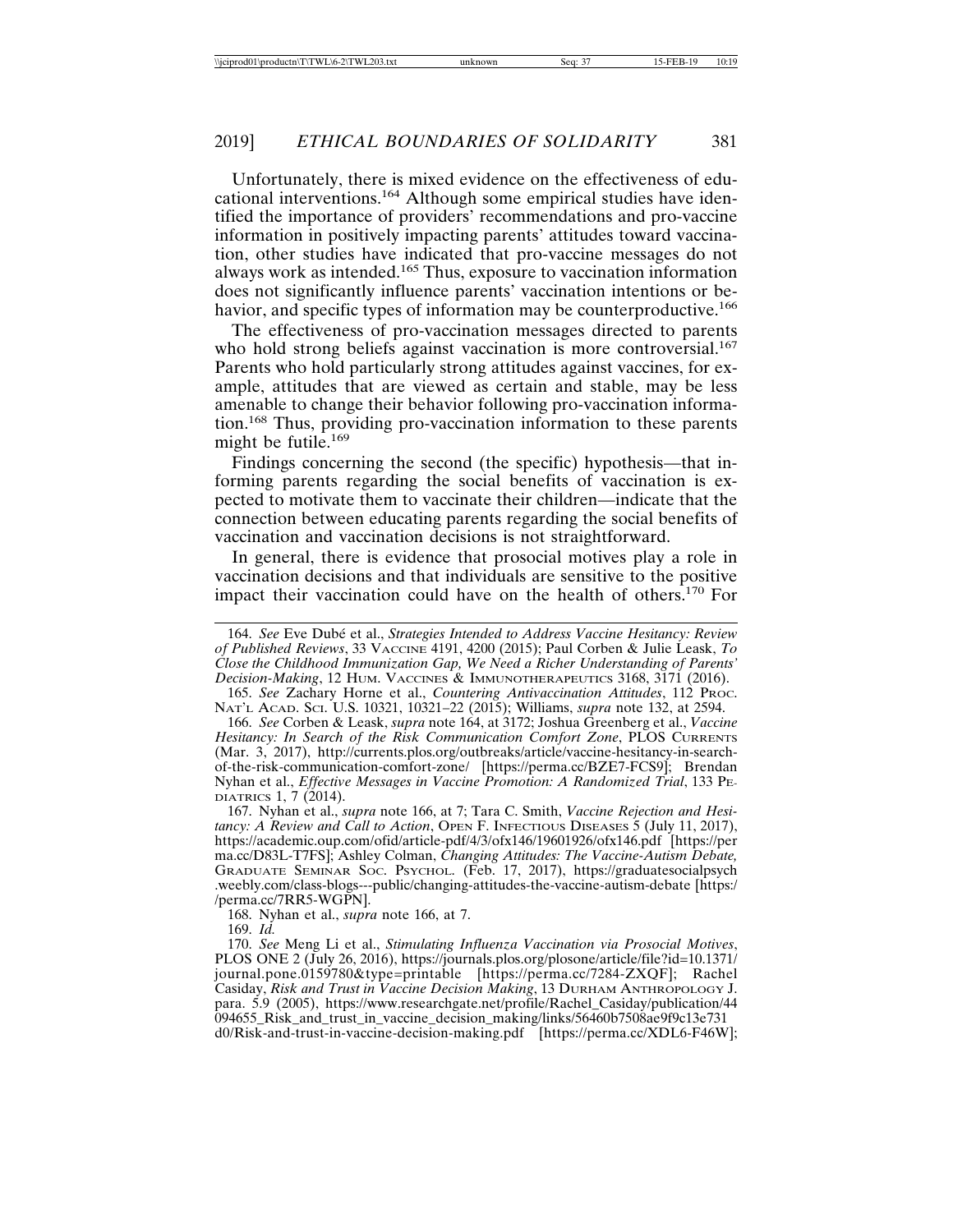example, several studies concerning hypothetical vaccines have indicated that individuals were sensitive to the positive impact their vaccination could have on the health of other individuals.<sup>171</sup> However, the implications of these findings are claimed to be limited by the hypothetical nature of the vaccine in the scenarios, the characteristics of participants in the study, or the correlational design of the study.<sup>172</sup>

Studies on parental vaccination decisions suggest that parents may be willing to vaccinate their children for the benefit of others.173 However, these findings were claimed to be limited by their reliance on interviews or questionnaires directly asking parents their reasons for vaccination and their focus on parents' vaccination intentions instead of vaccination behavior.174 Other studies have found that emphasizing the societal benefits of vaccination to parents did not increase their intentions to vaccinate their child. In fact, one study found that underscoring the vaccine's benefits to the society, without explicit mention of the expected benefits to the child, did not result in higher levels of parental intentions to vaccinate with the MMR vaccine.<sup>175</sup> Another study indicated that parents viewed community protection only as a bonus rather than a primary aim.<sup>176</sup>

It therefore follows that the existing evidence does not conclusively support the causal impact of providing parents information regarding the prosocial benefits of vaccines on vaccination decisions.<sup>177</sup>

Moreover, evidence shows that the influence of this information might vary depending on parents' characteristics and the nature of information provided to them.<sup>178</sup> Thus, studies of parental vaccination

Dubé et al., *supra* note 110, at 1769-70; Maheen Quadri-Sheriff et al., *The Role of Herd Immunity in Parents' Decision to Vaccinate Children: A Systematic Review*, 130 PEDIATRICS 522, 528–29 (2012); Julie Leask et al., *What Maintains Parental Support for Vaccination When Challenged by Antivaccination Messages? A Qualitative Study*, 24 VACCINE 7238, 7242–43 (2006).

171. *See* Jeffrey T. Vietri et al., *Vaccinating to Help Ourselves and Others*, 32 MED. DECISION MAKING 447, 454 (2012); John C. Hershey et al., *The Roles of Altruism, Free Riding, and Bandwagoning in Vaccination Decisions*, 59 ORGANIZATIONAL BEHAV. HUM. DECISION PROCESS 177, 186–87 (1994); Gretchen B. Chapman et al., *Using Game Theory to Examine Incentives in Influenza Vaccination Behavior*, 23 PSYCHOL. SCI. 1008, 1014 (2012); Eunha Shim et al., *The Influence of Altruism on Influenza Vaccination Decisions*, 9 J. ROYAL SOC'Y INTERFACE 2234, 2240–41 (2012); Cornelia Betsch et al., *Inviting Free-Riders or Appealing to Prosocial Behavior? Game-Theoretical Reflections on Communicating Herd Immunity in Vaccine Advocacy*, 32 HEALTH PSYCHOL. 978, 983 (2013).

172. *See* Li et al., *supra* note 170, at 2; Vietri, *supra* note 171, at 454.

173. *See* Quadri-Sheriff et al., *supra* note 170, at 528–29; Li et al., *supra* note 170, at 2.

174. Li et al., *supra* note 170, at 2.

175. *See* Kristin S. Hendrix et al., *Vaccine Message Framing and Parents' Intent to Immunize Their Infants For MMR*, 134 PEDIATRICS e675, e680 (2014).

176. *See* Vietri et al., *supra* note 171, at 448.

177. *See* Li et al., *supra* note 170, at 2.

178. *See id.* at 10. Findings that support this claim were also found in Meng Li and others' studies, which addressed flu vaccination intentions. The researchers reported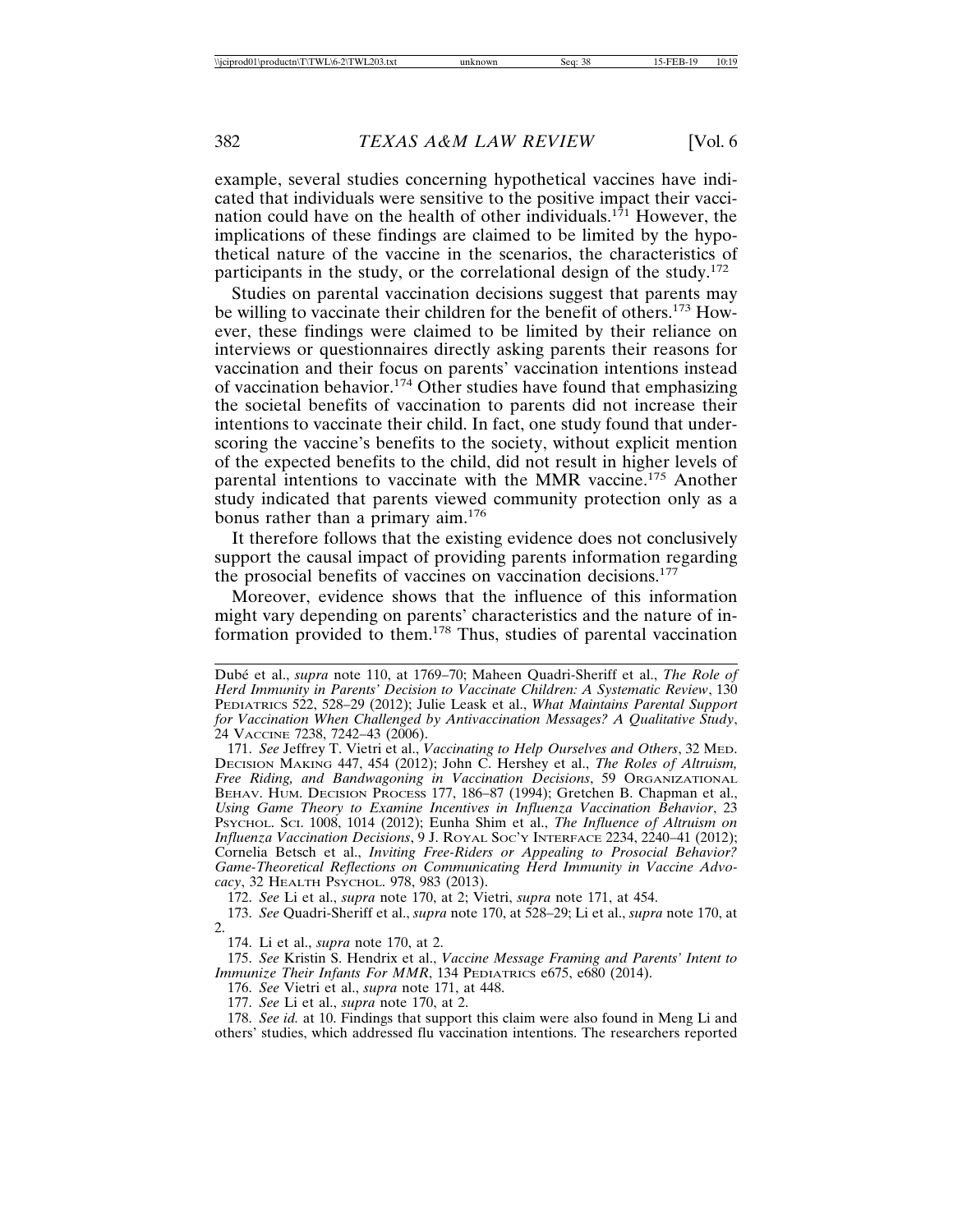decisions indicate that vaccine decliners are disinclined to vaccinate their children for the benefit of the community.179 It has also been shown that when a message emphasizes the personal benefit of indirect protection provided to individuals through herd immunity, individuals' inclination to free ride increases. This was particularly the case when the social benefit of herd immunity was not communicated. In contrast, although communicating the social benefit did not result in a general increase in vaccination intentions, it did reduce free-riding and could have increased vaccination intentions when the costs of vaccinating are perceived as low.180 These results suggest that vaccination uptake may increase or decrease depending on the salience of personal versus social benefits of herd immunity.<sup>181</sup> Further, the MMR study suggests that emphasizing the various benefits of MMR vaccination directly to the vaccine recipient or society may differentially impact parents' intentions to vaccinate their infants against MMR. More specifically, it was shown that underscoring the vaccine's benefits to society, without explicit mention of benefits directly to the child, did not result in higher levels of parental intentions to vaccinate.<sup>182</sup>

Several conclusions emerge from this discussion. First, in general, there is mixed evidence regarding the effectiveness of communication interventions in motivating parents to vaccinate their children. More specifically, the evidence does not conclusively support the causal connection between providing parents information regarding the prosocial benefits of vaccines and vaccination decisions.183 Second, parents' willingness to vaccinate their children may differ depending on the nature and types of information provided to them. Thus, specific types of information may be counterproductive, whereas other types may be productive. Third, parents who hold particularly strong anti-vaccination attitudes and vaccine decliners might be less responsive to communication interventions, in general, and information regarding vaccination social benefits, specifically.

#### VI. IMPROVING THE EXPRESSIVE AND DIRECT INFLUENCE OF SOLIDARITY LEGISLATION

In the final two parts of this Article, I examined whether solidarity legislation is expected to influence parents' vaccine decisions. The discussion suggested that although this legislation is expected to have direct and indirect influences on parents' vaccination behavior, its expected influence is limited.

that highlighting flu victims increased intentions to vaccinate, particularly among individuals who had not vaccinated the previous year. *See id.*

<sup>179.</sup> *See* Vietri et al., *supra* note 171, at 448.

<sup>180.</sup> *See* Betsch et al., *supra* note 171, at 983.

<sup>181.</sup> *See id.* at 979.

<sup>182.</sup> *See* Hendrix et al., *supra* note 175, at e680.

<sup>183.</sup> *See* Li et al., *supra* note 170, at 2.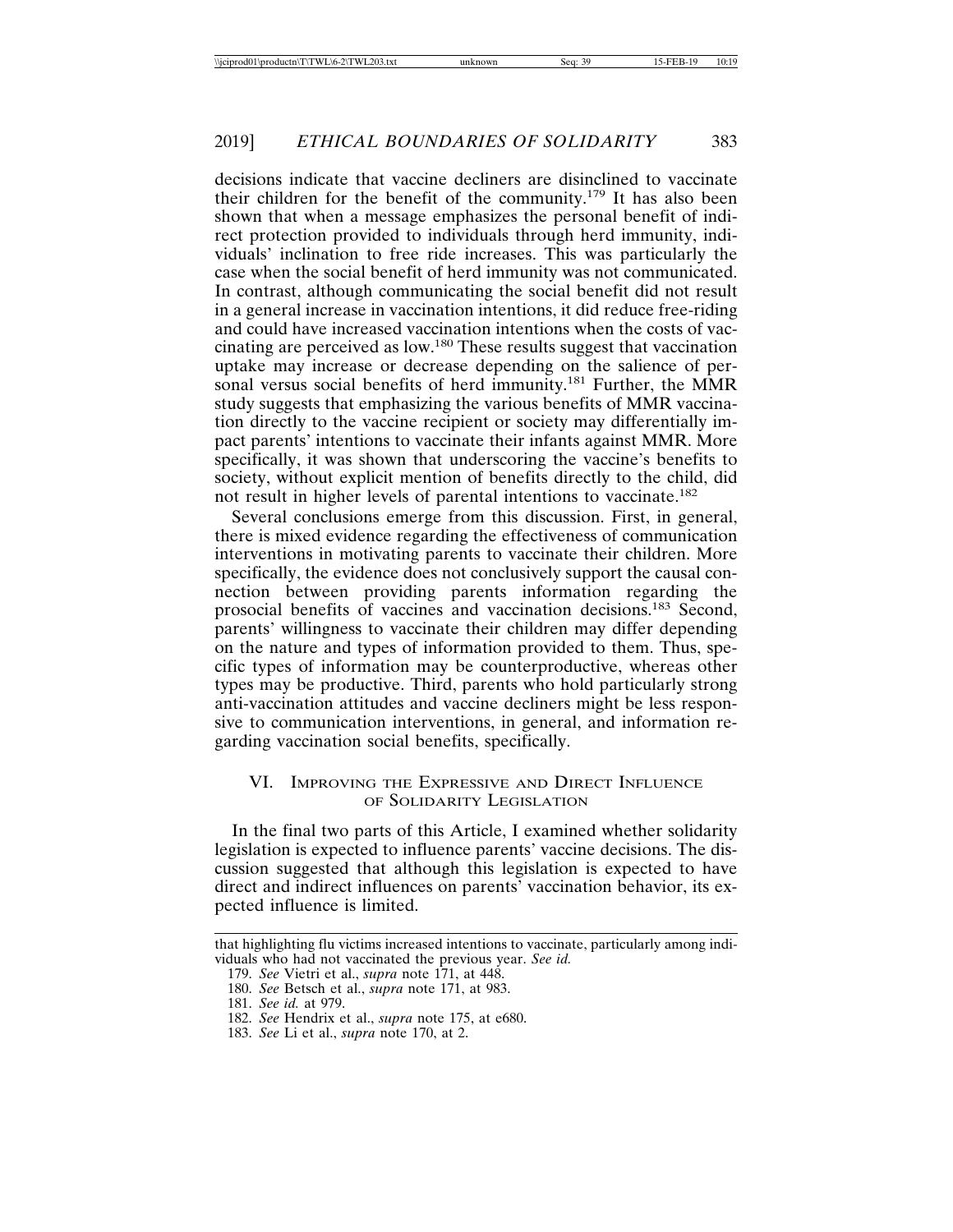That doesn't mean that solidarity legislation should not be adopted. To begin with, although the magnitude of its influence is not entirely clear, there is a theoretical and empirical basis for the assumption that this legislation is expected to have an influence on parents' vaccine behavior.<sup>184</sup>

Furthermore, the expressive and direct influence of solidarity legislation may be improved. The remaining part will present potential methods through which the effect of this legislation on parents' vaccination behavior may be improved.

First, the effectiveness of informing parents regarding the social benefits of vaccination, as well as the effect of including expressive solidarity messages in vaccination legislation, should be further explored through empirical studies.<sup>185</sup> Moreover, consideration should be given to existing evidence that suggests the potential influence of several factors on vaccination decisions: information framing, the content of information, the nature of the educational process, and the source of information.

As the previous discussion suggested, information framing may have a positive or negative influence on parents' vaccination intentions. Thus, focusing on the indirect protection herd immunity provides may result in negative results in the form of free riding. On the other hand, appealing to vaccination social benefits (for example, the protection provided to others through herd immunity) may have a positive effect and reduce free-riding tendencies.186 Underscoring the vaccine's benefits to the child and to society may result in higher intentions to vaccinate, whereas underscoring the vaccine's benefits to society, without explicit mention of the benefits directly to the child, is not expected to result in higher levels of parental intentions to vaccinate.187 Current studies also indicate that providing parents with twosided messages with claims both for and against vaccines decreases parents' intentions to vaccinate similar to one-sided, anti-vaccine-only messages. However, providing parents balanced information while

<sup>184.</sup> Leask et al., *supra* note 170, at 7243. Regarding the claims that presenting vaccinations as a social good might be a worthwhile and potentially overlooked strategy and that health authorities should highlight individuals' obligations toward other individuals and the importance of vaccinations for the wider community. *See id.*; Ohid Yaqub et al., *Attitudes to Vaccination: A Critical Review*, 112 Soc. Sci. & MED. 1, 7 (2014).

<sup>185.</sup> The need for further research regarding this issue has been noted by several scholars. *See, e.g.*, Li et al., *supra* note 170, at 10–11; Betsch et al., *supra* note 171, at 982–83.

<sup>186.</sup> *See* Betsch et al., *supra* note 171, at 983–84. This approach was adopted by the health departments in Vermont and Oregon. The information provided to parents in both states briefly relates to herd immunity, while the social benefit of vaccines is emphasized. *See Parent Education Required for Completion of Vermont's Religious Exemption Form*, *supra* note 62; *Vaccine Education Module*, *supra* note 66.

<sup>187.</sup> *See* Hendrix et al., *supra* note 175, at 680.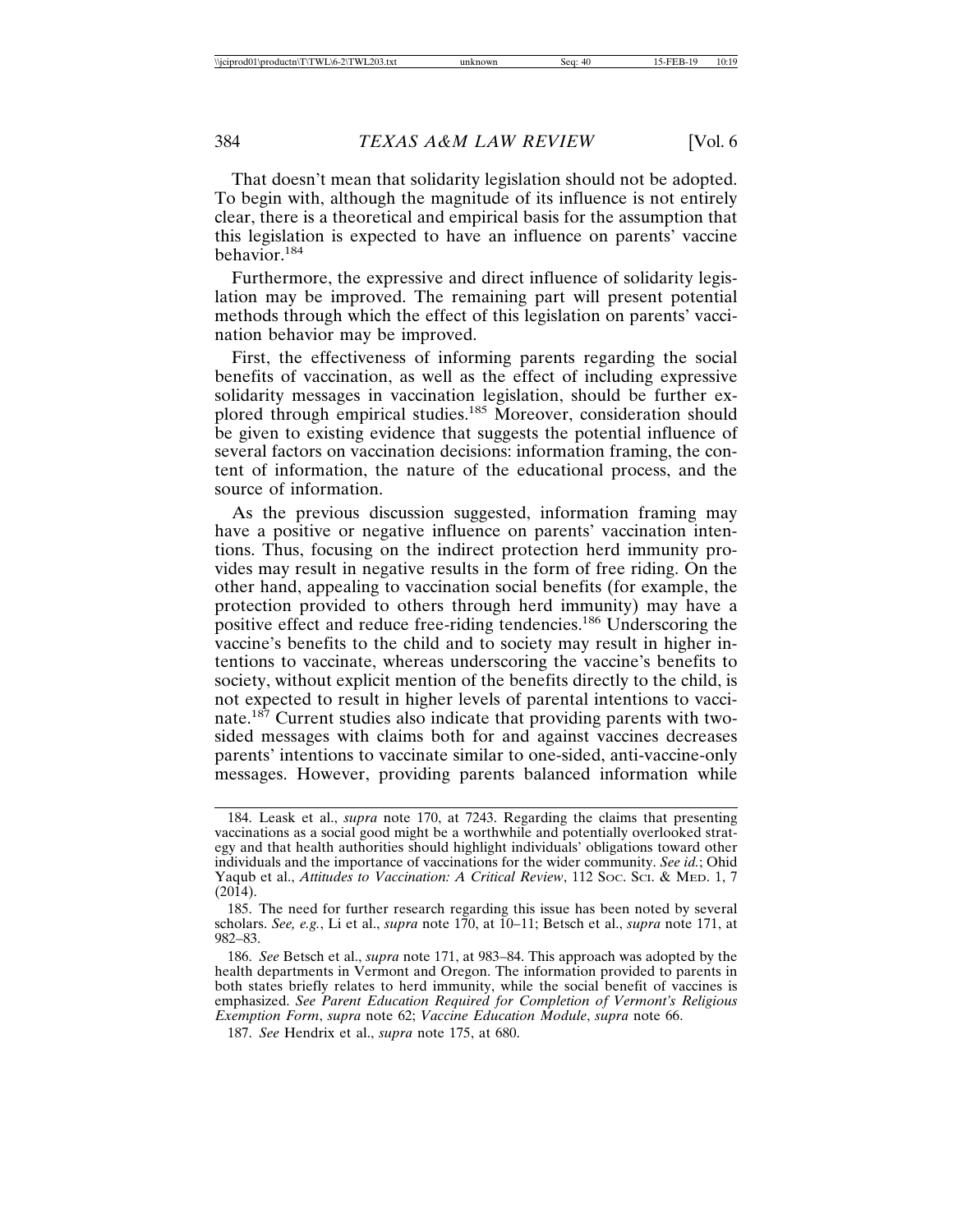emphasizing scientific consensus may improve their vaccination willingness.<sup>188</sup>

The framing of information regarding vaccines' social benefits should also be sensitive to research regarding what motivates individuals to act prosocially. A group of studies has shown that individuals are more likely to exhibit prosocial behavior towards individuals to whom they are directly connected, and this tendency is greater towards individuals who are only a few steps removed in their social network (for example, friends of friends) than toward more distant others.<sup>189</sup> Thus, it has been shown that individuals share larger amounts of resources with their kin and are more likely to share resources with friends and acquaintances than with strangers. Shared identities, such as ethnicity, religion, or political partisanship, have also been shown to affect individuals' other-regarding preferences.190 These findings suggest that the information provided to parents should stress the benefits of vaccination to the recipient's kin, friends, and acquaintances, instead of only describing its benefits to the society as a whole.<sup>191</sup>

This does not necessarily indicate that the benefits of vaccination to strangers should be completely omitted from the information provided to parents. As Prainsack and Buyx recognized, solidaristic practice regularly occurs where there are stark differences among individuals. This is the state of things in the case of vaccination: Parents are often required to vaccinate their child for the protection of other children they do not know and may be of a completely distinctive social group. According to Prainsack and Buyx, even under these circumstances, individuals will act in solidarity with other individuals if they recognize subjective similarity with them in a relevant respect. The recognition of similarity may take many forms: It entails the awareness of being associated, by choice, fate, or other circumstances,

189. *See* Delia Baldassarri & Guy Grossman, *The Effect of Group Attachment and Social Position on Prosocial Behavior. Evidence from Lab-in-the-Field Experiments*, 8 PLOS ONE e58750, e58751 (2013).

<sup>188.</sup> *See* Christopher E. Clarke et al., *The Influence of Weight-of-Evidence Messages on (Vaccine) Attitudes: A Sequential Mediation Model*, 20 J. HEALTH COMM. 1302, 1306–07 (2015); Graham Dixon & Christopher Clarke, *The Effect of Falsely Balanced Media Representations of the Autism-Vaccine Controversy on Vaccine Safety Perceptions and Behavioral Intentions*, 28 HEALTH EDUC. RES. 352, 355–56 (2012). This strategy was adopted in Vermont. Although parents should be informed that some parents choose not to immunize because they are concerned about vaccine risk, health providers are instructed to provide parents scientifically based information indicating that while side effects or adverse events are possible, most are very rare or mild. *See Parent Education Required for Completion of Vermont's Religious Exemption Form*, *supra* note 62, at 2.

<sup>190.</sup> *Id*. at e58750.

<sup>191.</sup> This strategy was adopted by the Israeli Ministry of Health during the 2013 Polio crisis in Israel. *See* Nili Karako-Eyal, *The Right for Autonomy, the Duty of Disclosure and Public Health Considerations—The 2013 Polio Crisis in Israel as a Case Study*, 36 PACE L. REV. 908, 923 (2016).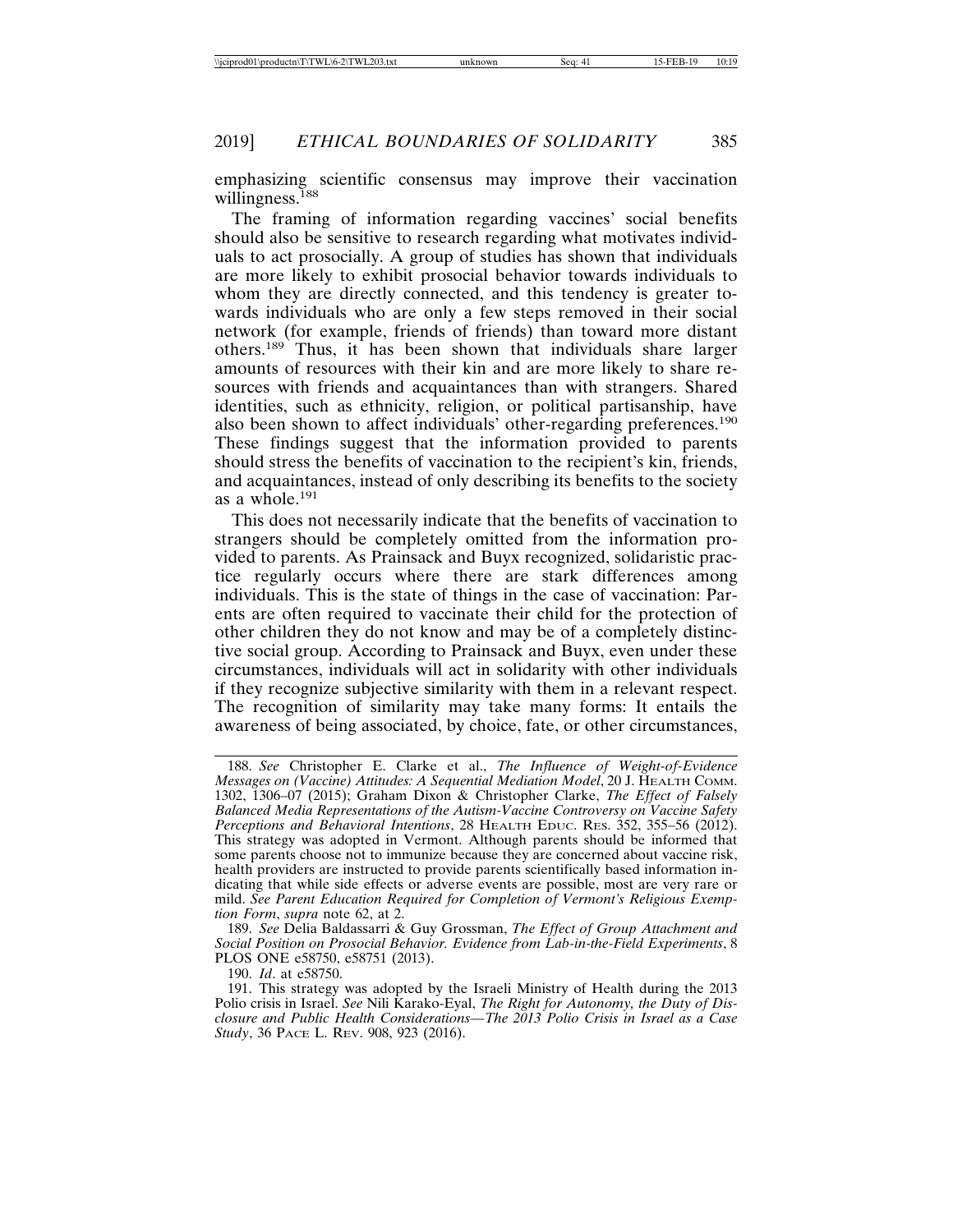with other individuals. This understanding leads to two conclusions. First, information regarding social benefits to others should be framed to underscore the potential similarities with them (for example, information framed as applying to all human beings). Second, the information provided to parents should not be limited to the benefits of vaccination to other individuals. Attention should also be given to the expected benefit to the community. More specifically, parents should be informed of the common interest all members of the community share in preventing epidemics (for example, preventing the costs involved in epidemic outbreaks).<sup>192</sup>

When framing solidarity messages, consideration should also be given to findings that indicate greater empathy and a heightened sense of personal responsibility towards the victim are powerful motivating factors in prosocial behavior. These findings suggest that the educational process should be designed to increase empathy and personal responsibility among parents, for example, by describing the injuries and suffering that epidemic victims might suffer and emphasizing the personal responsibility of the individuals who failed to vaccinate for these consequences.<sup>193</sup>

Providing parents certain types of information may also improve their motivation to act in solidarity. Therefore, it is important to inform parents that all members of the community share a common interest in preventing epidemics (for example, preventing the costs involved in epidemic outbreaks) and thus in preserving high rates of vaccination. According to McAdams, for the focal point theory to work, the parties to the conflict should share an interest in avoiding unresolved conflicts so each party will consider the escalation of conflict as the worst outcome. It follows that information provided to parents under the category of "social benefits" should not be limited to the benefits of vaccination to other individuals. It should also include findings regarding the costs involved in epidemic outbreaks to the community and the indirect influence on each of its members (for example, decreased availability of health providers to treat other patients). Although this information will not likely motivate parents who hold strong attitudes against vaccination to change their behavior, it might influence hesitant parents and free riders.

Considering the potential effects of social attitudes and conditional cooperation on parental behavior, parents should also be informed that although some parents choose to not vaccinate their children,

<sup>192.</sup> Illinois and Michigan are the only two states that relate in their legislation to vaccine benefits to the community. *See supra* notes 61, 67–69. Vermont, Oregon, and Washington only mention benefits to others. *See supra* notes 62–66, 70–74*.*

<sup>193.</sup> *See* Li et al., *supra* note 170, at 2, 10. Vermont and Washington frame the information that should be provided to parents in a way that emphasizes the personal liability of individuals who fail to vaccinate their children to the suffering of others. *See supra* notes 62, 70–74.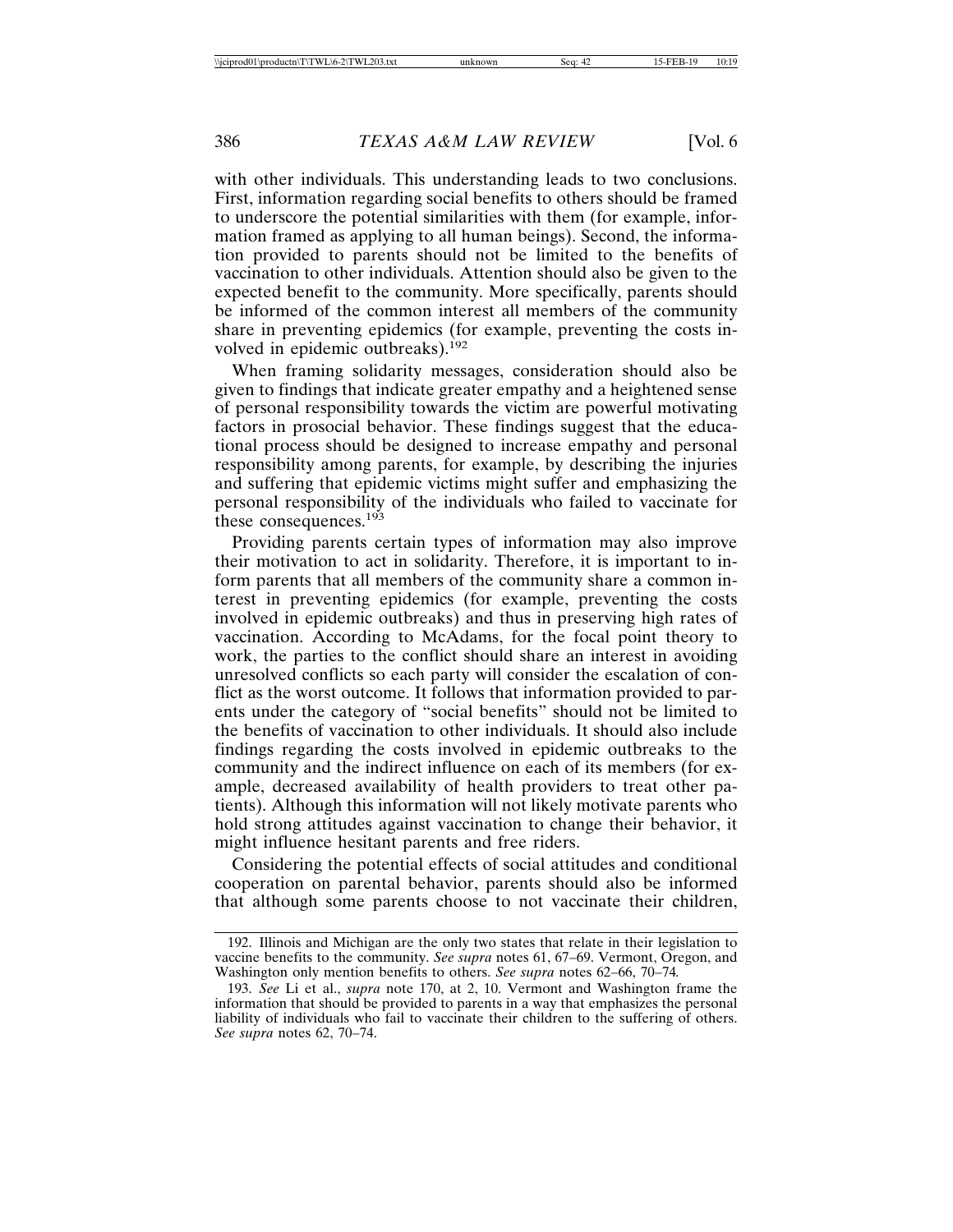most parents vaccinate their children, and vaccination is a practice approved by the majority in the society.<sup>194</sup>

Empirical studies have shown that in some cases, alerting groups of conditional cooperators helps to generate higher contributions than the control treatment.195 This effect was also identified in the context of vaccination. Hershey and colleagues determined that the vaccination behavior of other individuals exerted most of its influence through bandwagoning or the desire to behave the way others are behaving without regard to the consequences.<sup>196</sup> They also determined that individuals' willingness to vaccinate increased proportionally with their belief that others were willing to do the same.<sup>197</sup> Another study suggested that parents' intentions to vaccinate their children against Hepatitis B were significantly greater when presented with the beliefs that most of their friends and others important to the parents would vaccinate and appreciate the parents' decision to vaccinate.<sup>198</sup>

The nature of the communication process may also influence parents' vaccination intentions and should therefore also be considered when an educational encounter is planned. A critical factor that shapes parental attitudes to vaccination is the interaction with the healthcare provider. An effective interaction that addresses the concerns of hesitant parents can motivate them towards vaccine acceptance. On the other hand, poor communication that fails to account for the complexity of reasons that lead to vaccination refusal may result in a backfire effect and lead to the rejecting vaccination.199 The factors that may negatively influence parents' intentions to vaccinate include judgmental discourse, pressure to vaccinate, or too strongly advocating vaccination.200 Consistent with these findings are parents' reported

196. *See* Vietri et al., *supra* note 171, at 448.

197. See Robert Böhm et al., *Exploring and Promoting Prosocial Vaccination: A Cross-Cultural Experiment on Vaccination of Health Care Personnel*, 2016 BIOMED RES. INT'L 5 (2016), http://downloads.hindawi.com/journals/bmri/2016/6870984.pdf [https://perma.cc/NXM8-QRBT].

198. *See* Romley et al., *supra* note 106, at 7.

<sup>194.</sup> Oregon adopted an approach whereby the information provided to parents through the module includes an explicit statement that most parents in the state choose to vaccinate. *See Vaccine Education Module*, *supra* note 66.

<sup>195.</sup> *See* Claudia Keser & Frans van Winden, *Conditional Cooperation and Voluntary Contribution to Public Goods*, 102 SCANDINAVIAN J. ECON. 23, 37 (2000). However, there is also an indication that the framing of this information is important. For example, it has been shown that informing individuals who already engaged in the desired activity that other individuals engage in the desired behavior less often than they did, resulted in a reduction in the desirable action. On the other hand, providing normative feedback regarding the level of the desired activity to individuals who engage in the desired activity less than the average improved their behavior and resulted in an increase in the desired activity. *See* Romley et al., *supra* note 106, at 2.

<sup>199.</sup> *See* Julie Leask et al., *Communicating with Parents about Vaccination: A Framework for Health Professionals*, 12 BMC PEDIATRICS 154, 154–53 (2012), https:// bmcpediatr.biomedcentral.com/track/pdf/10.1186/1471-2431-12-154 [https://perma.cc/ ERQ7-P6EK].

<sup>200.</sup> *See* Ames et al., *supra* note 132, at 19.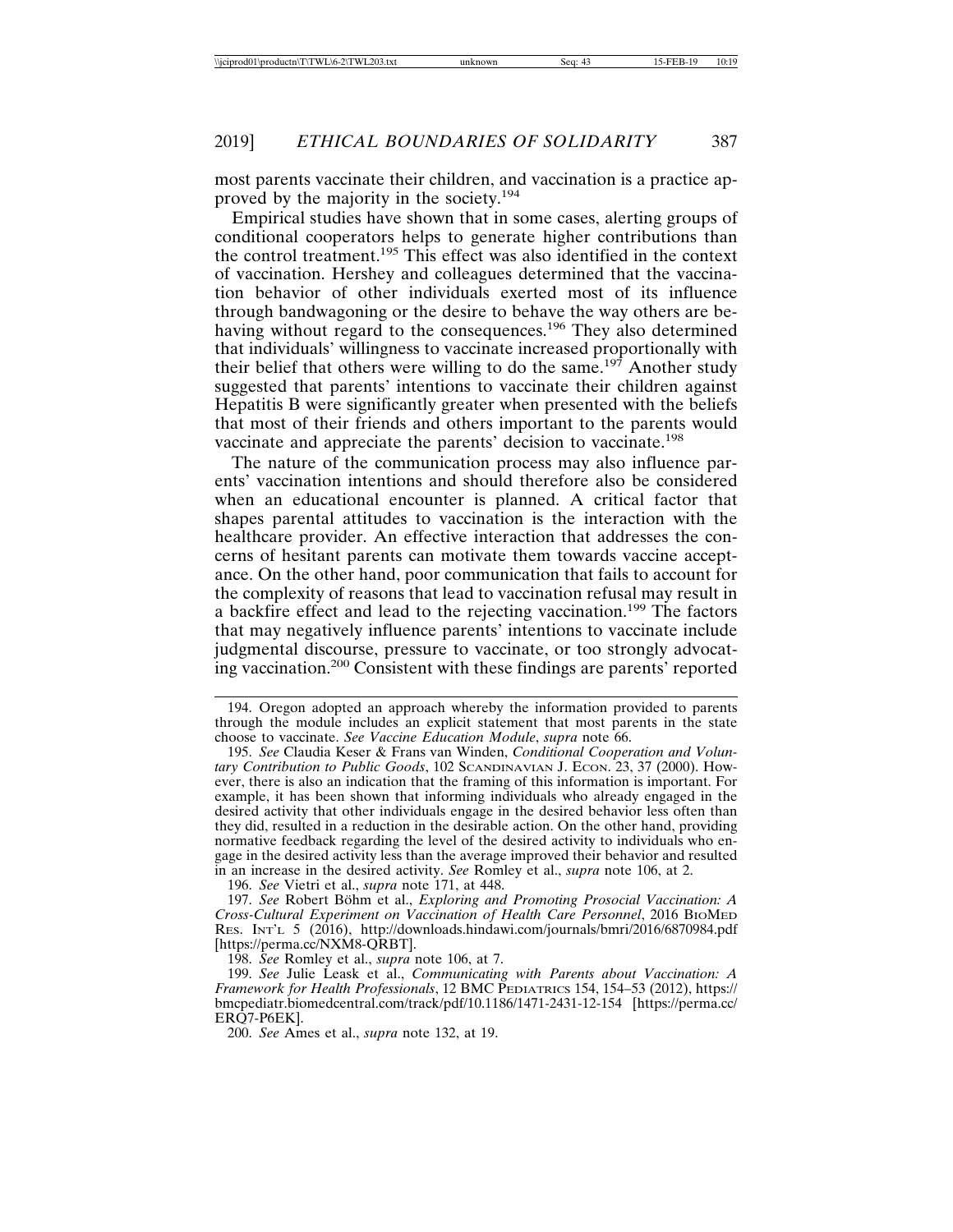wishes that healthcare providers conduct open, respectful discussions with them regarding vaccination in a caring, sensitive and nonjudgmental manner; provide clear answers to their questions; and provide a supportive environment for decision making.201 These findings should be addressed when discussing the social benefits of vaccination with parents. More specifically, it suggests that although parents' personal responsibility for the health of others should not be ignored, the discussion should not take the form of an oppositional discourse during which parents are severely blamed for causing damages to other individuals.

Attention should also be paid to the source of the information. According to several studies, information or reassurance from a healthcare provider is the main factor in changing parents' vaccination decisions. Moreover, it has been shown that the most trusted sources of vaccine-related information are family physicians and other medical professionals.202 This finding does not necessarily indicate that other sources of information should not also be used. Printed materials, web links, or decision aids given prior to or used during the consultation may be helpful in supporting the educational process.<sup>203</sup> However, they imply that the use of an educational module as the only platform for educating parents regarding the social benefits of vaccination, a method adopted by Oregon and Utah legislators, is undesirable.

Policy makers should also acknowledge the fact that simply providing information regarding the social benefits of vaccination might not be effective when parents are members of a close knit, vaccine-averse community. As the previous discussion suggests, these parents are highly influenced by in-group beliefs and norms regarding vaccination and are not expected to be easily influenced by out-group information regarding the social benefits of vaccination or messages regarding the ethical nature of acting in solidarity. In these cases, the use of different methods should be considered. First, understanding the beliefs and norms of the group and framing the information in a way that reflects them might be effective. Thus, when the parents are members of a religious group, it might help to present the ethical duty to act in solidarity as justified through religious norms or at least as not contradicting the religious beliefs of the group.204 Another potential method

<sup>201.</sup> *Id*. at 27.

<sup>202.</sup> *See* Greenberg et al., *supra* note 166; Ames et al., *supra* note 132, at 15.

<sup>203.</sup> *See* Leask et al., *supra* note 199, at 157.

<sup>204.</sup> For a detailed discussion regarding religious attitudes towards vaccination, see Dorit Rubinstein Reiss, *Thou Shalt Not Take the Name of the Lord Thy God in Vain: Use and Abuse of Religious Exemptions from School Immunization*, 65 HASTINGS L.J. 1151, 1573–84 (2014). Reiss reported that excluding some small, radical sects, no major religion prohibits vaccines, several religions actively recommend and, some even require that parents vaccinate their children against preventable diseases. *See id.* at 1573–74.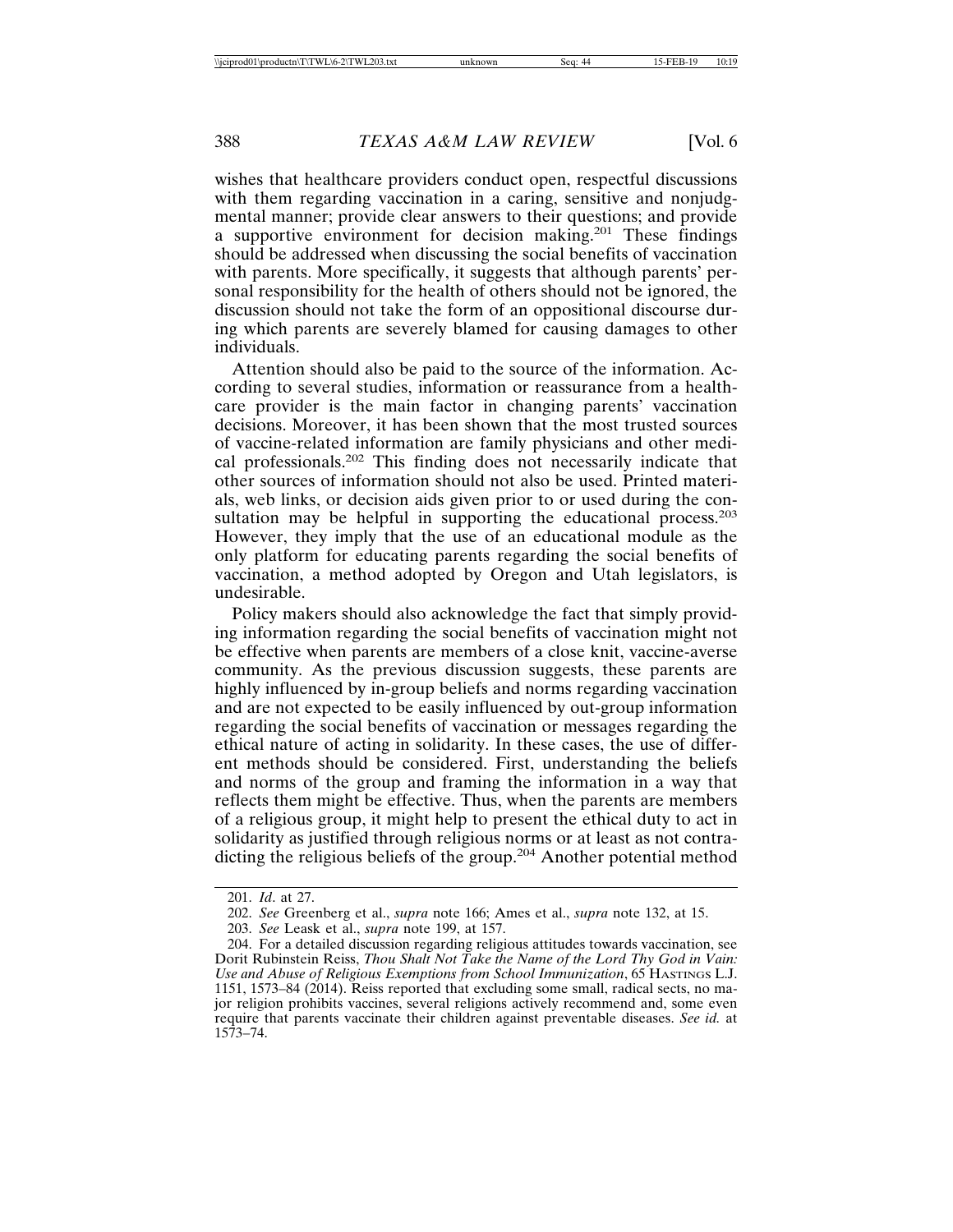is the use of an in-group source as a change agent. Classic work in social psychology has indicated that persuasive messages lead to greater attitude change when they are presented by a source who shares the same group identification with the message recipients than when they are presented by a source who does not share this membership. This is particularly true when the message is delivered by a prototypical or representative of the group (for example, a religious leader) for the recipient identified with and when one's identification with the group is strong.<sup>205</sup> This suggestion is supported by previous and current experience. Thus, in general, the involvement of religious leaders in health-related interventions has been shown to improve the participation of their congregations in these interventions. Organizations such as the United Nations International Children's Emergency Fund advocate for enhancing trust in immunization by, among other things, seeking partnership with religious leaders and groups for the purpose of reaching maximum vaccination coverage worldwide.<sup>206</sup>

Finally, the legislature should acknowledge the expressive function of statements included in legislation. This leads to two conclusions. First, explicit statements regarding vaccines' social benefits should be part of vaccination legislation. Including this information in the exemption forms or providing it to parents only during the education encounter is not sufficient. Second, for solidarity legislation to accomplish its expressive potential, it should be conveyed to all parents, not just parents who request an exemption.

#### VII. CONCLUSION

Several states in the U.S. have included in their legislation a reference to the social benefits of vaccination, thus conceptualizing the ethical value of solidarity as a legal principle. This Article explored the potential effects of this legislation on parents' vaccination behavior. There is support for the claim that conceptualizing solidarity as a legal term might increase parents' willingness to vaccinate their children. The inclusion of statements regarding the social benefits of vaccines in vaccination legislation and obligating parents to be educated about it

<sup>205.</sup> *See* Joanne R. Smith & Michael A. Hogg, *Social Identity and Attitudes*, *in* AT-TITUDES AND ATTITUDE CHANGE 337, 344 (William D. Crano & Radmila Prislin eds., 2008); Leor M. Hackel et al., *Social Identity Shapes Social Valuation: Evidence From Prosocial Behavior and Vicarious Reward*, 12 SOC. COGNITIVE & AFFECTIVE NEUROSCIENCE 1219, 1219–20 (2017). For this type of method to succeed, a leader or other representative of the group who supports vaccination and is willing to promote it on behalf of authorities should be identified. Otherwise, the dialogue with him or her is not likely to contribute to increased vaccination coverage. *See* Wilhelmina L.M. Ruijs et al., *The Role of Religious Leaders in Promoting Acceptance of Vaccination Within a Minority Group: A Qualitative Study*, BMC PUB. HEALTH 7 (2013), https:// bmcpublichealth.biomedcentral.com/track/pdf/10.1186/1471-2458-13-511 [https://per ma.cc/W57P-8WFZ].

<sup>206.</sup> *See id.* at 2.